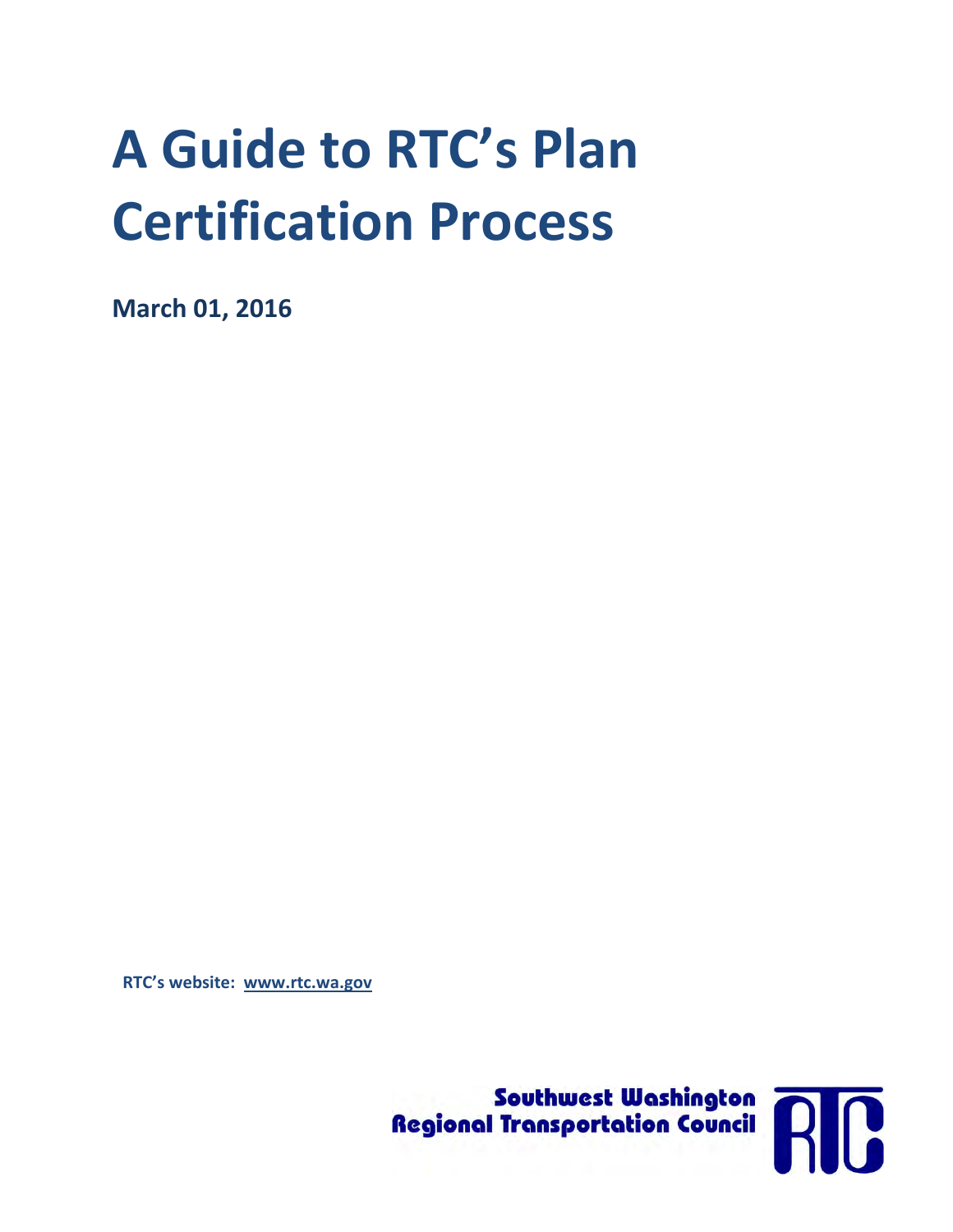#### **Agency Overview**

**Southwest Washington Regional Transportation Council (RTC)** is the Metropolitan Planning Organization (MPO) for Clark County, Washington, a portion of the larger Portland-Vancouver urbanized area and is state-designated Regional Transportation Planning Organization (RTPO) for the three-County region of Clark, Klickitat and Skamania Counties.





#### **Title VI Compliance**

The Southwest Washington Regional Transportation Council (RTC) assures that no person shall, on the grounds of race, color, national origin, or sex as provided by Title VI of the Civil Rights Act of 1964 and the Civil Rights Restoration Act of 1987 (P.L. 100.259), be excluded from participation in, be denied the benefits of, or be otherwise subjected to discrimination under any program or activity. RTC further assures that every effort will be made to ensure nondiscrimination in all of its programs and activities, whether or not those programs and activities are federally funded.

#### **Americans with Disabilities Act (ADA) Information**



Materials can be provided in alternative formats by contacting the Southwest Washington Regional Transportation Council (RTC) at 360-397-6067 or [info@rtc.wa.gov.](mailto:info@rtc.wa.gov)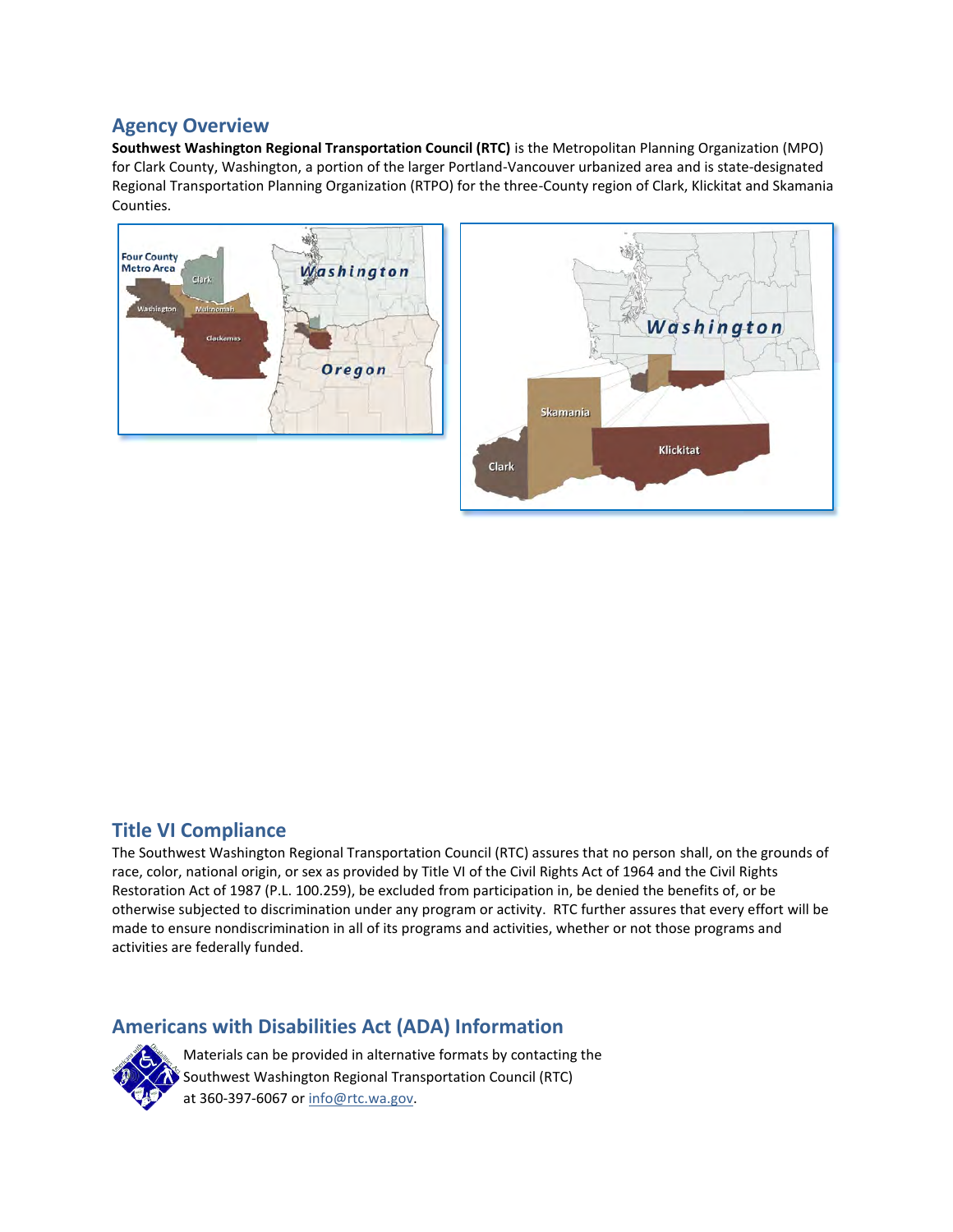## **Table of Contents**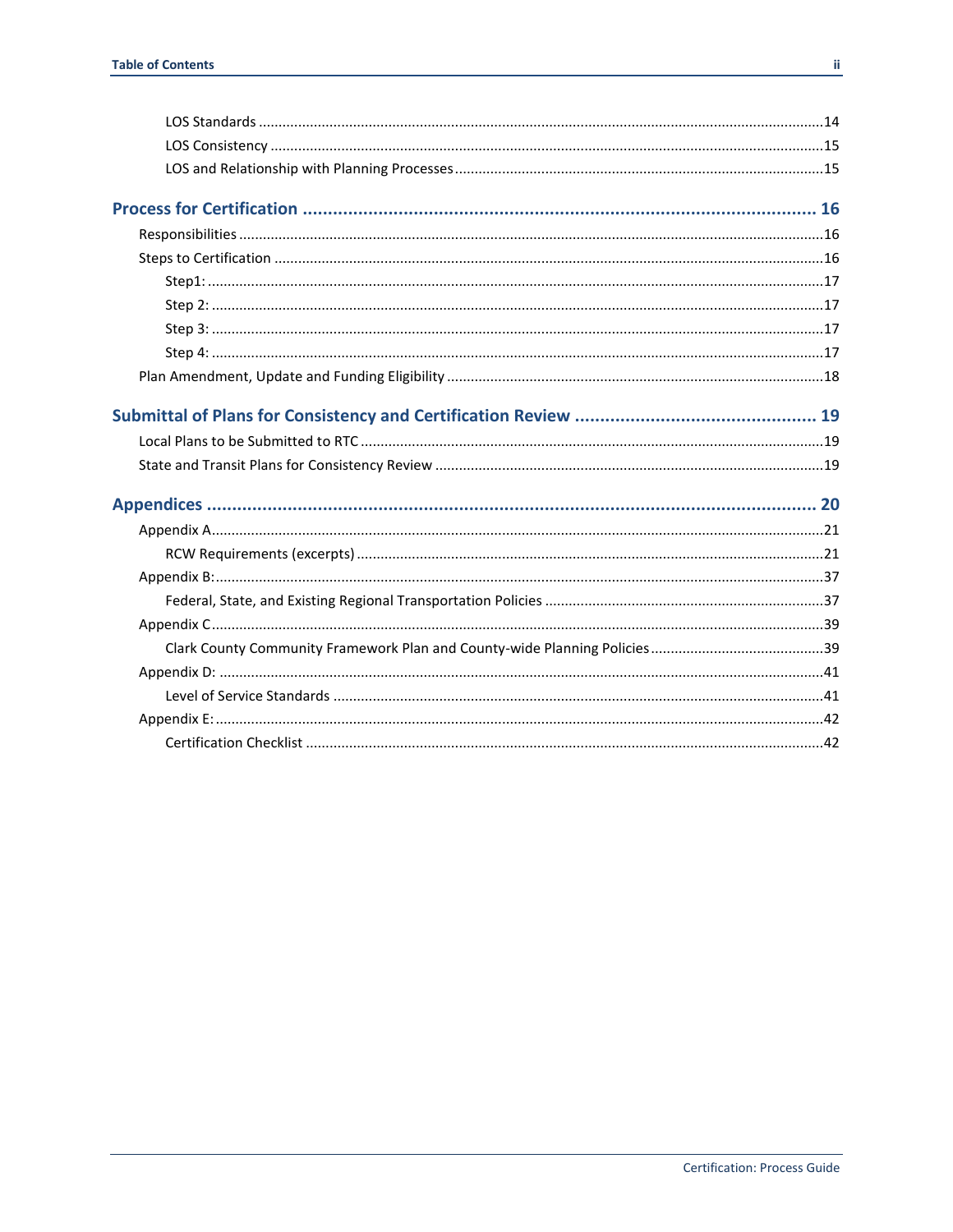## Introduction

*This document describes how RTC will carry out the required certification process for local comprehensive plans in Clark County.*

### **Introduction**

The Southwest Washington Regional Transportation Council (RTC) is the state-designated Regional Transportation Planning Organization (RTPO) for the three-county region of Clark, Klickitat and Skamania Counties. RTPOs were authorized as part of the 1990 Growth Management Act (GMA) to ensure local and regional coordination of transportation plans. Primary duties of an RTPO include preparation of a Regional Transportation Plan (RTP), certification that Countywide Planning Policies and the transportation element of local comprehensive plans are consistent with the RTP, and development and maintenance of a six-year Regional Transportation Improvement Program (TIP). Within RTC's region only the urbanized Clark County has to fully comply with the Growth Management Act's requirements, therefore RTC is only required to certify GMA Plans developed in Clark County.

This document describes how the Southwest Washington Regional Transportation Council will carry out the required certification process as part of the comprehensive planning process in Clark County. This certification is based on the Growth Management Act (GMA) requirements codified in the Revised Code of Washington (RCW) and the Washington Administrative Code (WAC), and adopted County-Wide Planning Policies for transportation.



### **Purpose**

The purpose of this document is to provide instruction to ensure that the Countywide Planning Policies and the transportation elements of comprehensive plans are consistent with RTC's RTP, GMA (36.70A.070) planning requirements, and guidelines and principles related to regional transportation planning as mandated in RCW (47.80.026).

Included within the Appendices of this document are plan review and certification checklists to be used by Clark County and local jurisdictions as part of RTC's plan review and certification process.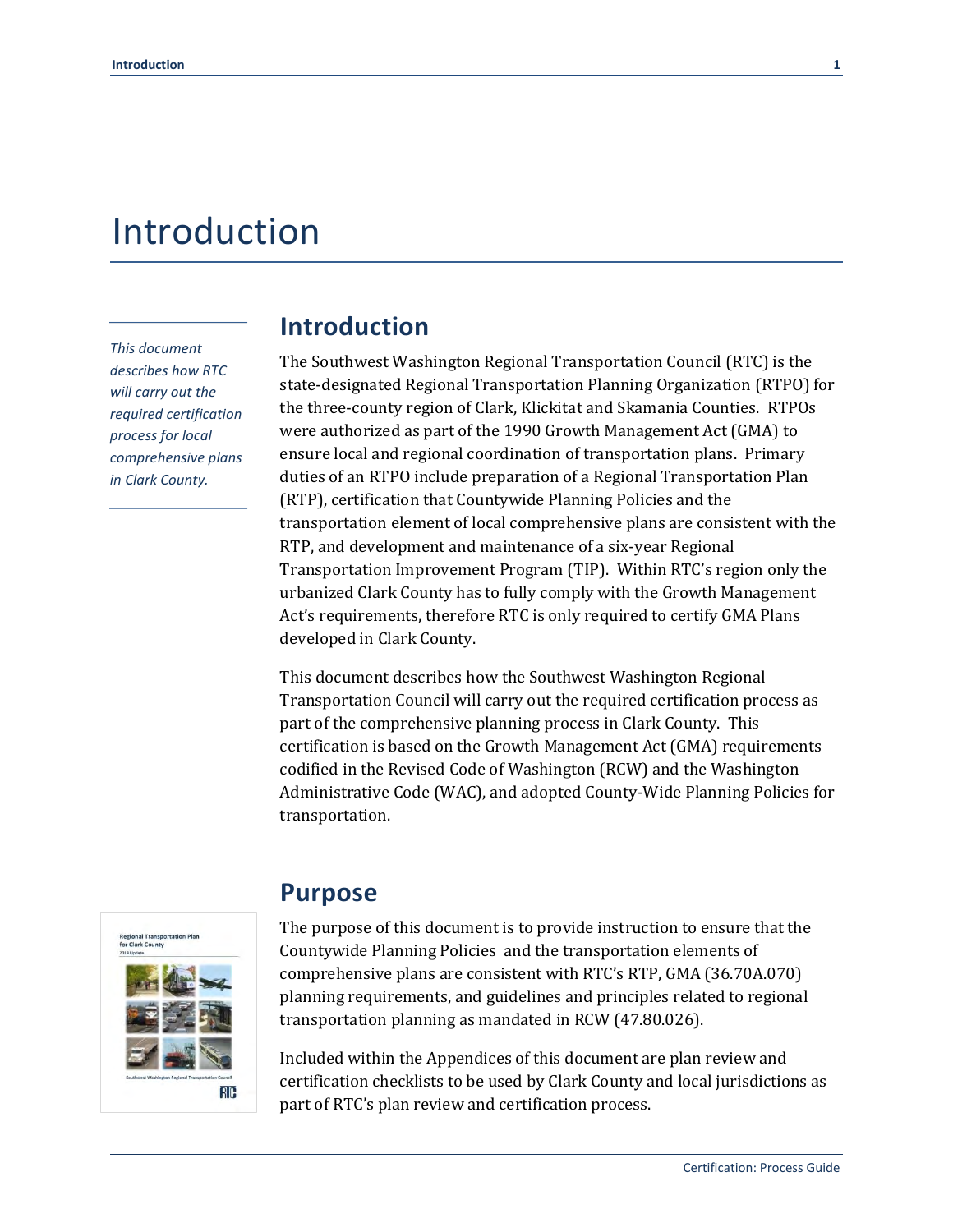### **Background**

To assure consistency between local and regional planning efforts, the GMA (RCW 47.80.023) requires all transportation elements of local comprehensive plans undergo a consistency review and certification process to ensure that they conform to the requirements of GMA and are consistent with the Regional Transportation Plan (RTP). The GMA states that this process is to be developed and administered by Regional Transportation Planning Organizations (RTPOs). Southwest Washington Regional Transportation Council is the RTPO for Clark, Skamania and Klickitat counties. Clark County is required to plan according to the requirements of the GMA.

The Certification Process is made up of four key issues: 1) Guidelines and Principles for certifying the transportation element, 2) Conformity with GMA, 3) Consistency with the Regional Transportation Plan, and 4) Requirements of the Level of Service Bill which are addressed in subsequent sections of this document.

The Washington Administrative Code's Procedural Criteria for Adopting Comprehensive Plans (Chapter 365-195 WAC) reiterates sections of the RCWs and recommends further steps to meet the requirements. The adopted County-Wide Planning Policies for Transportation articulate the countywide policy perspective on regional consistency. These polices are a requirement of the GMA and are intended to further the coordinated development of comprehensive plans.

The GMA (RCW 36.70A.100) emphasizes coordination and consistency in planning efforts among jurisdictions and agencies. The RTC Board of Directors is the forum for interjurisdictional and regional coordination on matters of transportation. RTC's Regional Transportation Advisory Committee (RTAC) advises the RTC Board. Both the RTC Board and RTAC meet monthly to discuss transportation issues that require regional coordination.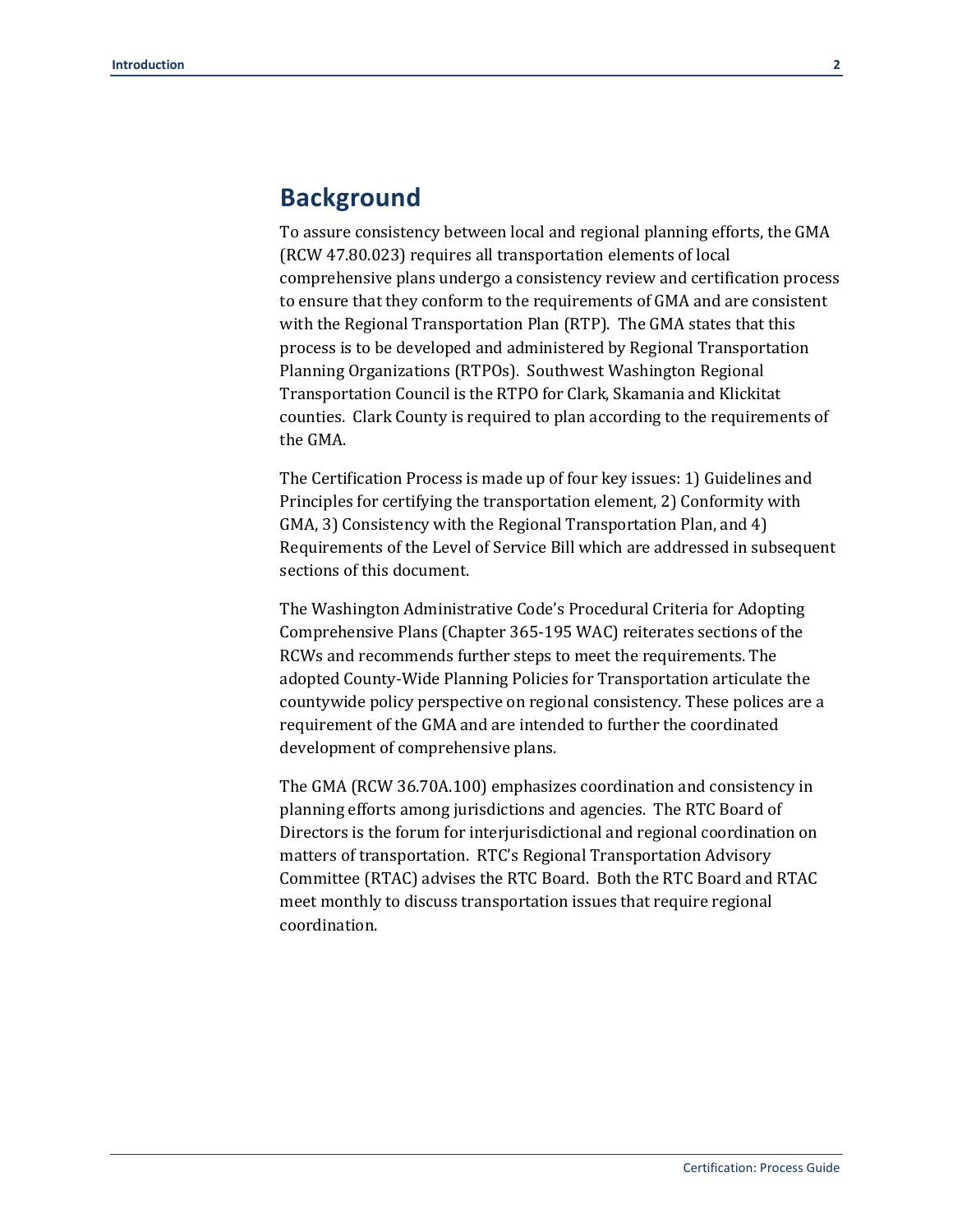## Mandated Responsibilities per GMA

### **Responsibilities**

Summarized in the lists below are the responsibilities of RTPOs, local jurisdictions and the County as they relate to updates or amendments to comprehensive plans as well as the Countywide Planning Policies (CPPs). For further detail, Appendix A includes excerpts from Washington's laws.

#### **RTPO**

- Establish guidelines and principles for development/evaluation of the transportation elements of comprehensive plans and ensure that state, regional and local transportation system goals are met.
- **Certify that the transportation elements of comprehensive plans** are consistent with the RTP and specified GMA and RCW transportation planning requirements.
- Certify that Countywide Planning Policies (CPPs) are consistent with the Regional Transportation Plan.
- Develop regional LOS standards for state, regionally-significant facilities.
- Review local LOS methodologies for regional consistency.

#### **Local Jurisdictions**

- ◆ Develop a comprehensive plan including but not limited to a land use element, a Capital Facilities Plan (CFP) element (including a financing plan) and a transportation element, all of which are consistent.
- Develop regionally coordinated local LOS standards for locally owned arterials and transit routes to serve as a gauge to judge performance of the system and requirements.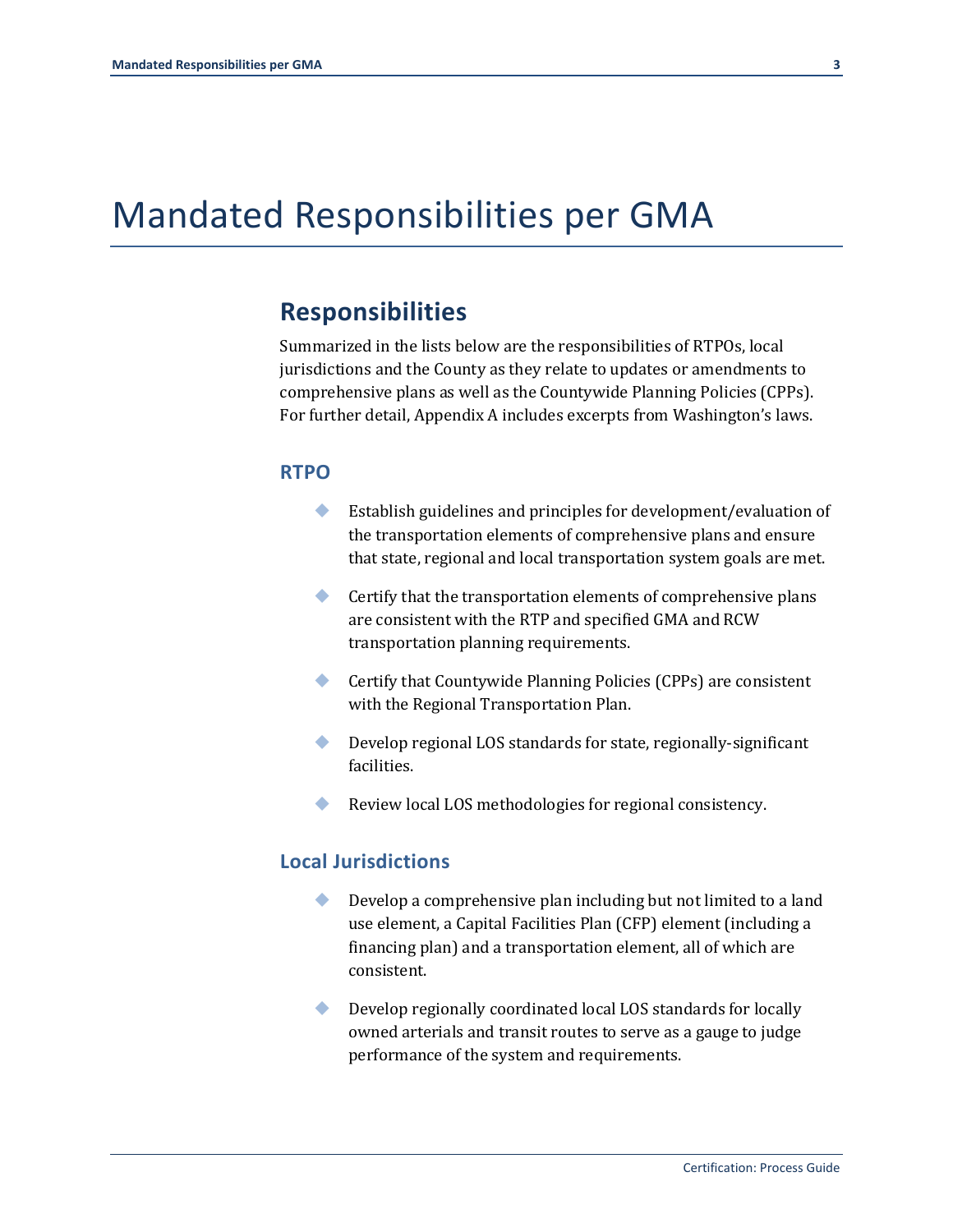- Assess and coordinate with adjacent jurisdictions the impacts of the transportation plan and land use assumptions under consideration.
- Submit comprehensive plan updates and amendments to the RTPO for consistency review and certification.

#### **County**

- Adopt a Countywide Planning Policy (CPP) in cooperation with local jurisdictions.
- Provide a countywide framework that ensures that city and county comprehensive plans are consistent.
- Ensure that the Countywide Planning Policies and the adopted Regional Transportation Plan are consistent.
- Submit comprehensive plan, updates and amendment(s) to the RTPO for consistency review and certification.

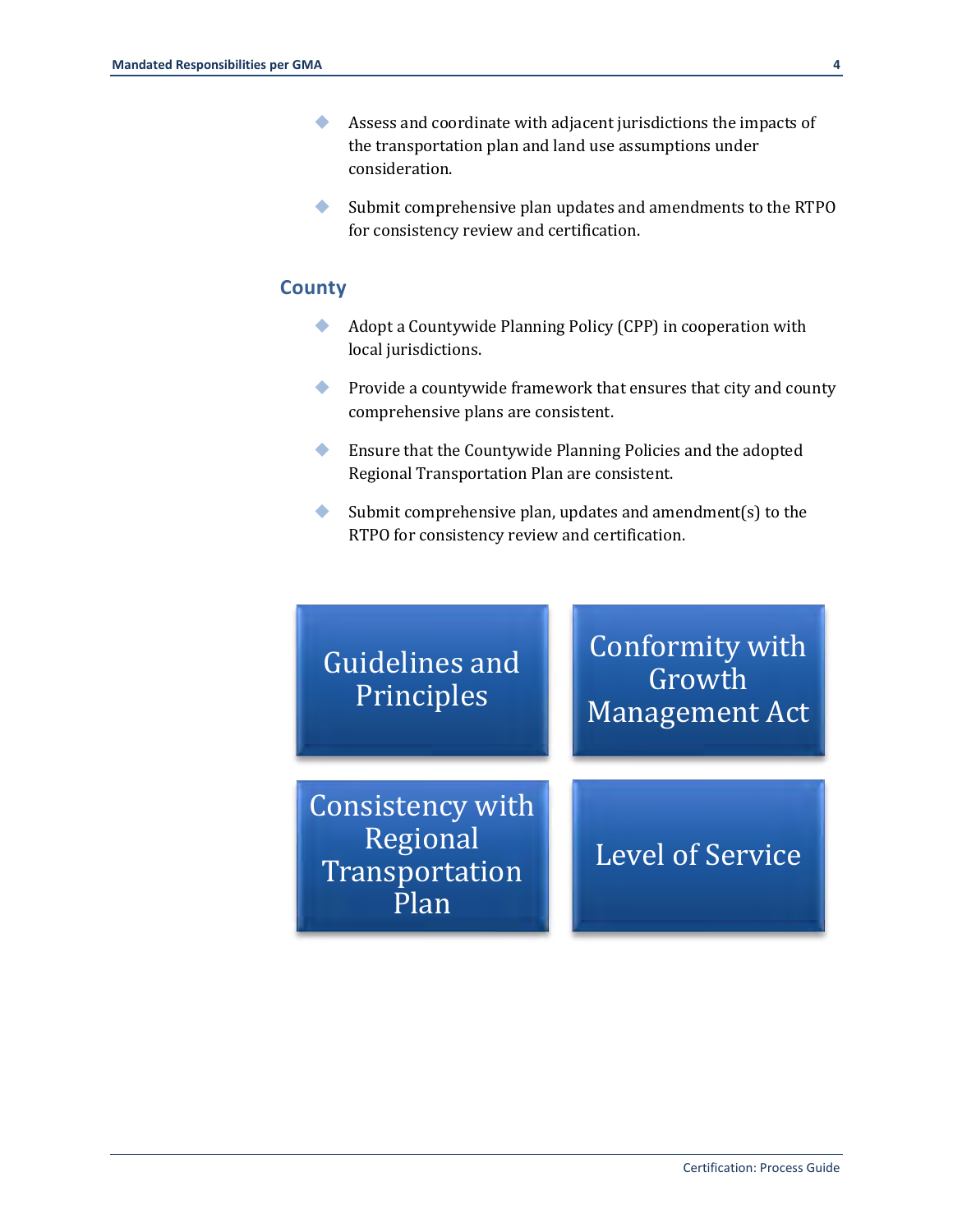## Guidelines and Principles

## **Background**

Section 47.80.026 of the Revised Code of Washington requires RTPOs to follow guidelines and principles that provide specific direction for the development and evaluation of the transportation elements of comprehensive plans, and to assure that state, regional, and local goals for the development of transportation systems are met. The guidelines and principles are closely related to the goals and policies in the Regional Transportation Plan. Rather than guiding decision making as goals and policies do, guidelines and principles form the criteria for certifying city and county transportation elements in comprehensive plans.

### **Policy Themes in Federal, State and Regional**

In evaluating transportation elements of local Comprehensive Plans, reviewers will focus on adherence to federal, state and regional policy themes prescribed by federal planning factors, state transportation policy goals (2010) and regional transportation policies outlined in the Regional Transportation Plan (RTC, 2014). These policy themes are:

- ◆ Economy
- Safety
- Security
- Accessibility and Mobility
- Environment
- Efficiencies
- **Management and Operations**
- Preservation
- Finance
- Vision and Values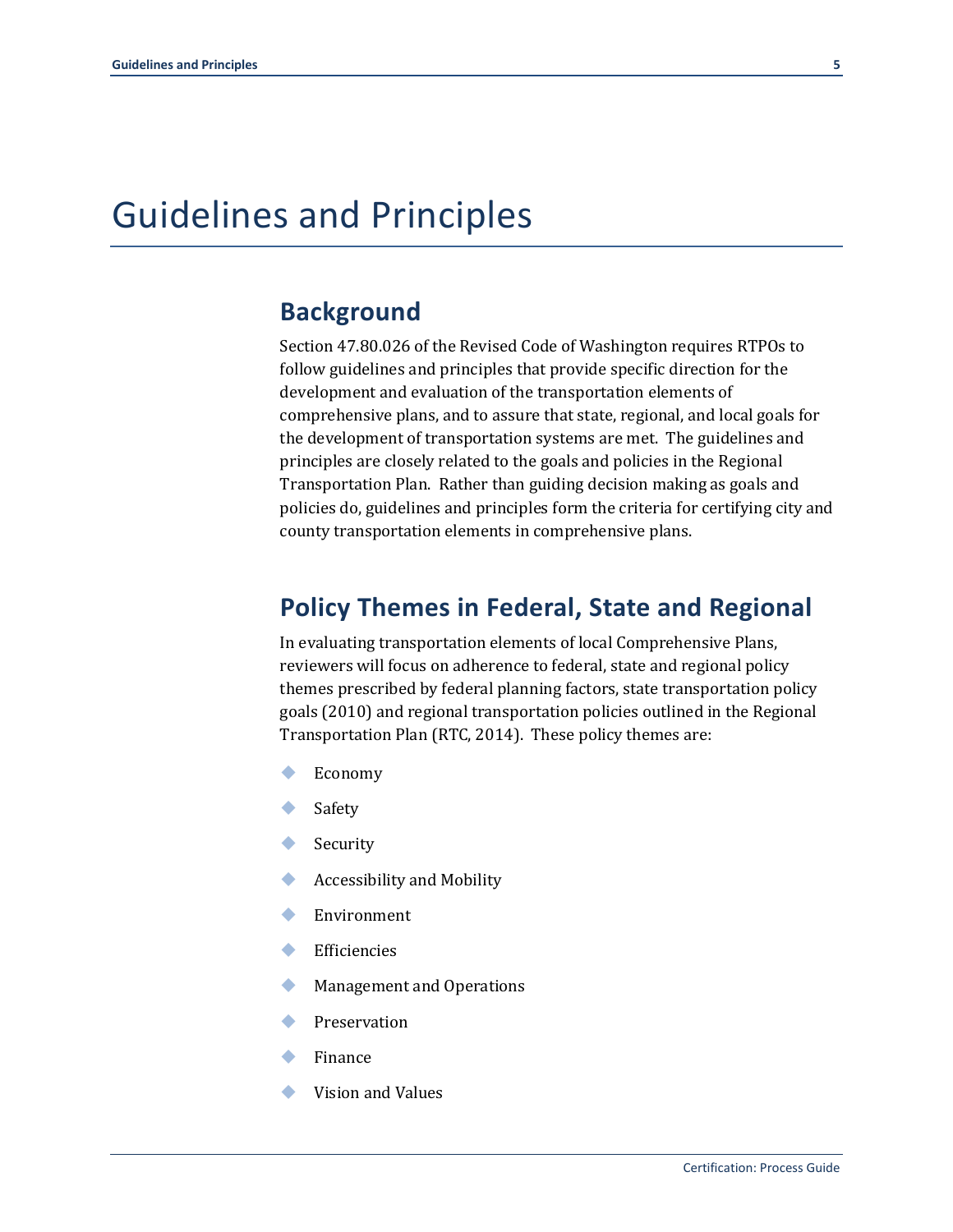## **List of Guidelines and Principles**

In reviewing transportation elements there will be specific focus on the following factors as outlined in Washington State legislation, RCW 47.80.026:

- **Concentration of economic activity**
- Residential density
- Development corridors and urban design that, where appropriate, support high capacity transit
- **Fight transportation and port access**
- ◆ Development patterns that promote pedestrian and non-motorized transportation
- **◆** Circulation systems
- Access to regional systems
- **Effective and efficient highway systems**
- The ability of transportation facilities and programs to retain existing and attract new jobs and private investment and to accommodate growth in demand
- **Transportation demand management**
- **Solution** Joint and mixed use developments
- **Present and future railroad right-of-way corridor utilization**
- **Intermodal connections.**

The RTPO has the flexibility to determine how to address each of the factors listed above in evaluating local comprehensive plans.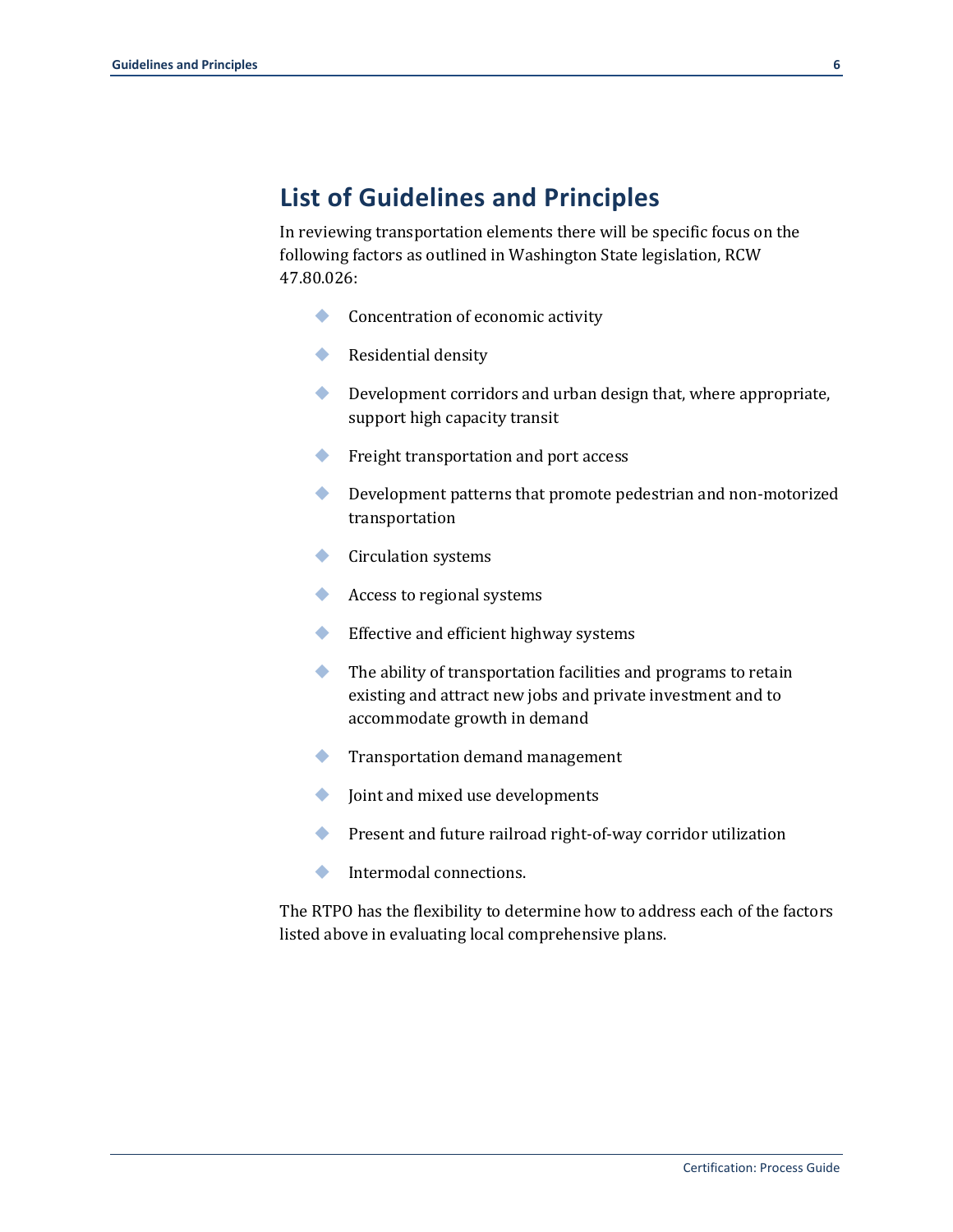## Conformity with the Growth Management Act

## **Background**

The GMA conformity requirement directs RTPOs to certify that the transportation elements of comprehensive plans conform to the appropriate requirements of RCW 36.70A.070, and recommends steps to meet the RCW requirements in Washington Administrative Code (WAC) 365-195-325.

#### **List of GMA Plan Elements**

The following are required GMA Plan elements according to the Revised Code of Washington:

- **1.** Land Use Element
- **2.** Housing Element
- **3.** Capital Facilities Plan Element
- **4.** Utilities Element
- **5.** Rural Element
- **6.** Transportation Element
- **7.** Economic Development Element
- **8.** Park and Recreation Element

While the RTPO focuses on certification of the transportation element, there are inter-relationships between all of the GMA Plan elements listed above.

## **The Transportation Element of Local Comprehensive Plans**

Key to development of the transportation element is the understanding of the integration of transportation and land use where density and design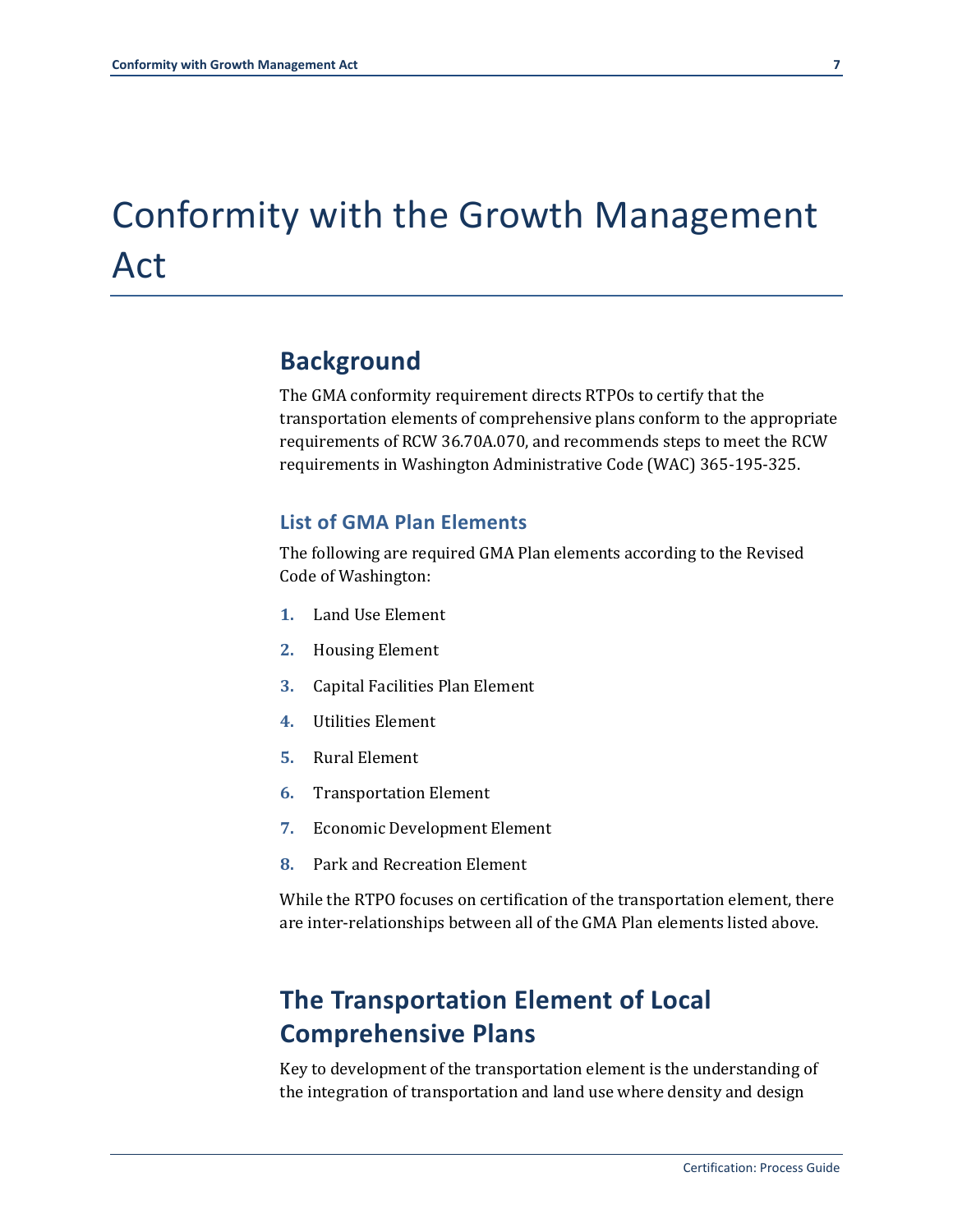affects the workings of the transportation system. Another key concept is accessibility to land uses. When local jurisdictions develop the transportation elements of their Comprehensive Plans there is expectation that the Plans are developed in coordination with planning partners to ensure consistency between plans.

One of the tests for conformity with the Growth Management Act is that the transportation element should describe several key elements as listed below.

#### **The Transportation Element Should Describe:**

- **Consistency with County-Wide Planning Policies**
- **Land Use Assumptions Used in Estimating Travel Demand**
- ◆ Traffic Impacts to State-Owned Transportation Facilities Resulting from the Land Use Assumptions
- **Facilities and Service Needs**
- $\blacklozenge$  Finance
- **Intergovernmental Coordination**
- **◆** Demand Management Strategies
- A Pedestrian and Bicycle Component (required following state legislation amending the GMA in 2005)

#### **List of Components of the Transportation Element:**

It is expected that the transportation element would include component parts as listed below:

- Goals and Policies
- **◆** Data and Performance Measures
- **C** Inventory
- **Pedestrian and Bicycle Component**
- Setting Level of Service
- **◆** Travel Forecasting
- **Identification of System Needs**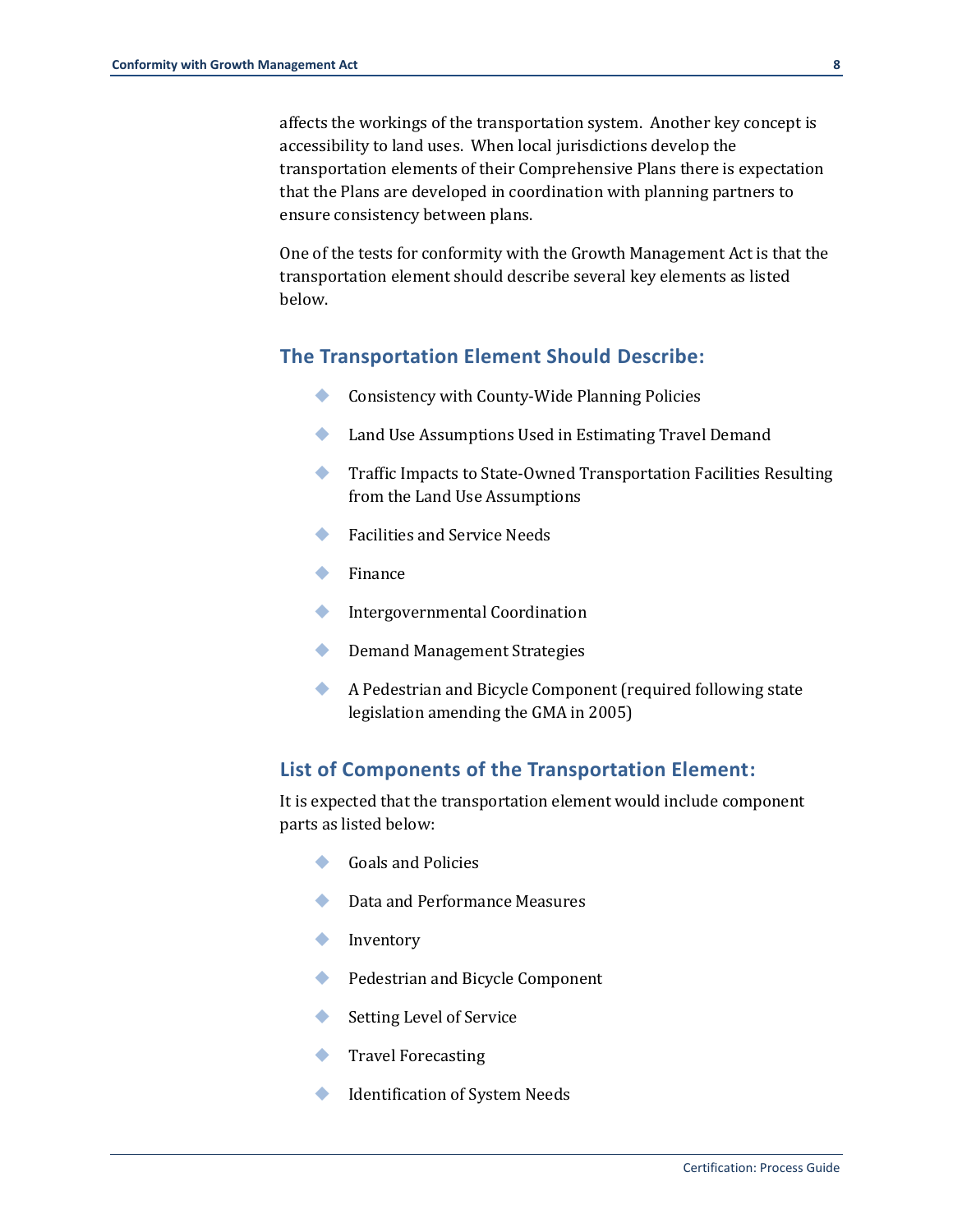- **Transportation Demand Management**
- Multi-Year Financing Plan

As part of the comprehensive planning process, the transportation decisions must also be evaluated for environmental impact.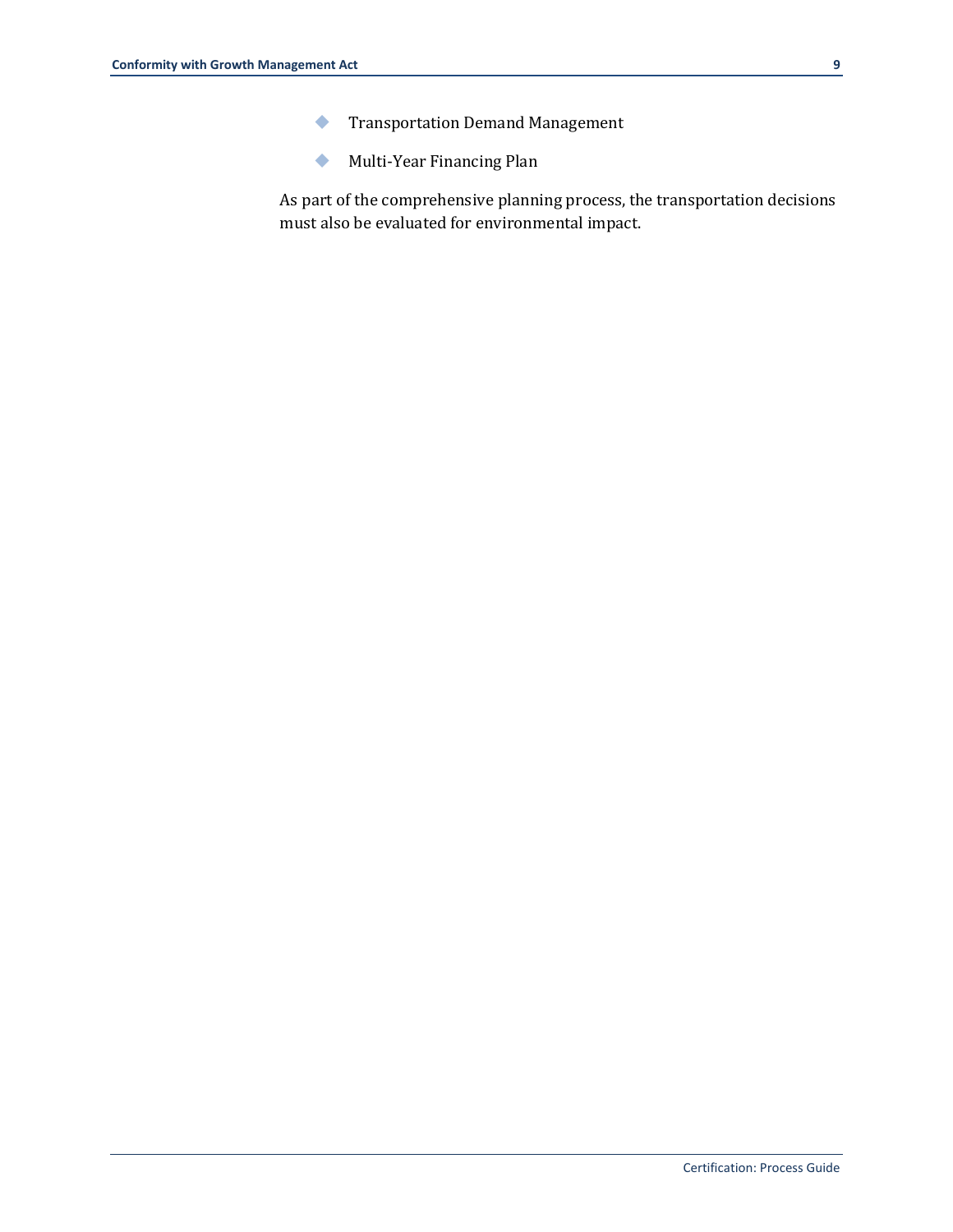## Consistency with the Regional Transportation Plan

## **RTP Background**

Another GMA conformity requirement calls for a certification of consistency between the transportation elements of local comprehensive plans and the Regional Transportation Plan (RTP). The existing RTP for Clark County was updated and adopted in December 2014. The RTP is due for full update again in 2018 to meet federal requirements though an earlier amendment may be considered to reflect updated land use allocation planned for in the updated GMA Plan scheduled for adoption in June 2016. This consistency review and certification process will take into consideration the coordination efforts between RTC and local agencies that will allow for Plans to meet consistency requirements.

## **RTP Planning Factors**

The following factors are significant to development of the RTP. Consistency with these factors will meet the conformity requirement under GMA.

Land Use Forecast.

RTC uses the local GMA land use assumptions as the basis for Regional Travel Forecast Model and Regional Transportation Plan development.

 Regional Travel Forecast Model Network and Transit Service Assumptions.

RTP model network assumptions are based on what transportation projects can be included in the fiscally constrained RTP.

- Level of Service Standards.
- Goals and Policies.
- Projects, Programs, and Services.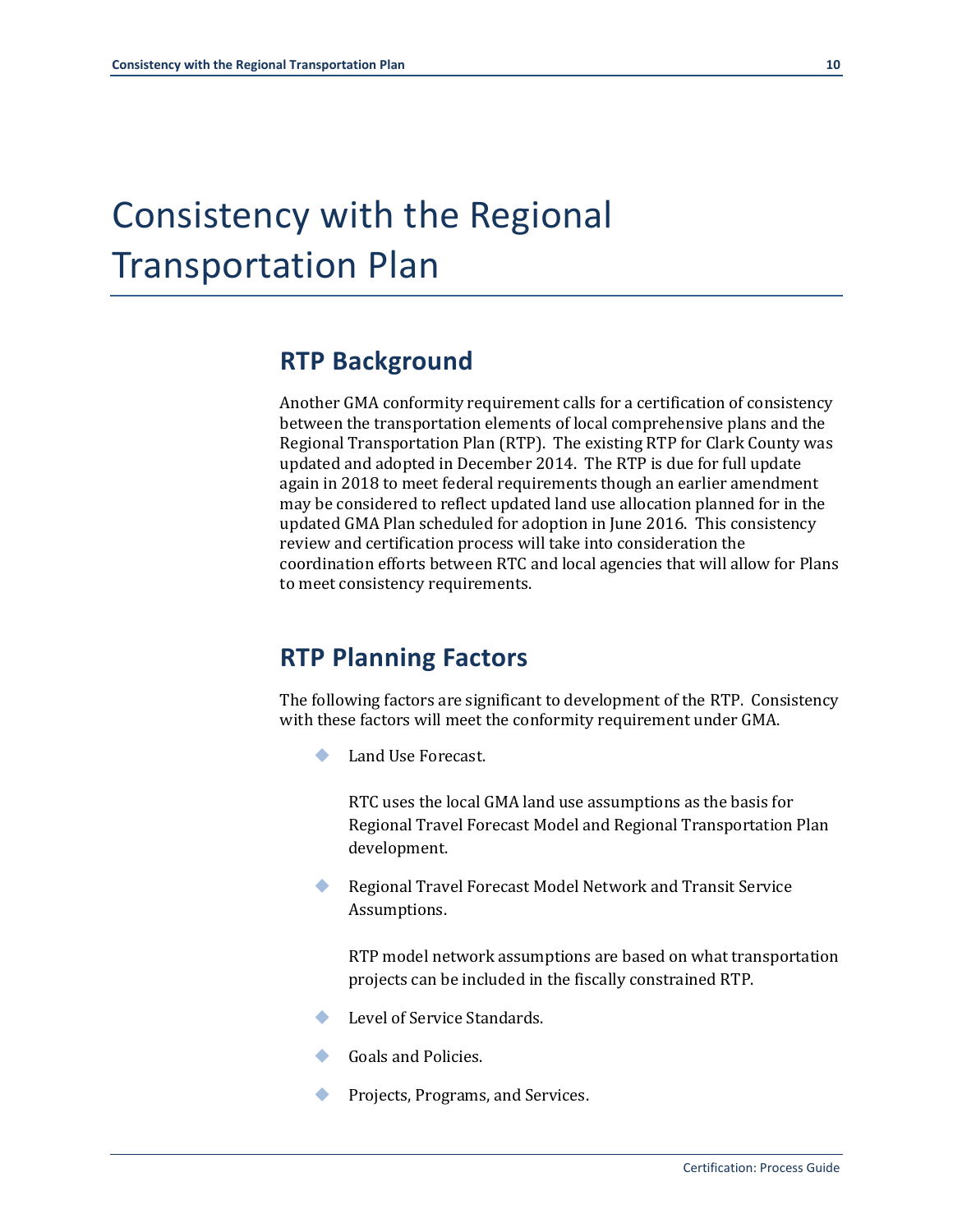- Financial Plan and Regional Transportation Funding Strategy.
- **Intergovernmental Coordination Efforts.**
- **Transportation Demand and System Management Strategies.**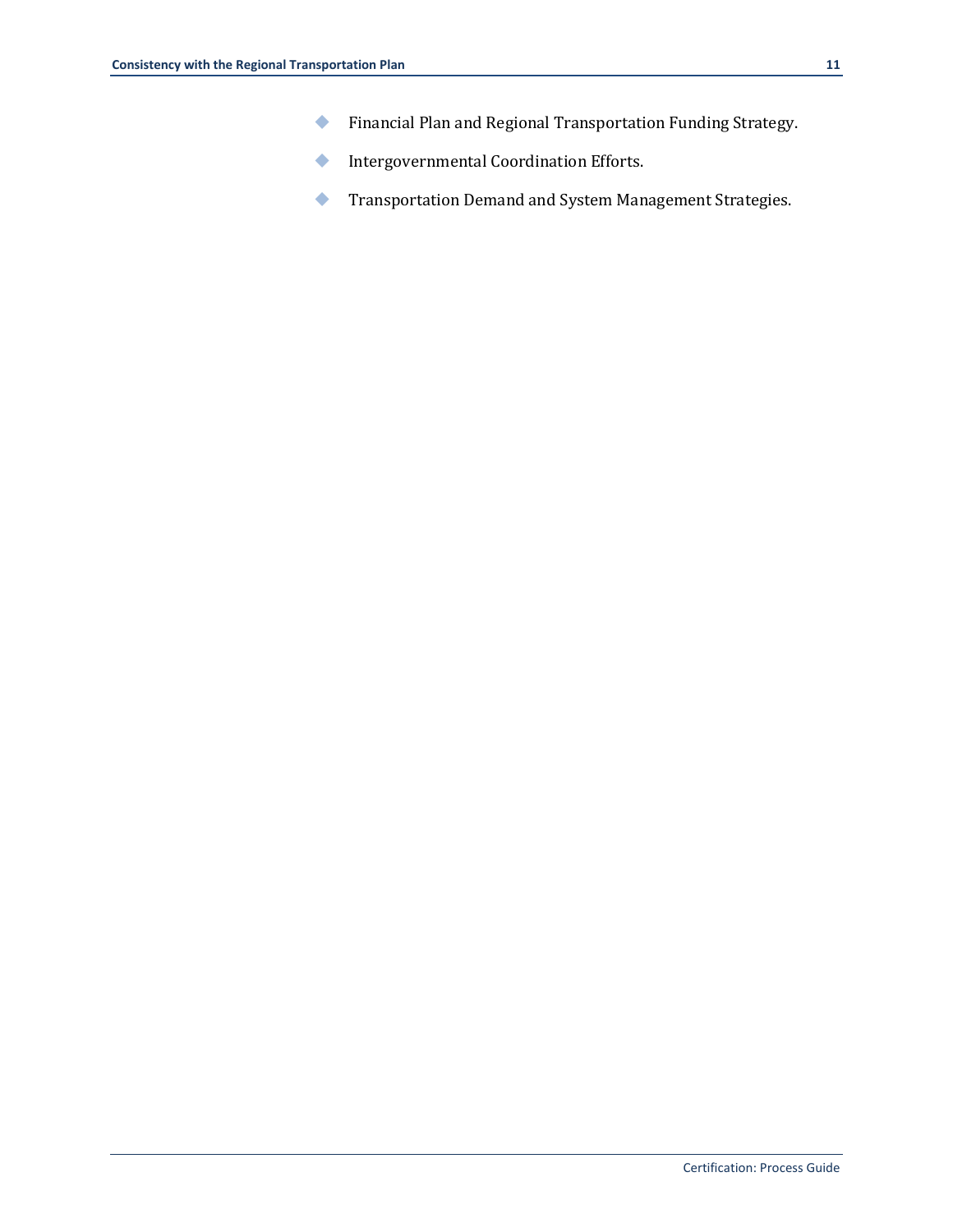## County-Wide Planning Policies

## **Background**

Clark County and cities within the County have adopted County-Wide Planning Policies. The purpose of these County-Wide Planning Policies is to frame how the comprehensive plans of the counties, cities, and towns will be developed and coordinated.

These policies are an integral part of the consistency review and certification process and are specifically reflected in the certification checklist used to determine consistency.

The current County-Wide Planning Policies are included in Appendix C.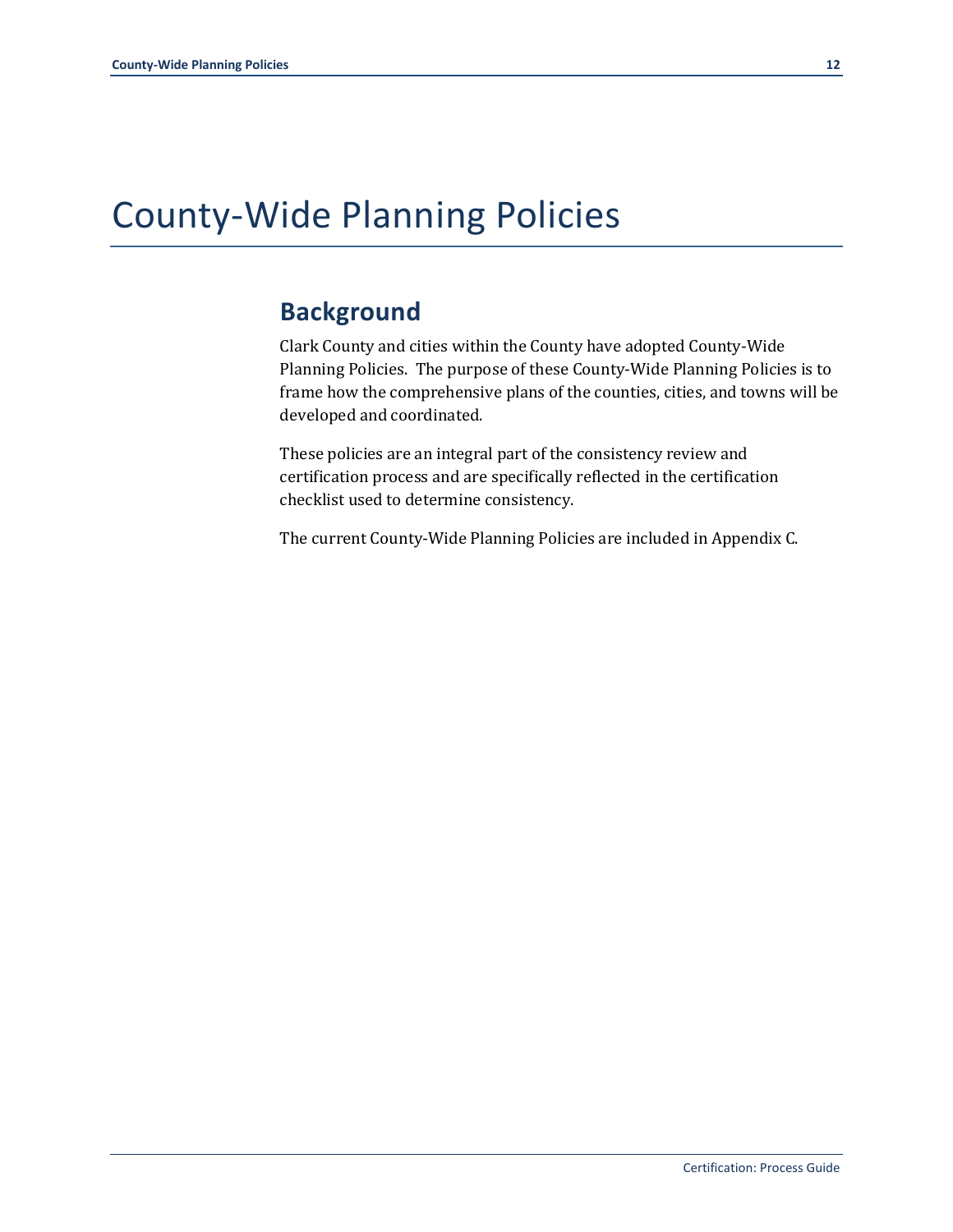## Level of Service

## **Background**

The GMA requires that Level of Service must be considered in transportation elements of Comprehensive Plans. LOS standards represent the minimum performance level desired for transportation facilities and services within the region. They are used as a gauge to evaluate the quality of the transportation system. There are additional requirements prescribed by the Level of Service Bill adopted by the Washington State Legislature in 1998.

## **LOS Requirements**

There is a nuanced set of requirements for agencies in addressing LOS as outlined in Table 1 below. There is also linkage between LOS and concurrency requirements of local jurisdictions.

#### **Transportation Facilities, Concurrency and LOS**

|                 | <b>Transportation Facilities, Concurrency and LOS</b>                    |                                                                                                                                                                                                                                   |                                                                                                                                                            |  |  |
|-----------------|--------------------------------------------------------------------------|-----------------------------------------------------------------------------------------------------------------------------------------------------------------------------------------------------------------------------------|------------------------------------------------------------------------------------------------------------------------------------------------------------|--|--|
| <b>Facility</b> |                                                                          | Level of Service*                                                                                                                                                                                                                 | Concurrency                                                                                                                                                |  |  |
|                 | <b>State</b><br>Highways of<br><b>Statewide</b><br>Significance<br>(HSS) | LOS set by state in<br>consultation with<br>locals.<br>(State has final<br>authority to establish<br>LOS on HSS).                                                                                                                 | Concurrency requirements of<br>GMA do not apply to<br>transportation facilities and<br>services of statewide<br>significance (except in Island<br>County). |  |  |
|                 | Regional<br>State Highways<br>and Ferries                                | LOS set through a<br>Concurrency requirements (as<br>coordinated process<br>amended in 1998) does not<br>(RTPO) with state,<br>address state-owned<br>region, and local<br>transportation facilities other<br>than HSS.<br>input. |                                                                                                                                                            |  |  |
|                 | Local<br>Transportation<br><i>Systems</i>                                | LOS identified and set<br>by locals through the<br>local (GMA) planning<br>process.                                                                                                                                               | Concurrency required under<br><b>GMA</b> for local transportation<br>facilities.                                                                           |  |  |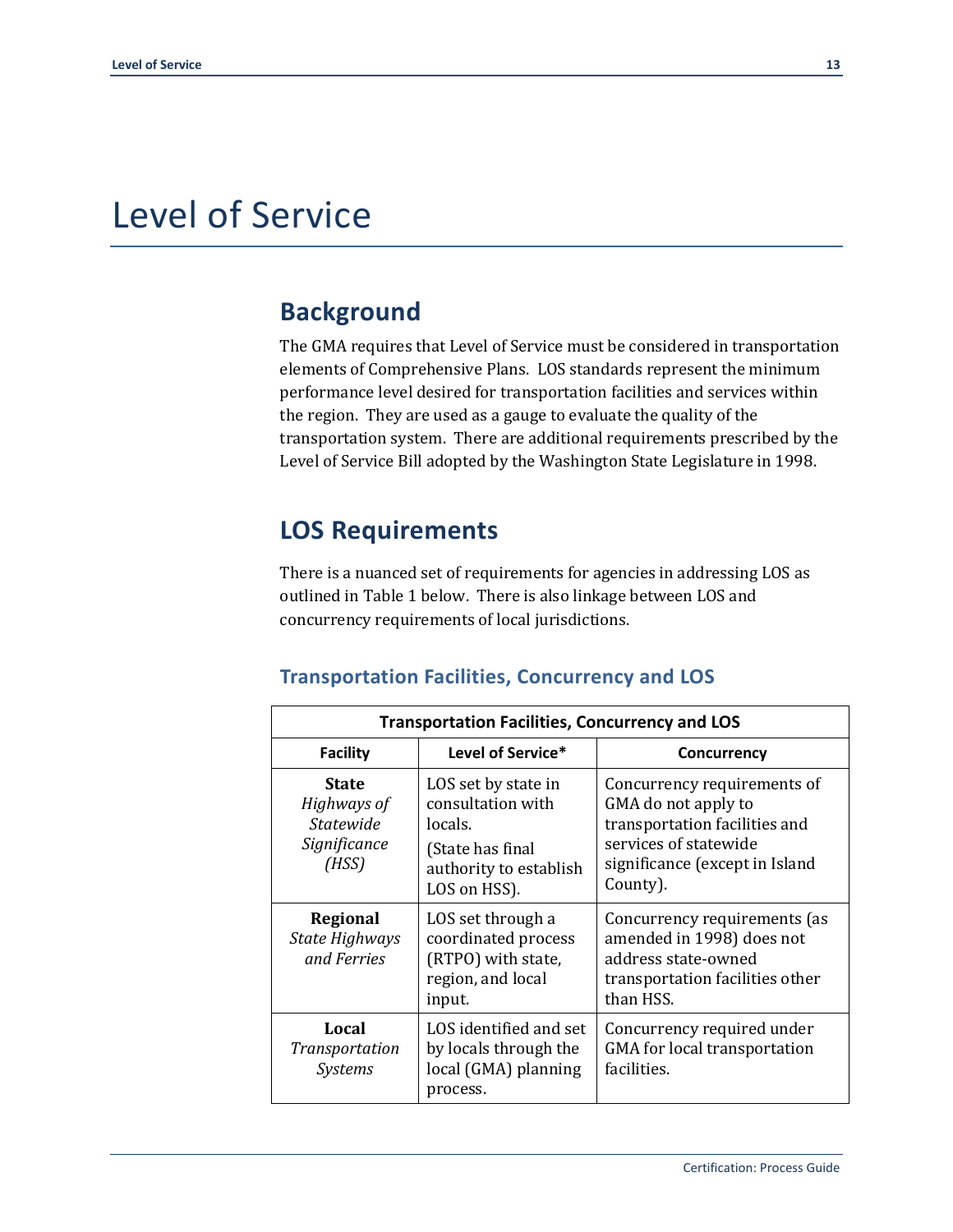#### **Highways of Statewide Significance**

WSDOT sets LOS for Highways of Statewide Significance in consultation with locals. Highways of Statewide Significance in Clark County are:

- I-5
- $\bullet$  I-205
- $\bullet$  SR-14
- **SR-501 from I-5 to the Port of Vancouver headquarters**

#### **State Highways of Regional Significance**

RTC coordinates LOS for the remainder of the state system considered as regionally significant. State Highways of Regional Significance in Clark County are state highways not included in the HSS listed above. The State Highways of Regional Significance in Clark County are:

- $\bullet$  SR-500
- SR-501, segments not included as HSS described above
- $\bullet$  SR-502
- $\bullet$  SR-503

#### **LOS for Arterials and Transit Routes**

Local jurisdictions must address LOS standards for all arterials and transit routes to gauge system performance as part of the local Comprehensive Plan transportation elements.

#### **Local Land Use Impacts on State-Owned Transportation Facilities**

Locals also have to estimate impacts to state-owned transportation facilities resulting from land use assumptions and identify specific actions to bring deficient facilities up to the LOS standard.

#### **LOS Standards**

Agreed-to LOS standards are incorporated into Chapter 3 of the Regional Transportation Plan for Clark County and into local transportation elements. Current LOS standards are outlined in Appendix D of this Guide.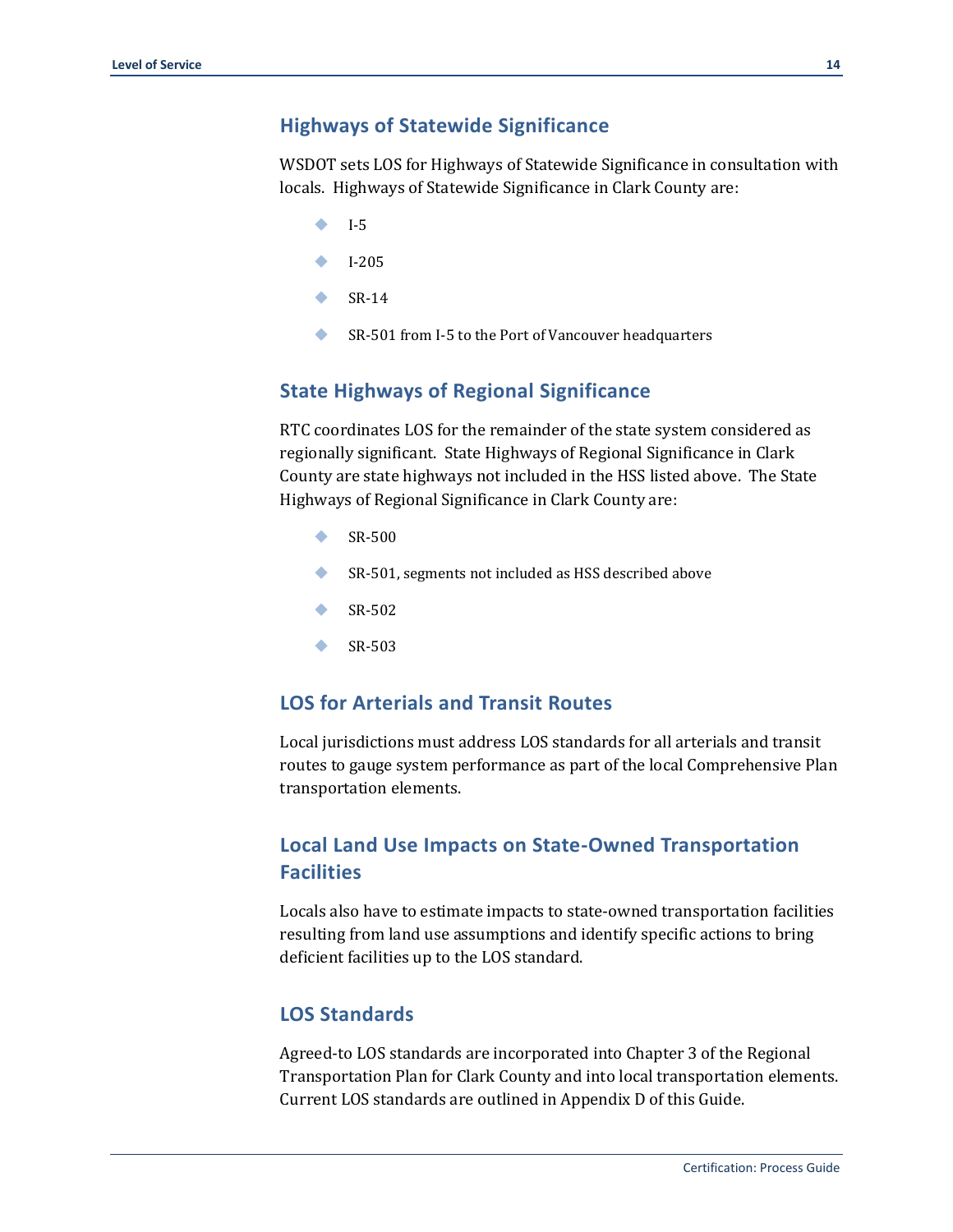#### **LOS Consistency**

By law, RTC is required to review level of service methodologies used by cities and counties planning under chapter 36.70A RCW to promote a consistent regional evaluation of transportation facilities and corridors.

#### **LOS and Relationship with Planning Processes**

LOS relates to performance levels for the transportation system and ripples through many of our federal, state, regional and local planning processes such as:

- LOS coordinated by the RTPO as part of state GMA requirements.
- ◆ Federal MAP-21 and Subsequent FAST Act Transportation System Performance Monitoring and Management
- Federal Congestion Management Process
- WSDOT Highway System Plan
- WSDOT State Corridor Sketch Initiatives
- **Local Concurrency Programs**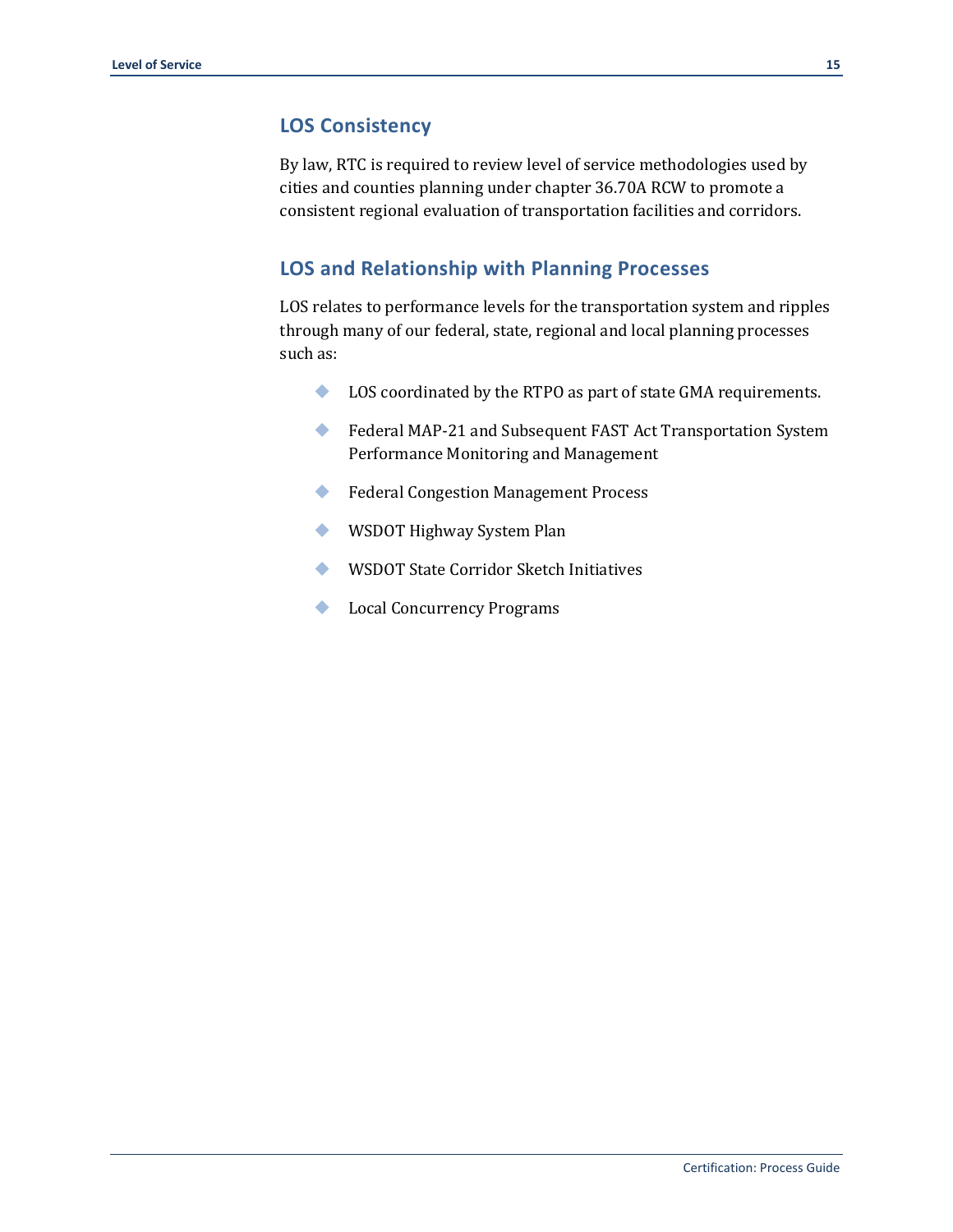## Process for Certification

### **Responsibilities**

RTC staff and member jurisdictions of the Regional Transportation Advisory Committee (RTAC) will complete the consistency review process. RTAC will recommend approval of certification to the RTC Board. If the updated Plan is consistent, a certification letter from the Chair of RTC will be sent to the local jurisdiction.

A checklist will be used to determine where there is consistency and where there is not. The checklist contains a series of questions related to the requirements of the GMA for developing transportation elements in local comprehensive plans. There is a comment section for each checklist item to help clarify what is inconsistent or to provide positive feedback about supportive efforts. The checklist consolidates both conformity requirements for transportation elements of local comprehensive plans with the GMA and the Regional Transportation Plan.

## **Steps to Certification**

A multi-step certification process will be used to review local transportation elements:

Local jurisdictions: submit consistency and certification report form to RTC

RTAC: Review of certification issues RTC Board: adopt certification resolution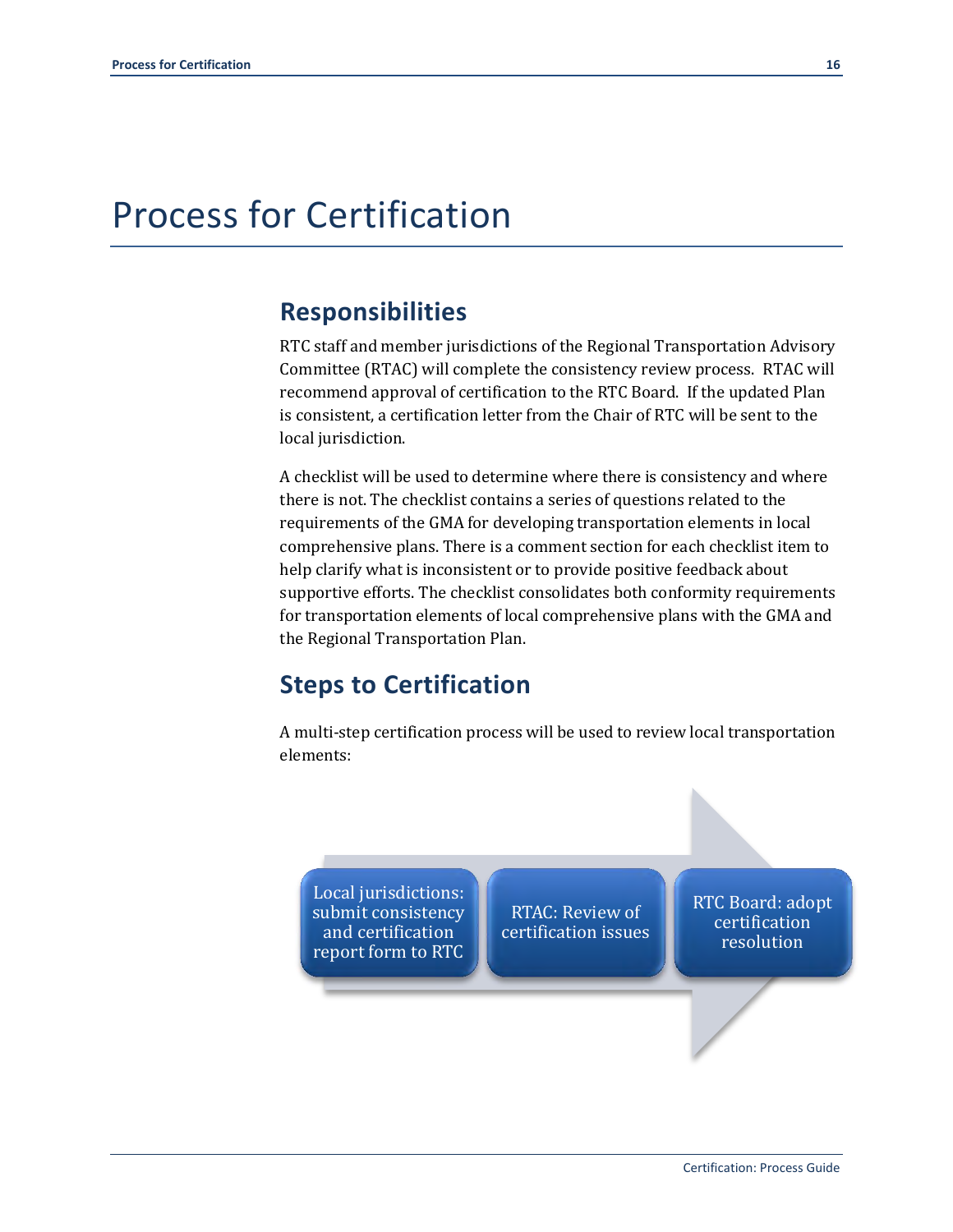#### **Step1:**

Preliminary review will be performed by RTC staff when the draft comprehensive plan is being developed. To expedite the certification process, local jurisdictions will be asked to complete a Consistency and Certification Report Form. This form is essentially a checklist based on current statutory GMA and LOS requirements. Clark County and local jurisdictions will need to submit Comprehensive Growth Management Plans, updates and amendments, with completed checklist for certification by RTC in sync with submittal of the Notice of Intent to Adopt to the Department of Commerce Plan. The Department of Commerce requires a Notice of Intent to Adopt at least 60 days prior to the anticipated Plan adoption. RTC staff will review draft Comprehensive Plans, updates and amendments prior to their adoption. A checklist (see Appendix E) will be used as an aid in conducting the preliminary certification review. Any inconsistencies or potential problems across jurisdictional boundaries would be noted at this time.

#### **Step 2:**

Once the final transportation elements are adopted by local jurisdictions, RTC staff will prepare an overall certification report that addresses all of the individual elements from the checklist.

#### **Step 3:**

Following a review by RTAC, RTAC will make a recommendation regarding certification. The certification reports will be sent to the RTC Board of Directors.

#### **Step 4:**

The RTC Board of Directors will take action to certify the Comprehensive Plans.

If inconsistencies and/or problems are identified during the certification process, discussions will first occur between RTC staff and the jurisdictions' staff. If issues cannot be resolved at this level, the discussion will next take place with the Regional Transportation Advisory Committee. Ultimately, the RTC Board will make the decision on any issues of inconsistency. Any decisions rendered by the RTC Board may be appealed to the Western Washington Growth Management Hearings Board.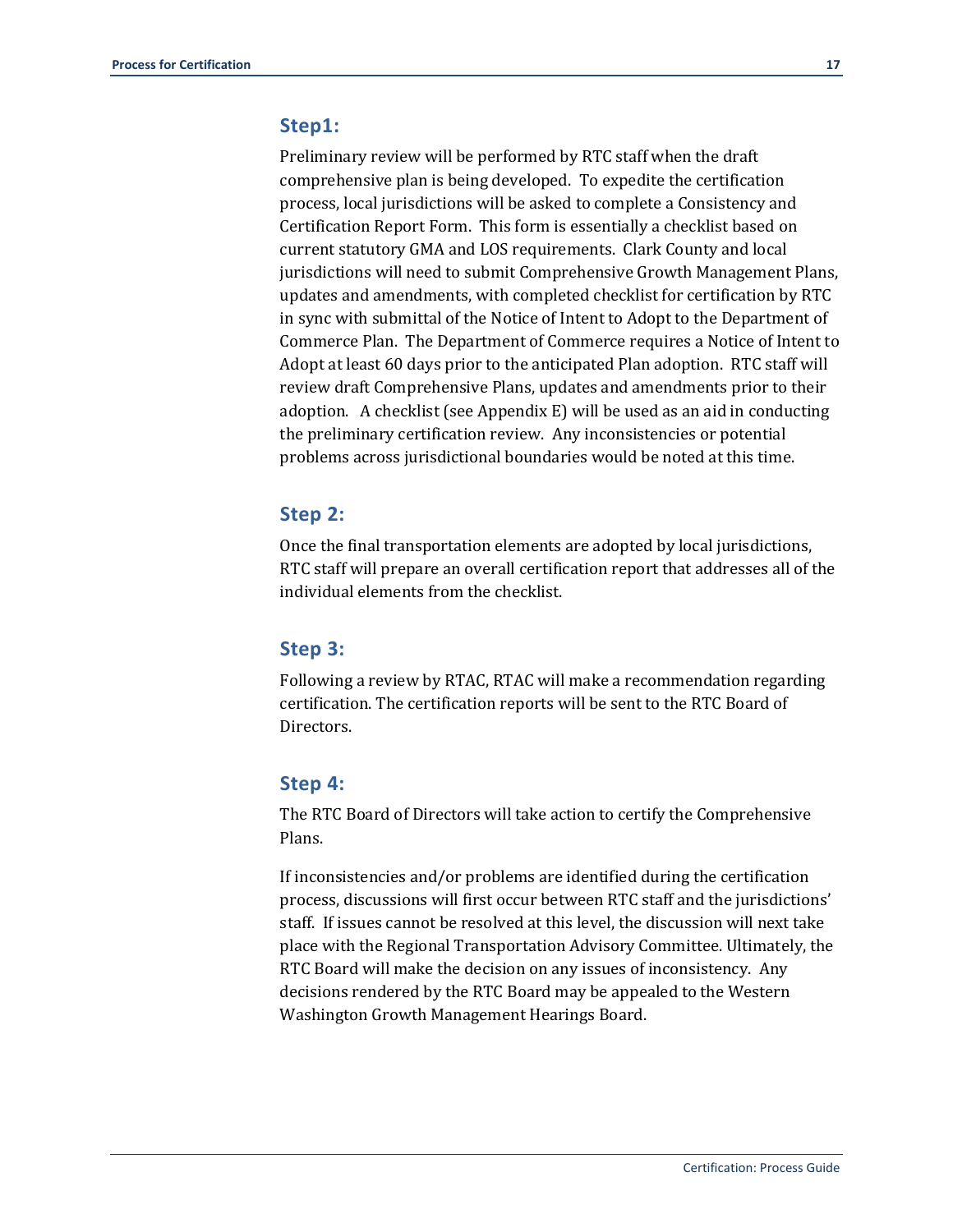## **Plan Amendment, Update and Funding Eligibility**

Local jurisdictions' transportation elements are certified until amended or updated. Any changes to the transportation element will require recertification. If the Regional Transportation Plan is amended or updated, then all local transportation elements in the region would have to be revisited. Local transportation elements, that are certified by the RTPO, are eligible for state and federal transportation funding.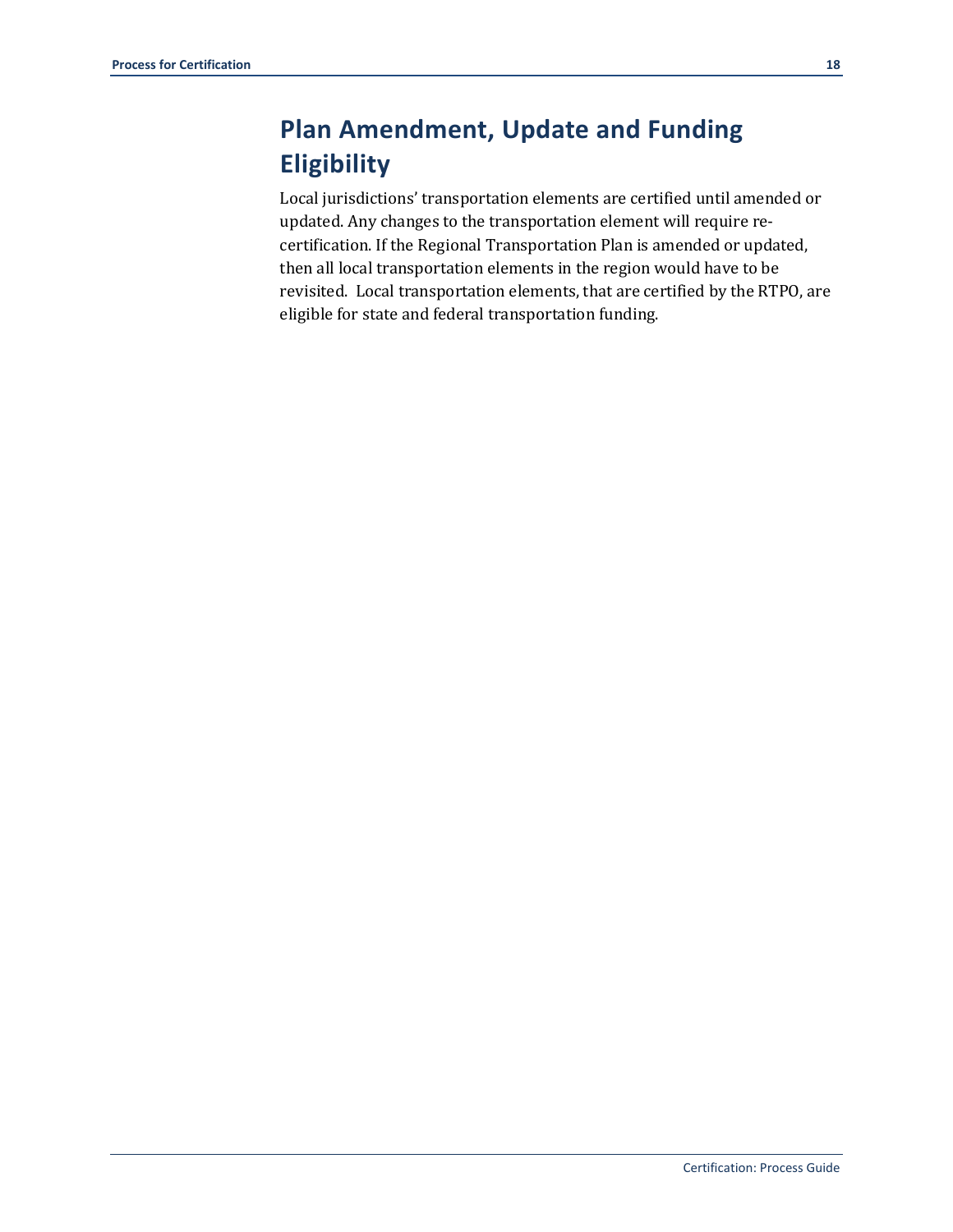## Submittal of Plans for Consistency and Certification Review

## **Local Plans to be Submitted to RTC**

The following local plans must be reviewed for consistency and certified by RTC under the Growth management Act (RCW 47.80.023 and RCW 36.70A.070):

#### **Local Comprehensive Plan Transportation Elements:**

- ◆ Clark County
- ◆ City of Battle Ground
- **City of Camas**
- City of La Center
- ◆ City of Ridgefield
- **←** City of Vancouver
- **City of Washougal**
- Town of Yacolt

## **State and Transit Plans for Consistency Review**

#### **WSDOT**

 Washington State Department of Transportation Highway System Plan and other modal Plans

#### **Transit Agency Six-Year Transit Program (RCW 35.58.2795)**

- C-TRAN's TDP
- ◆ C-TRAN Long Range Plan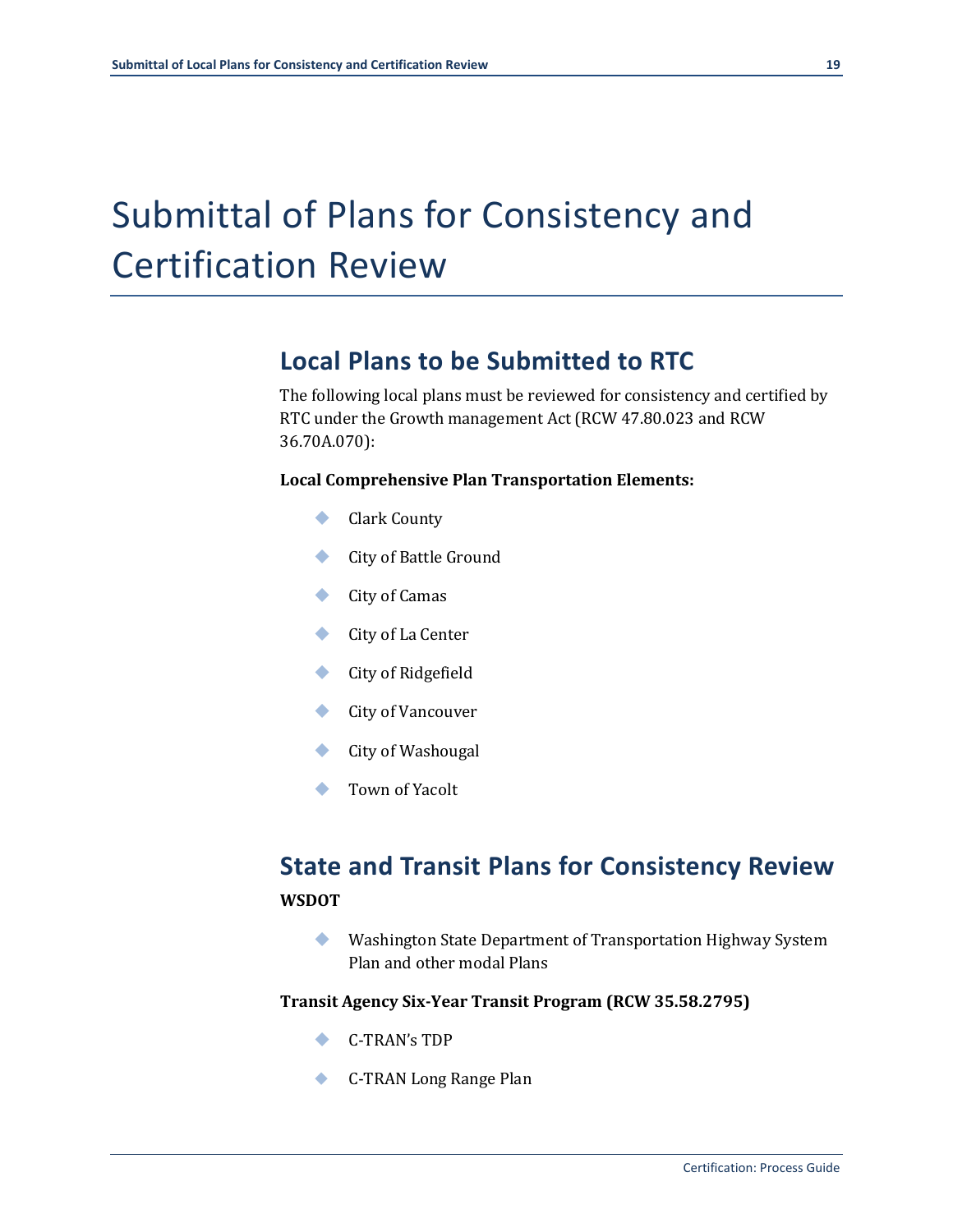## Appendices

#### **APPENDICES**

Appendix A: RCW Requirements (excerpts) Appendix B: Federal, State, and Existing Regional Transportation Policies Appendix C: Clark County Community Framework Plan and County-wide Planning Policies Appendix D: LOS Standards

Appendix E: Certification Checklist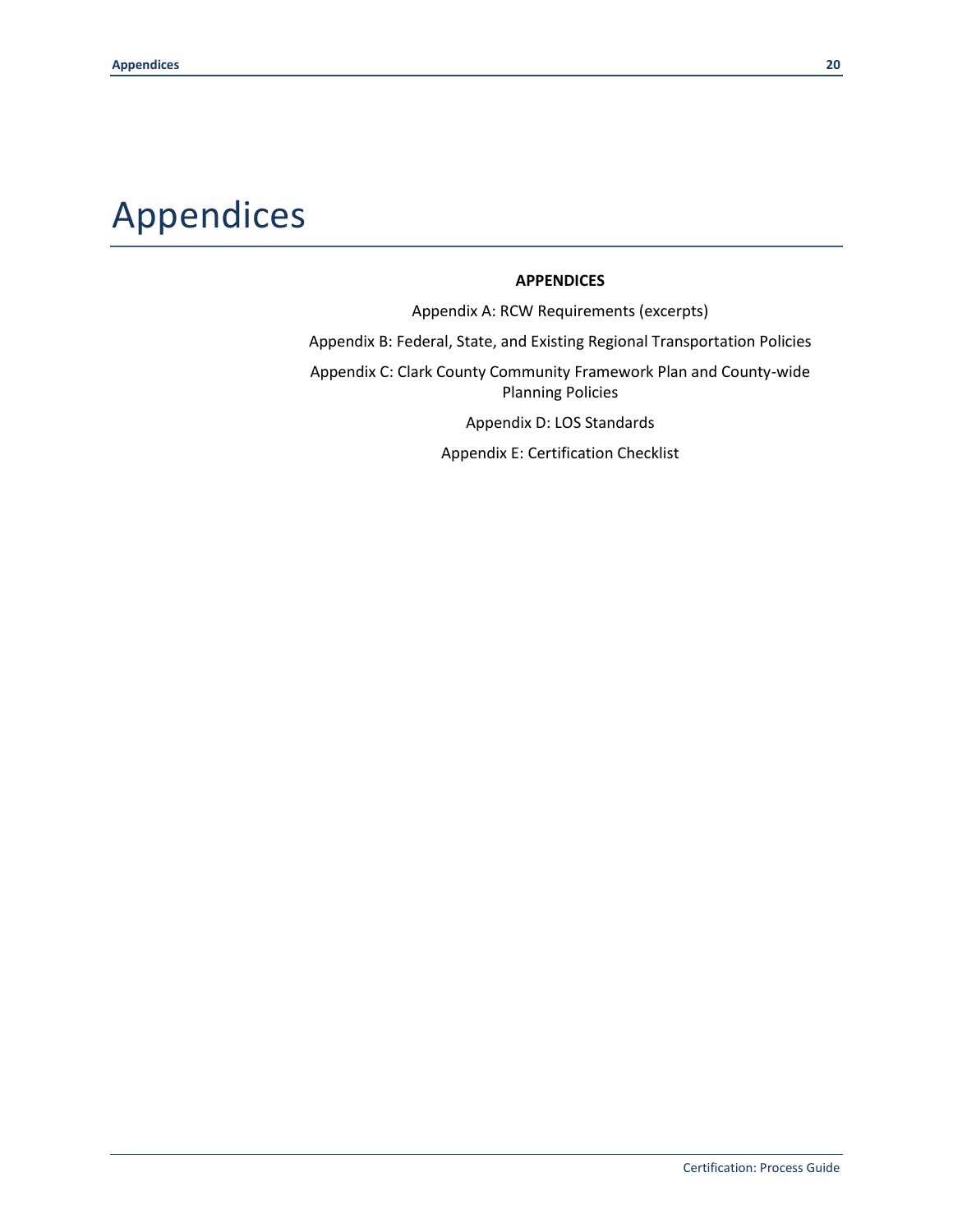## **Appendix A**

#### **RCW Requirements (excerpts) RCW 36.70A.070 (GMA)**

#### **Comprehensive plans — Mandatory elements.**

The comprehensive plan of a county or city that is required or chooses to plan unde[r RCW 36.70A.040 s](http://apps.leg.wa.gov/rcw/default.aspx?cite=36.70A.040)hall consist of a map or maps, and descriptive text covering objectives, principles, and standards used to develop the comprehensive plan. The plan shall be an internally consistent document and all elements shall be consistent with the future land use map. A comprehensive plan shall be adopted and amended with public participation as provided in [RCW 36.70A.140.](http://apps.leg.wa.gov/rcw/default.aspx?cite=36.70A.140)

Each comprehensive plan shall include a plan, scheme, or design for each of the following:

(1) A land use element designating the proposed general distribution and general location and extent of the uses of land, where appropriate, for agriculture, timber production, housing, commerce, industry, recreation, open spaces, general aviation airports, public utilities, public facilities, and other land uses. The land use element shall include population densities, building intensities, and estimates of future population growth. The land use element shall provide for protection of the quality and quantity of groundwater used for public water supplies. Wherever possible, the land use element should consider utilizing urban planning approaches that promote physical activity. Where applicable, the land use element shall review drainage, flooding, and storm water run-off in the area and nearby jurisdictions and provide guidance for corrective actions to mitigate or cleanse those discharges that pollute waters of the state, including Puget Sound or waters entering Puget Sound.

(2) A housing element ensuring the vitality and character of established residential neighborhoods that: (a) Includes an inventory and analysis of existing and projected housing needs that identifies the number of housing units necessary to manage projected growth; (b) includes a statement of goals, policies, objectives, and mandatory provisions for the preservation, improvement, and development of housing, including single-family residences; (c) identifies sufficient land for housing, including, but not limited to, government-assisted housing, housing for low-income families, manufactured housing, multifamily housing, and group homes and foster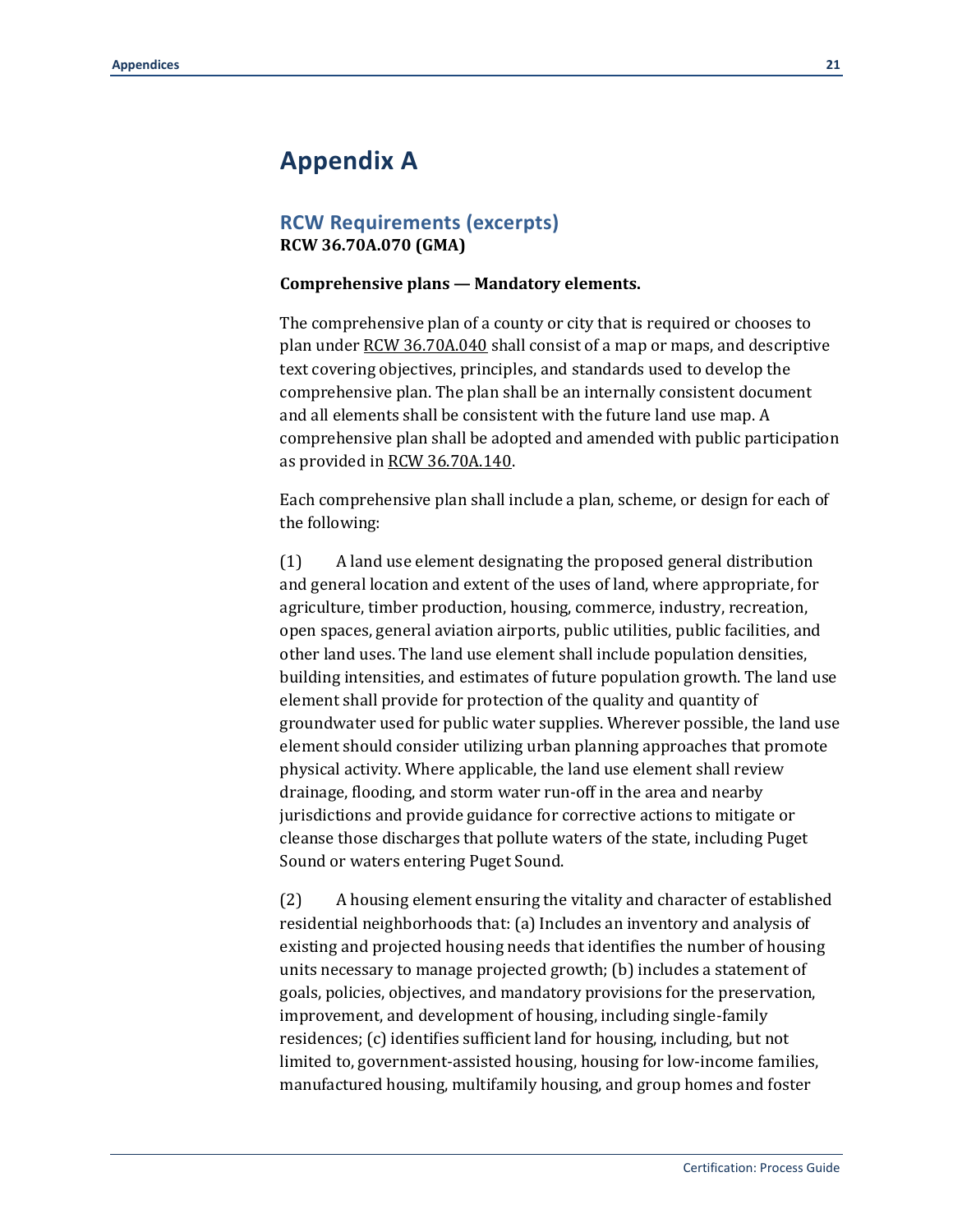care facilities; and (d) makes adequate provisions for existing and projected needs of all economic segments of the community.

(3) A capital facilities plan element consisting of: (a) An inventory of existing capital facilities owned by public entities, showing the locations and capacities of the capital facilities; (b) a forecast of the future needs for such capital facilities; (c) the proposed locations and capacities of expanded or new capital facilities; (d) at least a six-year plan that will finance such capital facilities within projected funding capacities and clearly identifies sources of public money for such purposes; and (e) a requirement to reassess the land use element if probable funding falls short of meeting existing needs and to ensure that the land use element, capital facilities plan element, and financing plan within the Plan Review and Certification Process Instruction Manual capital facilities plan element are coordinated and consistent. Park and recreation facilities shall be included in the capital facilities plan element.

(4) A utilities element consisting of the general location, proposed location, and capacity of all existing and proposed utilities, including, but not limited to, electrical lines, telecommunication lines, and natural gas lines.

(5) Rural element. Counties shall include a rural element including lands that are not designated for urban growth, agriculture, forest, or mineral resources. The following provisions shall apply to the rural element:

(a) Growth management act goals and local circumstances. Because circumstances vary from county to county, in establishing patterns of rural densities and uses, a county may consider local circumstances, but shall develop a written record explaining how the rural element harmonizes the planning goals i[n RCW 36.70A.020](http://apps.leg.wa.gov/rcw/default.aspx?cite=36.70A.020) and meets the requirements of this chapter.

(b) Rural development. The rural element shall permit rural development, forestry, and agriculture in rural areas. The rural element shall provide for a variety of rural densities, uses, essential public facilities, and rural governmental services needed to serve the permitted densities and uses. To achieve a variety of rural densities and uses, counties may provide for clustering, density transfer, design guidelines, conservation easements, and other innovative techniques that will accommodate appropriate rural densities and uses that are not characterized by urban growth and that are consistent with rural character.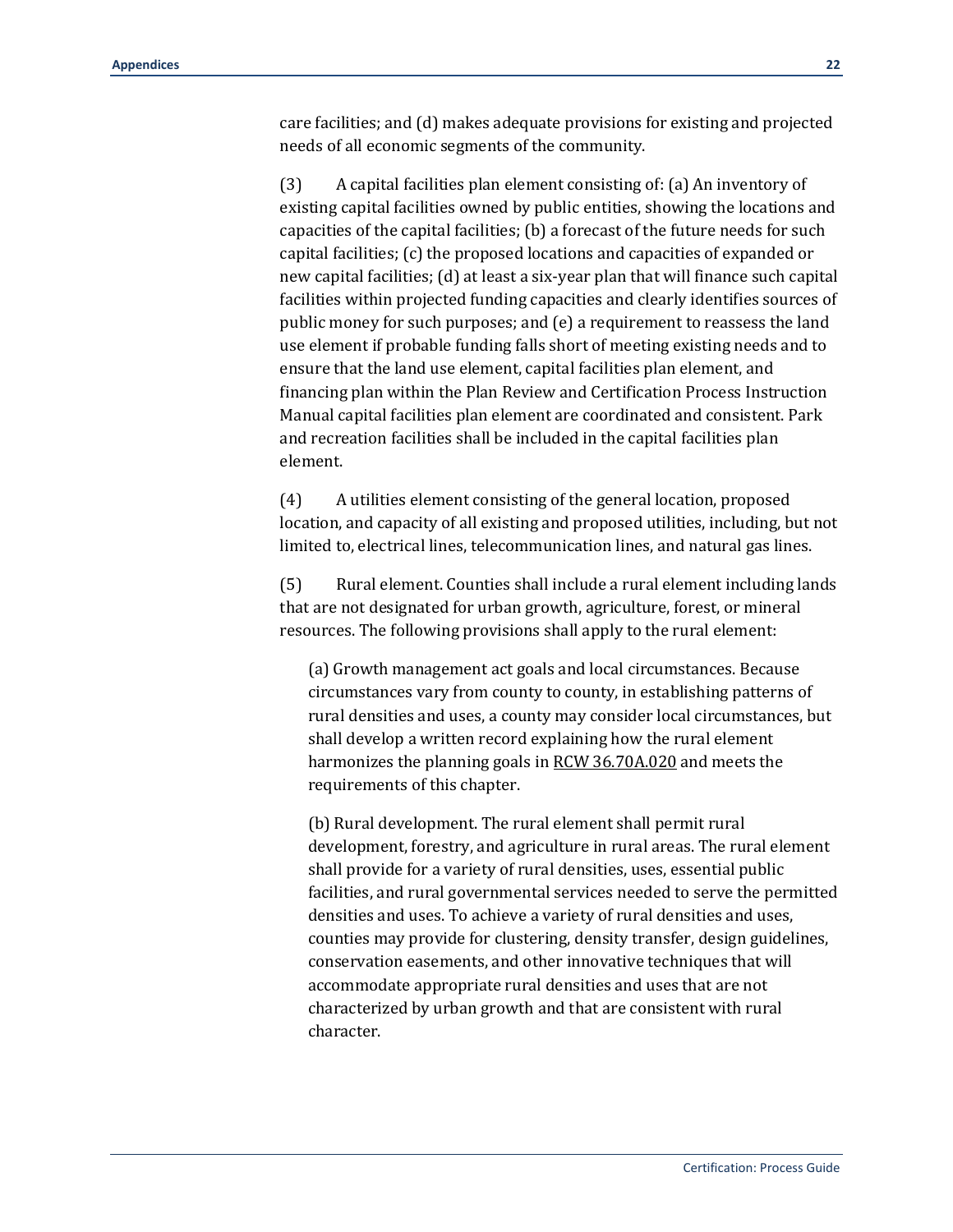(c) Measures governing rural development. The rural element shall include measures that apply to rural development and protect the rural character of the area, as established by the county, by:

- (i) Containing or otherwise controlling rural development;
- (ii) Assuring visual compatibility of rural development with the surrounding rural area;
- (iii) Reducing the inappropriate conversion of undeveloped land into sprawling, low density development in the rural area;
- (iv) Protecting critical areas, as provided i[n RCW 36.70A.060,](http://apps.leg.wa.gov/rcw/default.aspx?cite=36.70A.060) and surface water and groundwater resources; and
- (v) Protecting against conflicts with the use of agricultural, forest, and mineral resource lands designated under [RCW 36.70A.170.](http://apps.leg.wa.gov/rcw/default.aspx?cite=36.70A.170)

(d) Limited areas of more intensive rural development. Subject to the requirements of this subsection and except as otherwise specifically provided in this subsection (5)(d), the rural element may allow for limited areas of more intensive rural development, including necessary public facilities and public services to serve the limited area as follows:

- (i) Rural development consisting of the infill, development, or redevelopment of existing commercial, industrial, residential, or mixed-use areas, whether characterized as shoreline development, villages, hamlets, rural activity centers, or crossroads developments.
	- (A) A commercial, industrial, residential, shoreline, or mixed-use area shall be subject to the requirements of (d)(iv) of this subsection, but shall not be subject to the requirements of  $(c)(ii)$  and  $(iii)$  of this subsection.
	- (B) Any development or redevelopment other than an industrial area or an industrial use within a mixed-use area or an industrial area under this subsection  $(5)(d)(i)$  must be principally designed to serve the existing and projected rural population.
	- (C) Any development or redevelopment in terms of building size, scale, use, or intensity shall be consistent with the character of the existing areas. Development and redevelopment may include changes in use from vacant land or a previously existing use so long as the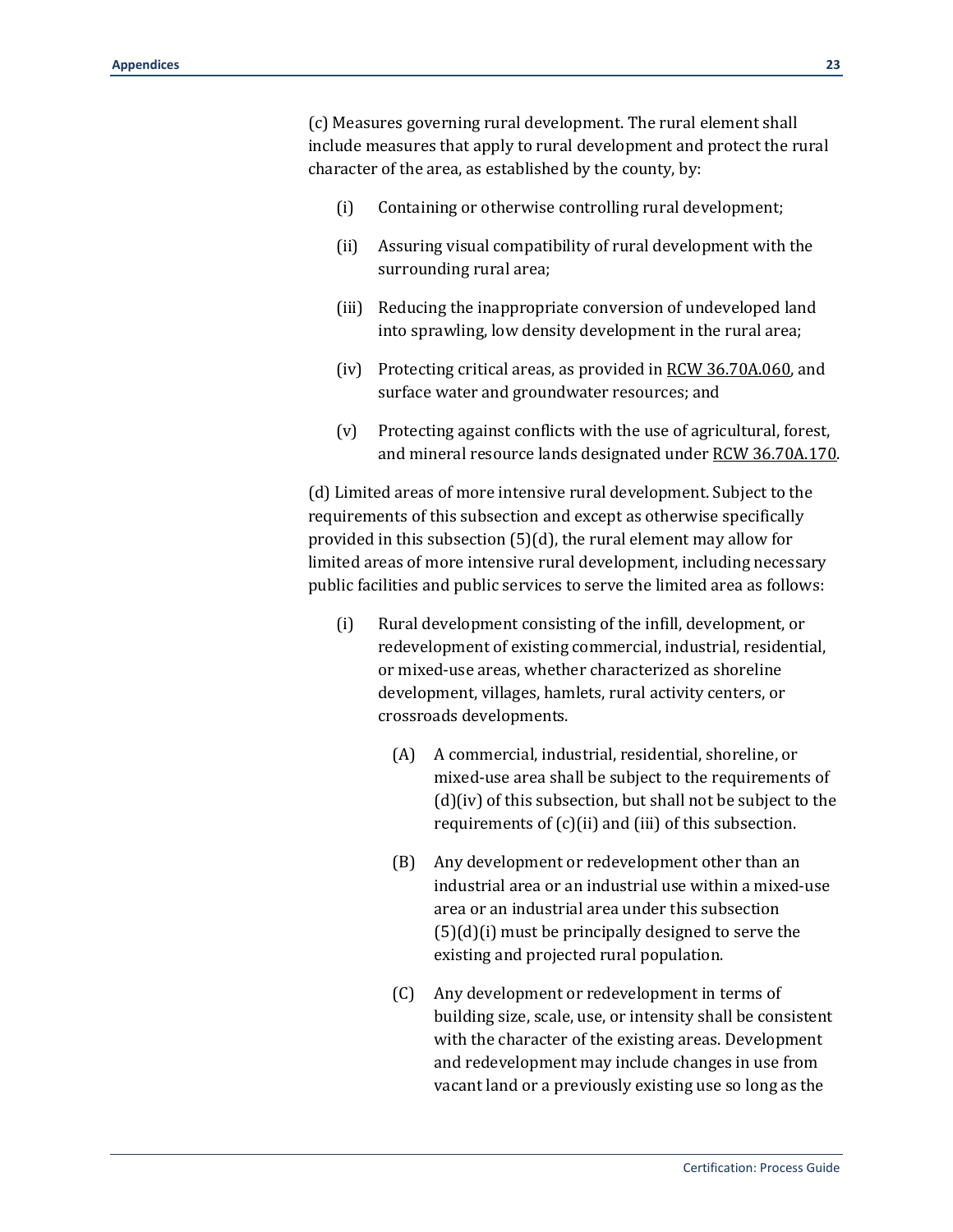new use conforms to the requirements of this subsection (5);

- (ii) The intensification of development on lots containing, or new development of, small scale recreational or tourist uses, including commercial facilities to serve those recreational or tourist uses, that rely on a rural location and setting, but that do not include new residential development. A small-scale recreation or tourist use is not required to be principally designed to serve the existing and projected rural population. Public services and public facilities shall be limited to those necessary to serve the recreation or tourist use and shall be provided in a manner that does not permit low-density sprawl;
- (iii) The intensification of development on lots containing isolated nonresidential uses or new development of isolated cottage industries and isolated small-scale businesses that are not principally designed to serve the existing and projected rural population and nonresidential uses, but do provide job opportunities for rural residents. Rural counties may allow the expansion of small-scale businesses as long as those smallscale businesses conform with the rural character of the area as defined by the local government according t[o RCW](http://apps.leg.wa.gov/rcw/default.aspx?cite=36.70A.030)  [36.70A.030\(](http://apps.leg.wa.gov/rcw/default.aspx?cite=36.70A.030)15). Rural counties may also allow new small-scale businesses to utilize a site previously occupied by an existing business as long as the new small-scale business conforms to the rural character of the area as defined by the local government according to [RCW 36.70A.030\(](http://apps.leg.wa.gov/rcw/default.aspx?cite=36.70A.030)15). Public services and public facilities shall be limited to those necessary to serve the isolated nonresidential use and shall be provided in a manner that does not permit low-density sprawl;
- (iv) A county shall adopt measures to minimize and contain the existing areas or uses of more intensive rural development, as appropriate, authorized under this subsection. Lands included in such existing areas or uses shall not extend beyond the logical outer boundary of the existing area or use, thereby allowing a new pattern of low-density sprawl. Existing areas are those that are clearly identifiable and contained and where there is a logical boundary delineated predominately by the built environment, but that may also include undeveloped lands if limited as provided in this subsection. The county shall establish the logical outer boundary of an area of more intensive rural development. In establishing the logical outer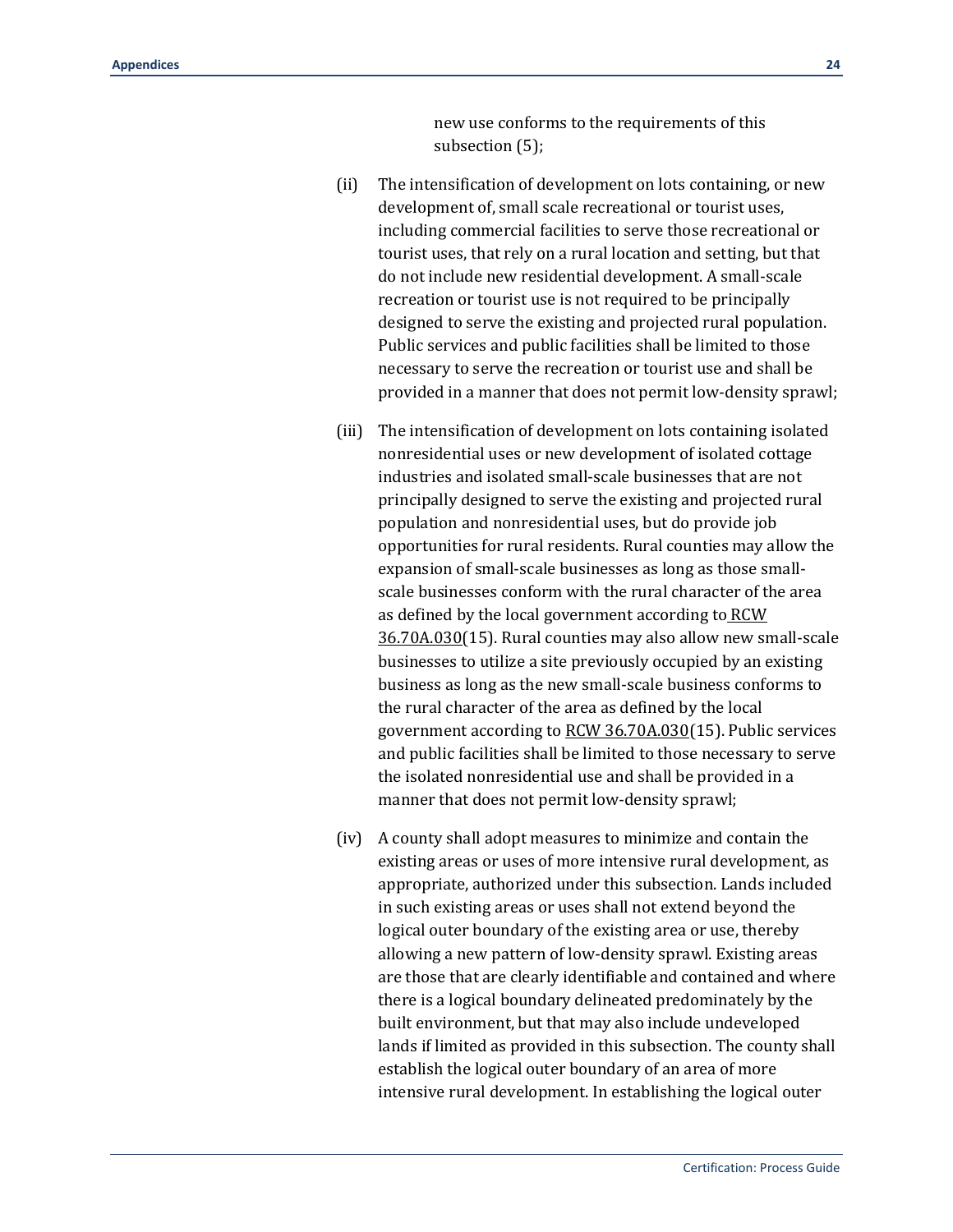boundary, the county shall address (A) the need to preserve the character of existing natural neighborhoods and communities, (B) physical boundaries, such as bodies of water, streets and highways, and land forms and contours, (C) the prevention of abnormally irregular boundaries, and (D) the ability to provide public facilities and public services in a manner that does not permit low-density sprawl;

- (v) For purposes of (d) of this subsection, an existing area or existing use is one that was in existence:
	- (A) On July 1, 1990, in a county that was initially required to plan under all of the provisions of this chapter;
	- (B) On the date the county adopted a resolution under [RCW 36.70A.040\(](http://apps.leg.wa.gov/rcw/default.aspx?cite=36.70A.040)2), in a county that is planning under all of the provisions of this chapter under RCW [36.70A.040\(](http://apps.leg.wa.gov/rcw/default.aspx?cite=36.70A.040)2); or
	- (C) On the date the office of financial management certifies the county's population as provided i[n RCW](http://apps.leg.wa.gov/rcw/default.aspx?cite=36.70A.040)  [36.70A.040\(](http://apps.leg.wa.gov/rcw/default.aspx?cite=36.70A.040)5), in a county that is planning under all of the provisions of this chapter pursuant to [RCW](http://apps.leg.wa.gov/rcw/default.aspx?cite=36.70A.040)  [36.70A.040\(](http://apps.leg.wa.gov/rcw/default.aspx?cite=36.70A.040)5).

(e) Exception. This subsection shall not be interpreted to permit in the rural area a major industrial development or a master planned resort unless otherwise specifically permitted under [RCW 36.70A.360](http://apps.leg.wa.gov/rcw/default.aspx?cite=36.70A.360) and [36.70A.365.](http://apps.leg.wa.gov/rcw/default.aspx?cite=36.70A.365)

(6) A transportation element that implements, and is consistent with, the land use element.

(a) The transportation element shall include the following sub elements:

- (i) Land use assumptions used in estimating travel;
- (ii) Estimated traffic impacts to state-owned transportation facilities resulting from land use assumptions to assist the department of transportation in monitoring the performance of state facilities, to plan improvements for the facilities, and to assess the impact of land use decisions on state-owned transportation facilities;
- (iii) Facilities and services needs, including: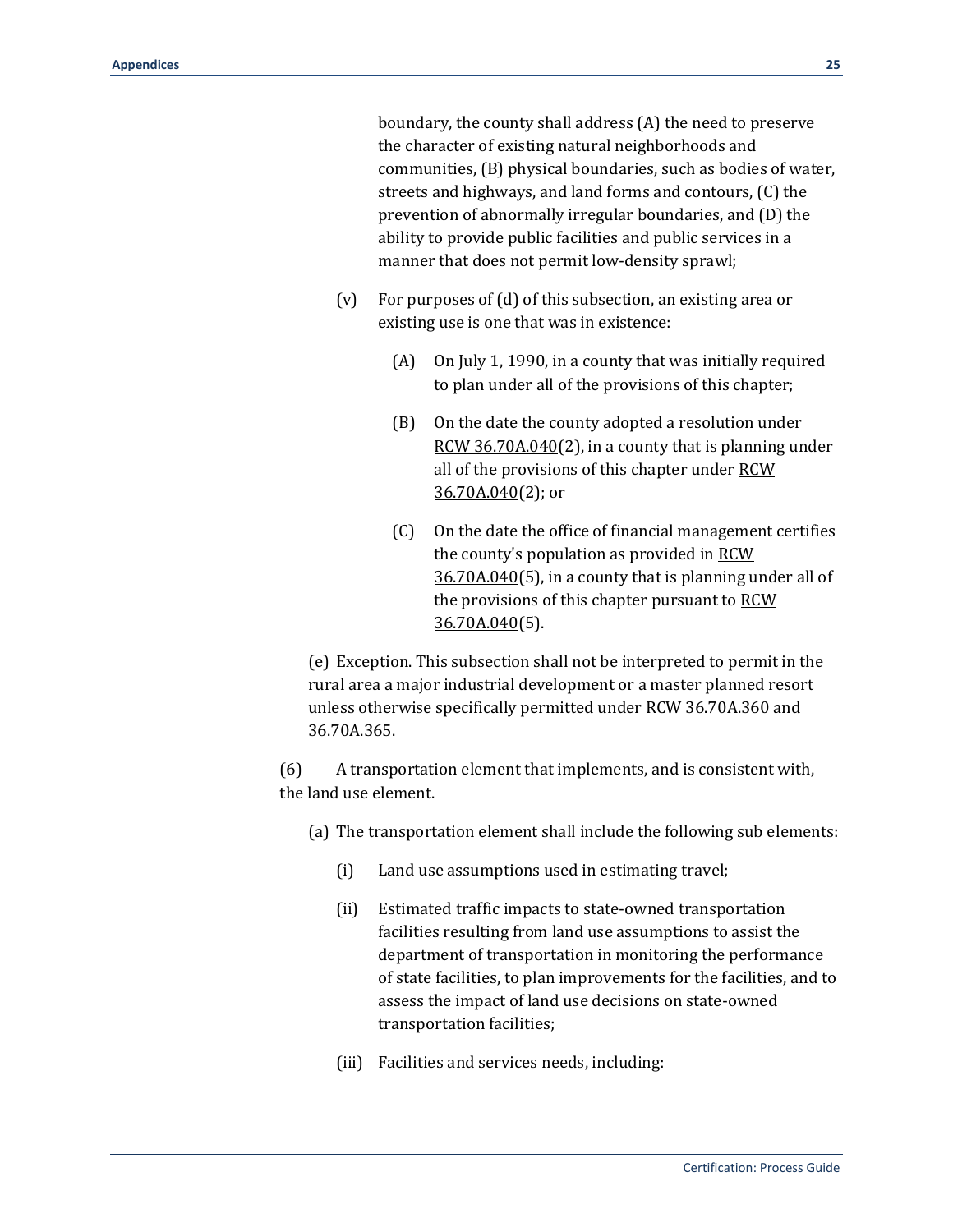- (A) An inventory of air, water, and ground transportation facilities and services, including transit alignments and general aviation airport facilities, to define existing capital facilities and travel levels as a basis for future planning. This inventory must include state-owned transportation facilities within the city or county's jurisdictional boundaries;
- (B) Level of service standards for all locally owned arterials and transit routes to serve as a gauge to judge performance of the system. These standards should be regionally coordinated;
- (C) For state-owned transportation facilities, level of service standards for highways, as prescribed in chapter[s 47.06](http://apps.leg.wa.gov/rcw/default.aspx?cite=47.06) an[d 47.80](http://apps.leg.wa.gov/rcw/default.aspx?cite=47.80.030) RCW, to gauge the performance of the system. The purposes of reflecting level of service standards for state highways in the local comprehensive plan are to monitor the performance of the system, to evaluate improvement strategies, and to facilitate coordination between the county's or city's six-year street, road, or transit program and the office of financial management's tenyear investment program. The concurrency requirements of (b) of this subsection do not apply to transportation facilities and services of statewide significance except for counties consisting of islands whose only connection to the mainland are state highways or ferry routes. In these island counties, state highways and ferry route capacity must be a factor in meeting the concurrency requirements in (b) of this subsection;
- (D) Specific actions and requirements for bringing into compliance locally owned transportation facilities or services that are below an established level of service standard;
- (E) Forecasts of traffic for at least ten years based on the adopted land use plan to provide information on the location, timing, and capacity needs of future growth;
- (F) Identification of state and local system needs to meet current and future demands. Identified needs on stateowned transportation facilities must be consistent with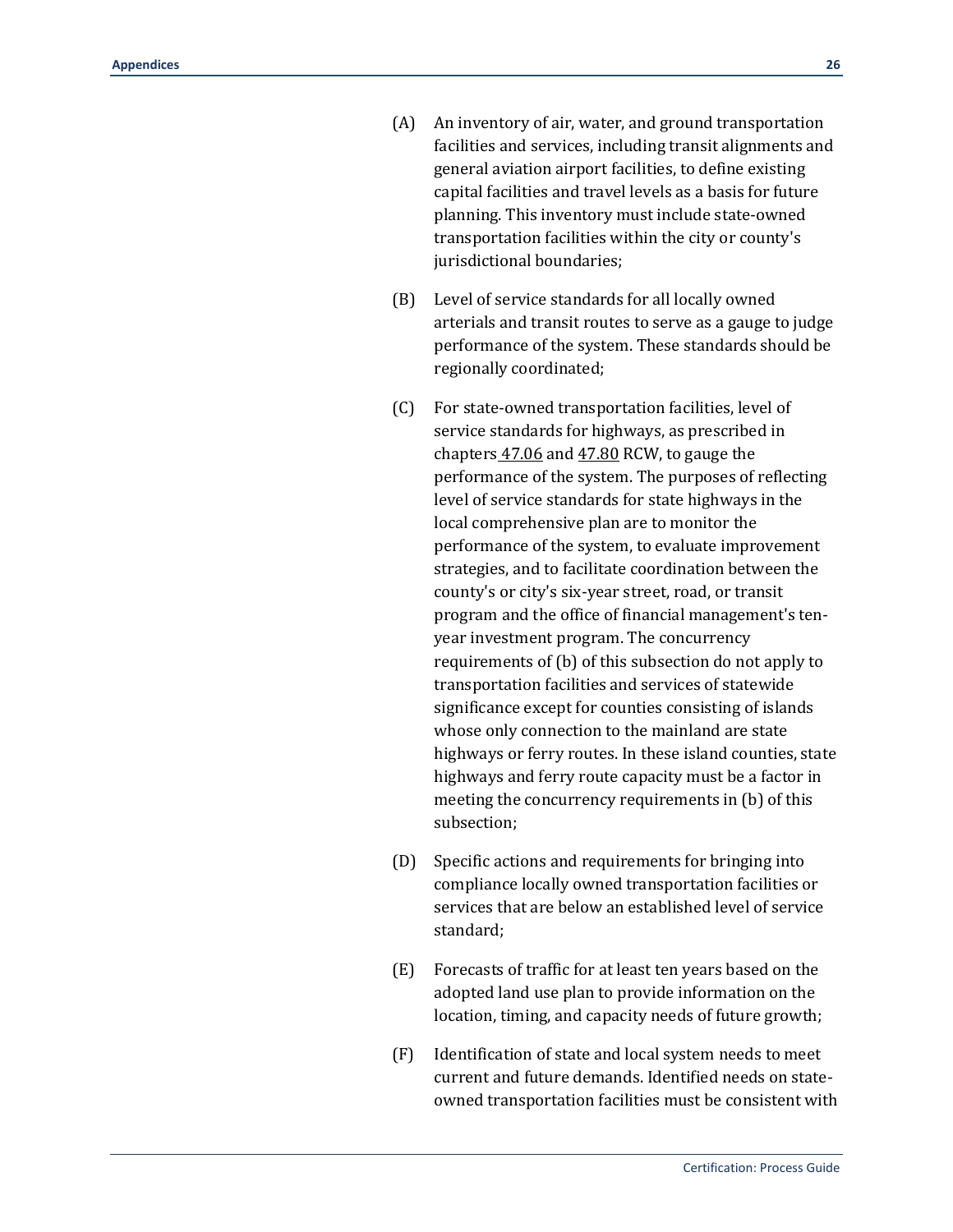the statewide multimodal transportation plan required under chapter [47.06 RCW;](http://apps.leg.wa.gov/rcw/default.aspx?cite=47.06)

- (iv) Finance, including:
	- (A) An analysis of funding capability to judge needs against probable funding resources;
	- (B) A multiyear financing plan based on the needs identified in the comprehensive plan, the appropriate parts of which shall serve as the basis for the six-year street, road, or transit program required by RCW [35.77.010](http://apps.leg.wa.gov/rcw/default.aspx?cite=35.77.010) for cities, [RCW 36.81.121](http://apps.leg.wa.gov/rcw/default.aspx?cite=36.81.121) for counties, and [RCW 35.58.2795 f](http://apps.leg.wa.gov/rcw/default.aspx?cite=35.58.2795)or public transportation systems. The multiyear financing plan should be coordinated with the ten-year investment program developed by the office of financial management as required by RCW [47.05.030;](http://apps.leg.wa.gov/rcw/default.aspx?cite=47.05.030)
	- (C) If probable funding falls short of meeting identified needs, a discussion of how additional funding will be raised, or how land use assumptions will be reassessed to ensure that level of service standards will be met;
- (v) Intergovernmental coordination efforts, including an assessment of the impacts of the transportation plan and land use assumptions on the transportation systems of adjacent jurisdictions;
- (vi) Demand-management strategies;
- (vii) Pedestrian and bicycle component to include collaborative efforts to identify and designate planned improvements for pedestrian and bicycle facilities and corridors that address and encourage enhanced community access and promote healthy lifestyles.

(b) After adoption of the comprehensive plan by jurisdictions required to plan or who choose to plan unde[r RCW 36.70A.040,](http://apps.leg.wa.gov/rcw/default.aspx?cite=36.70A.040) local jurisdictions must adopt and enforce ordinances which prohibit development approval if the development causes the level of service on a locally owned transportation facility to decline below the standards adopted in the transportation element of the comprehensive plan, unless transportation improvements Plan Review and Certification Process Instruction Manual or strategies to accommodate the impacts of development are made concurrent with the development. These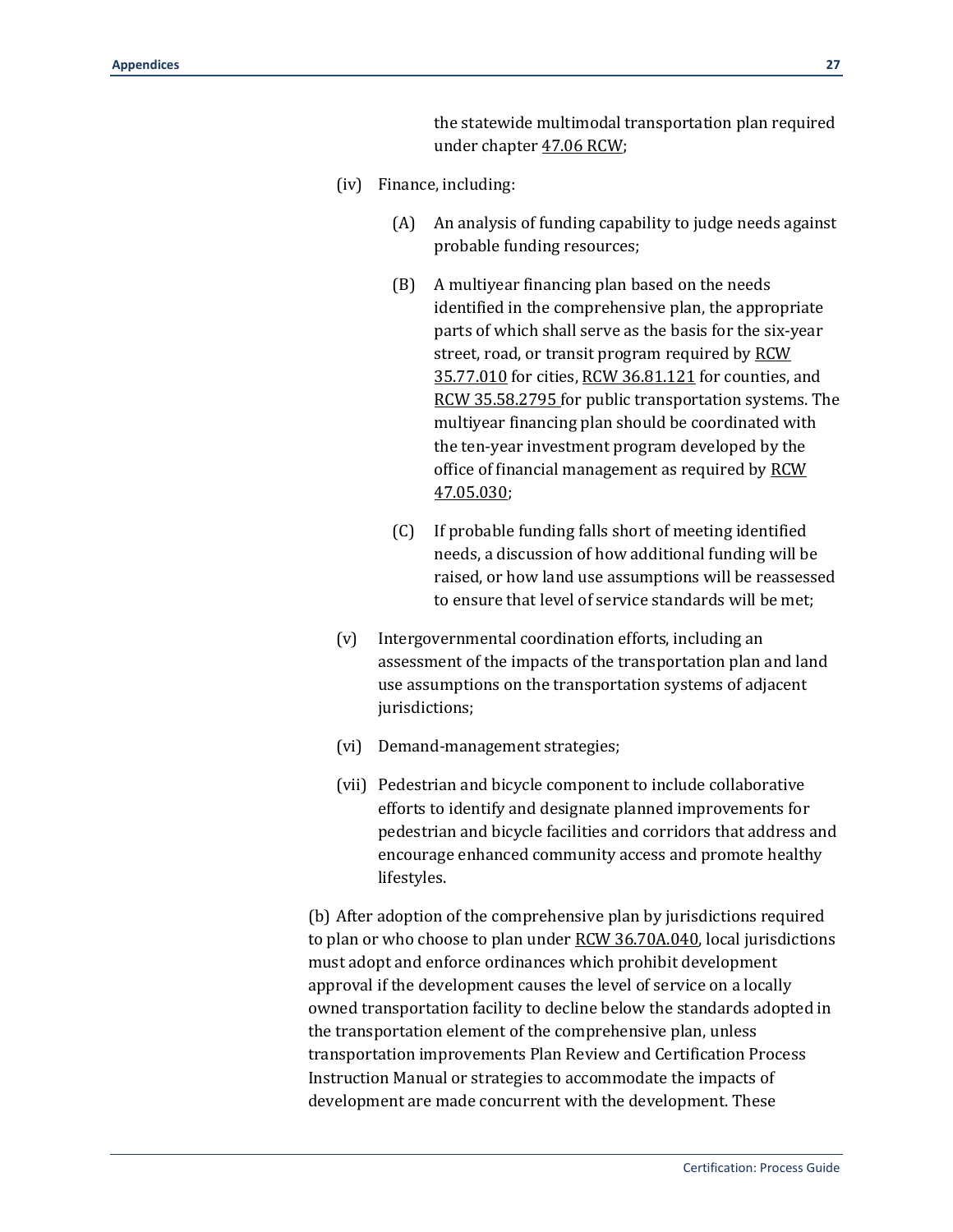strategies may include increased public transportation service, ride sharing programs, demand management, and other transportation systems management strategies. For the purposes of this subsection (6), "concurrent with the development" means that improvements or strategies are in place at the time of development, or that a financial commitment is in place to complete the improvements or strategies within six years.

(c) The transportation element described in this subsection (6), the sixyear plans required b[y RCW 35.77.010](http://apps.leg.wa.gov/rcw/default.aspx?cite=35.77.010) for cities[, RCW 36.81.121](http://apps.leg.wa.gov/rcw/default.aspx?cite=36.81.121) for counties, an[d RCW 35.58.2795 f](http://apps.leg.wa.gov/rcw/default.aspx?cite=35.58.2795)or public transportation systems, and the ten-year investment program required by [RCW 47.05.030](http://apps.leg.wa.gov/rcw/default.aspx?cite=47.05.030) for the state, must be consistent.

(7) An economic development element establishing local goals, policies, objectives, and provisions for economic growth and vitality and a high quality of life. The element shall include: (a) A summary of the local economy such as population, employment, payroll, sectors, businesses, sales, and other information as appropriate; (b) a summary of the strengths and weaknesses of the local economy defined as the commercial and industrial sectors and supporting factors such as land use, transportation, utilities, education, workforce, housing, and natural/cultural resources; and (c) an identification of policies, programs, and projects to foster economic growth and development and to address future needs. A city that has chosen to be a residential community is exempt from the economic development element requirement of this subsection.

(8) A park and recreation element that implements, and is consistent with, the capital facilities plan element as it relates to park and recreation facilities. The element shall include: (a) Estimates of park and recreation demand for at least a ten-year period; (b) an evaluation of facilities and service needs; and (c) an evaluation of intergovernmental coordination opportunities to provide regional approaches for meeting park and recreational demand.

(9) It is the intent that new or amended elements required after January 1, 2002, be adopted concurrent with the scheduled update provided in RCW [36.70A.130.](http://apps.leg.wa.gov/rcw/default.aspx?cite=36.70A.130) Requirements to incorporate any such new or amended elements shall be null and void until funds sufficient to cover applicable local government costs are appropriated and distributed by the state at least two years before local government must update comprehensive plans as required in [RCW 36.70A.130.](http://apps.leg.wa.gov/rcw/default.aspx?cite=36.70A.130)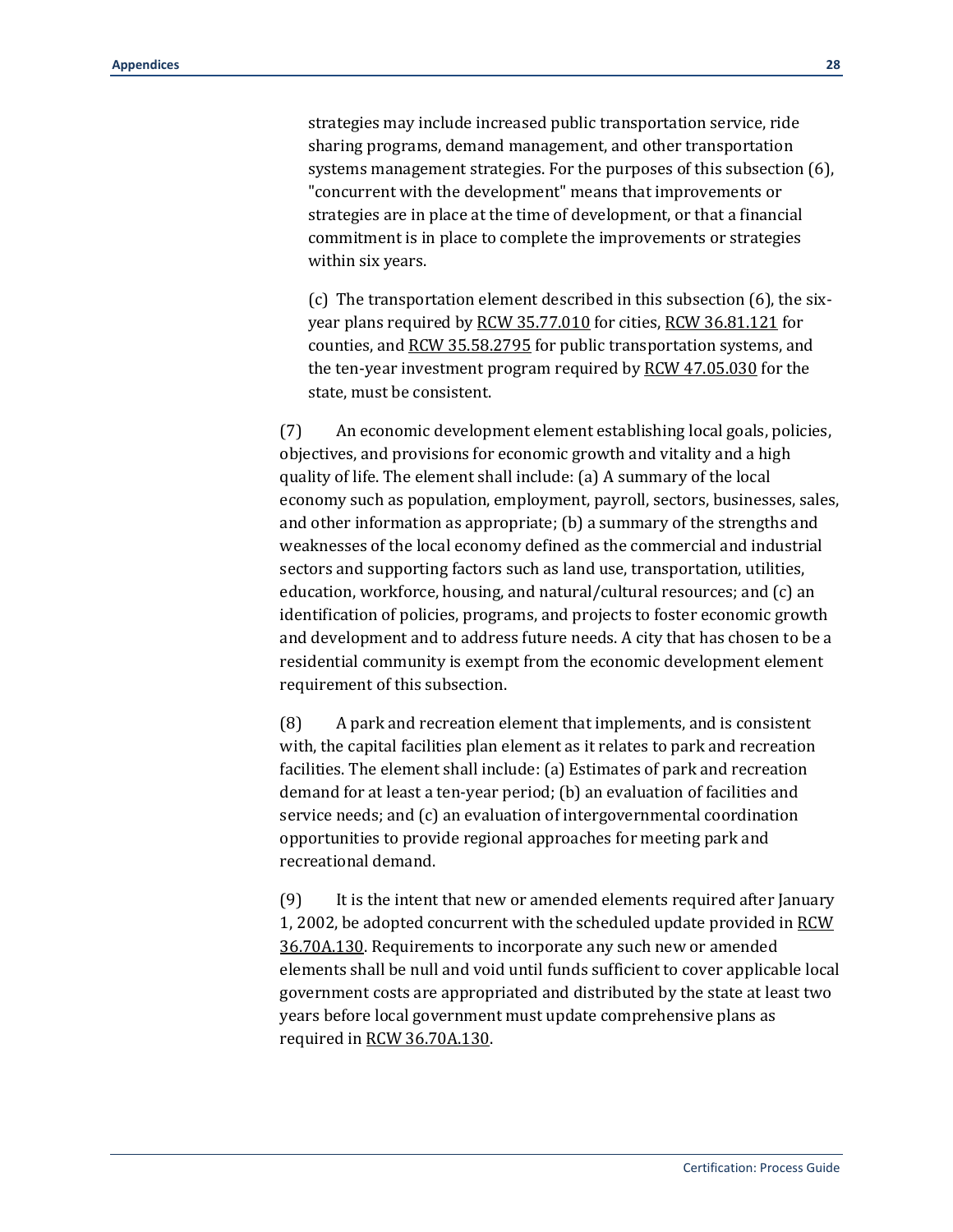#### **RCW 36.70A.210 (GMA)**

#### **Countywide planning policies.**

(1) The legislature recognizes that counties are regional governments within their boundaries, and cities are primary providers of urban governmental services within urban growth areas. For the purposes of this section, a "countywide planning policy" is a written policy statement or statements used solely for establishing a countywide Plan Review and Certification Process Instruction Manual framework from which county and city comprehensive plans are developed and adopted pursuant to this chapter. This framework shall ensure that city and county comprehensive plans are consistent as required in [RCW 36.70A.100.](http://apps.leg.wa.gov/rcw/default.aspx?cite=36.70A.100) Nothing in this section shall be construed to alter the land-use powers of cities.

(2) The legislative authority of a county that plans unde[r RCW](http://apps.leg.wa.gov/rcw/default.aspx?cite=36.70A.040)  [36.70A.040](http://apps.leg.wa.gov/rcw/default.aspx?cite=36.70A.040) shall adopt a countywide planning policy in cooperation with the cities located in whole or in part within the county as follows:

(a) No later than sixty calendar days from July 16, 1991, the legislative authority of each county that as of June 1, 1991, was required or chose to plan unde[r RCW 36.70A.040 s](http://apps.leg.wa.gov/rcw/default.aspx?cite=36.70A.040)hall convene a meeting with representatives of each city located within the county for the purpose of establishing a collaborative process that will provide a framework for the adoption of a countywide planning policy. In other counties that are required or choose to plan under [RCW 36.70A.040,](http://apps.leg.wa.gov/rcw/default.aspx?cite=36.70A.340) this meeting shall be convened no later than sixty days after the date the county adopts its resolution of intention or was certified by the office of financial management.

(b) The process and framework for adoption of a countywide planning policy specified in (a) of this subsection shall determine the manner in which the county and the cities agree to all procedures and provisions including but not limited to desired planning policies, deadlines, ratification of final agreements and demonstration thereof, and financing, if any, of all activities associated therewith.

(c) If a county fails for any reason to convene a meeting with representatives of cities as required in (a) of this subsection, the governor may immediately impose any appropriate sanction or sanctions on the county from those specified under RCW 36.70A.340.

(d) If there is no agreement by October 1, 1991, in a county that was required or chose to plan under [RCW 36.70A.040](http://apps.leg.wa.gov/rcw/default.aspx?cite=36.70A.040) as of June 1, 1991, or if there is no agreement within one hundred twenty days of the date the county adopted its resolution of intention or was certified by the office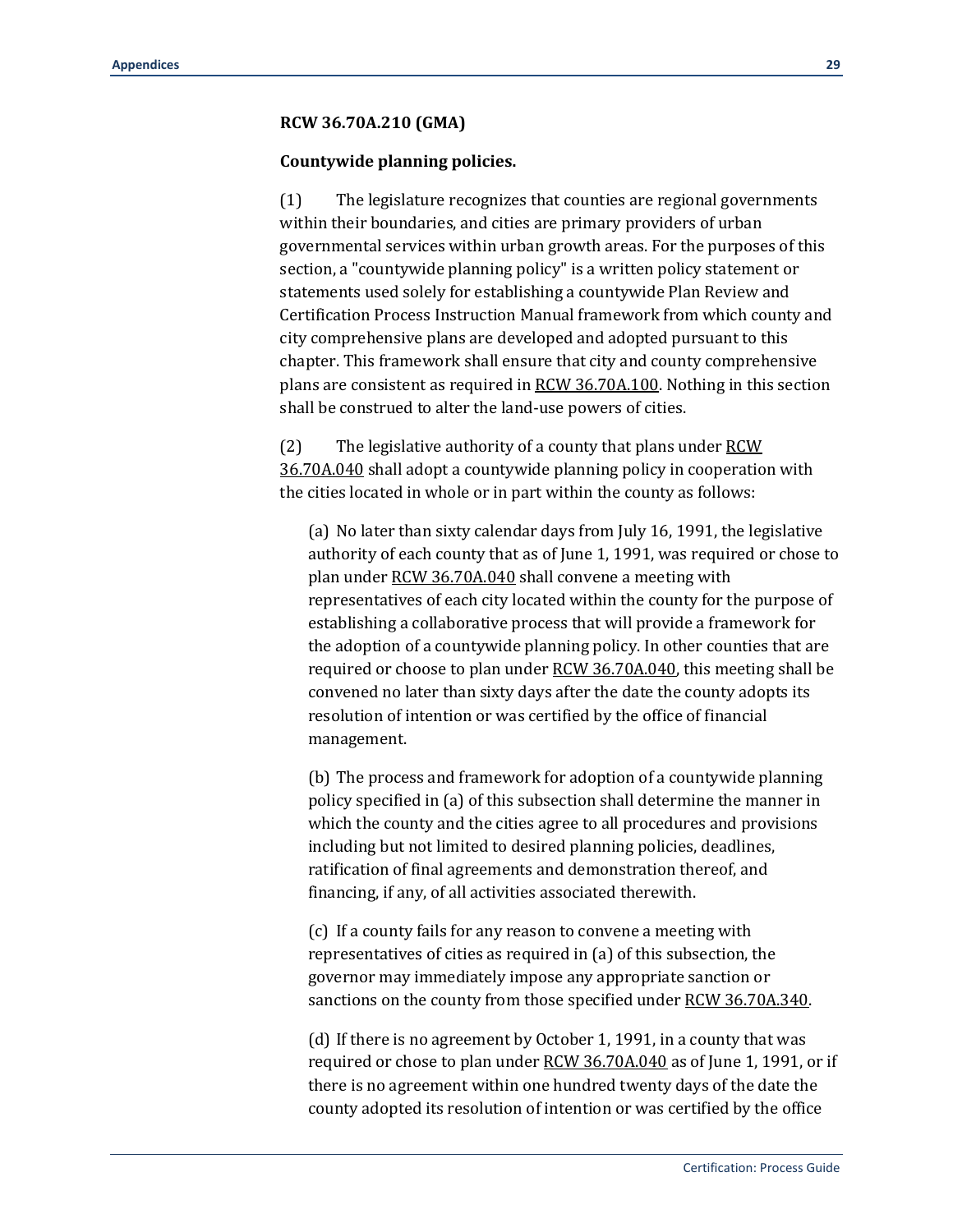of financial management in any other county that is required or chooses to plan unde[r RCW 36.70A.040,](http://apps.leg.wa.gov/rcw/default.aspx?cite=36.70A.040) the governor shall first inquire of the jurisdictions as to the reason or reasons for failure to reach an agreement. If the governor deems it appropriate, the governor may immediately request the assistance of the \*department of community, trade, and economic development $1$  to mediate any disputes that preclude agreement. If mediation is unsuccessful in resolving all disputes that will lead to agreement, the governor may impose appropriate sanctions from those specified unde[r RCW 36.70A.340](http://apps.leg.wa.gov/rcw/default.aspx?cite=36.70A.340) on the county, city, or cities for failure to reach an agreement as provided in this section. The governor shall specify the reason or reasons for the imposition of any sanction.

(e) No later than July 1, 1992, the legislative authority of each county that was required or chose to plan unde[r RCW 36.70A.040](http://apps.leg.wa.gov/rcw/default.aspx?cite=36.70A.040) as of June 1, 1991, or no later than fourteen months after the date the county adopted its resolution of intention or was certified by the office of financial management the county legislative authority of any other county that is required or chooses to plan under [RCW 36.70A.040,](http://apps.leg.wa.gov/rcw/default.aspx?cite=36.70A.040) shall adopt a Plan Review and Certification Process Instruction Manual countywide planning policy according to the process provided under this section and that is consistent with the agreement pursuant to (b) of this subsection, and after holding a public hearing or hearings on the proposed countywide planning policy.

(3) A countywide planning policy shall at a minimum, address the following:

(a) Policies to implement [RCW 36.70A.110;](http://apps.leg.wa.gov/rcw/default.aspx?cite=36.70A.110)

(b) Policies for promotion of contiguous and orderly development and provision of urban services to such development;

(c) Policies for siting public capital facilities of a countywide or statewide nature, including transportation facilities of statewide significance as defined in [RCW 47.06.140;](http://apps.leg.wa.gov/rcw/default.aspx?cite=47.06.140)

(d) Policies for countywide transportation facilities and strategies;

(e) Policies that consider the need for affordable housing, such as housing for all economic segments of the population and parameters for its distribution;

(f) Policies for joint county and city planning within urban growth areas;

*1 Now re-named Department of Commerce.* 

 $\overline{a}$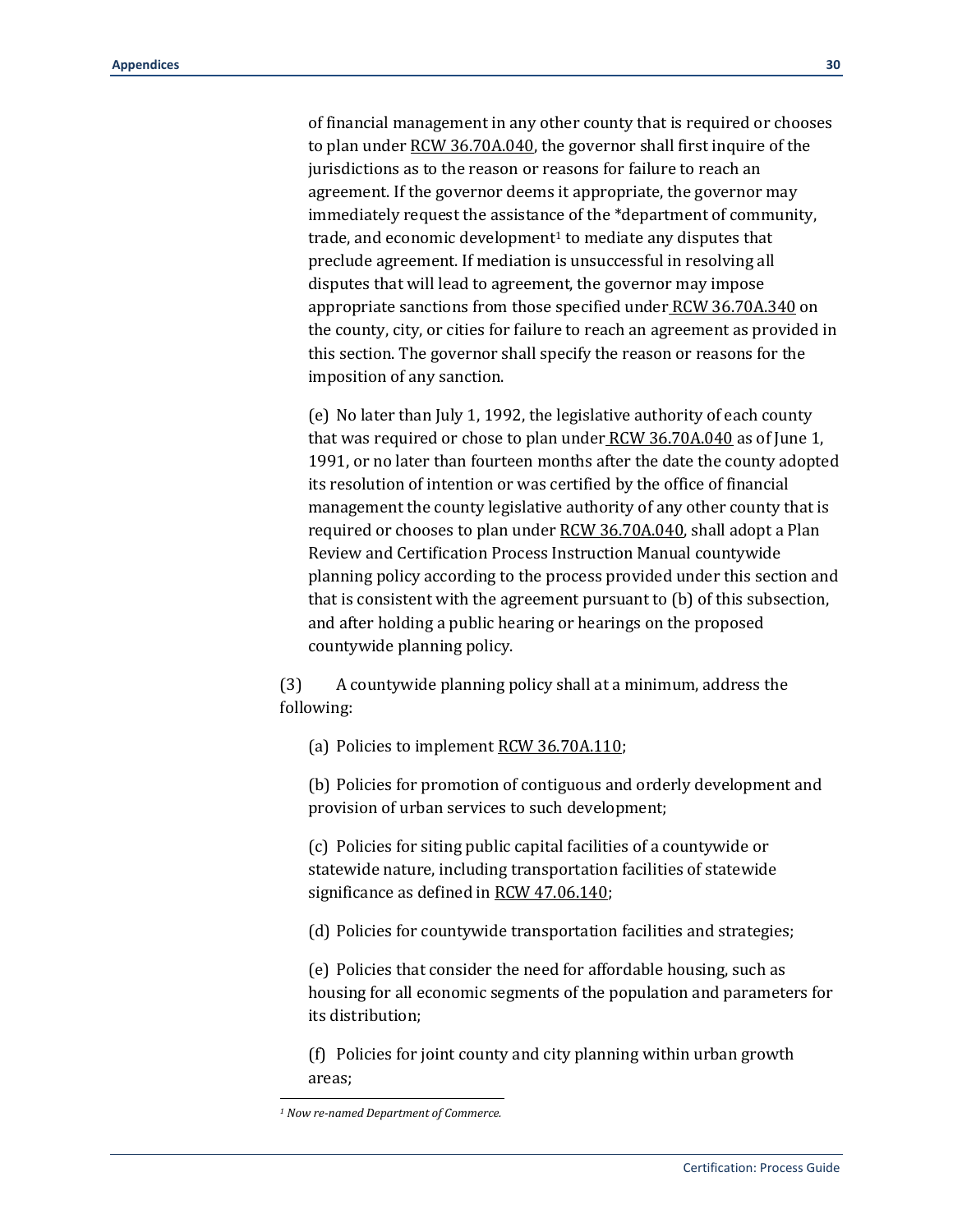(g) Policies for countywide economic development and employment, which must include consideration of the future development of commercial and industrial facilities; and

(h) An analysis of the fiscal impact.

(4) Federal agencies and Indian tribes may participate in and cooperate with the countywide planning policy adoption process. Adopted countywide planning policies shall be adhered to by state agencies.

(5) Failure to adopt a countywide planning policy that meets the requirements of this section may result in the imposition of a sanction or sanctions on a county or city within the county, as specified i[n RCW](http://apps.leg.wa.gov/rcw/default.aspx?cite=36.70A.340)  [36.70A.340.](http://apps.leg.wa.gov/rcw/default.aspx?cite=36.70A.340) In imposing a sanction or sanctions, the governor shall specify the reasons for failure to adopt a countywide planning policy in order that any imposed sanction or sanctions are fairly and equitably related to the failure to adopt a countywide planning policy.

(6) Cities and the governor may appeal an adopted countywide planning policy to the growth management hearings board within sixty days of the adoption of the countywide planning policy.

(7) Multicounty planning policies shall be adopted by two or more counties, each with a population of four hundred fifty thousand or more, with contiguous urban areas and may be adopted by other counties, according to the process established under this section or other processes agreed to among the counties and cities within the affected counties throughout the multicounty region. Plan Review and Certification Process Instruction Manual

#### **RCW 47.80.023**

#### **Regional Transportation Planning Organizations Duties.**

Each regional transportation planning organization shall have the following duties:

(1) Prepare and periodically update a transportation strategy for the region. The strategy shall address alternative transportation modes and transportation demand management measures in regional corridors and shall recommend preferred transportation policies to implement adopted growth strategies. The strategy shall serve as a guide in preparation of the regional transportation plan.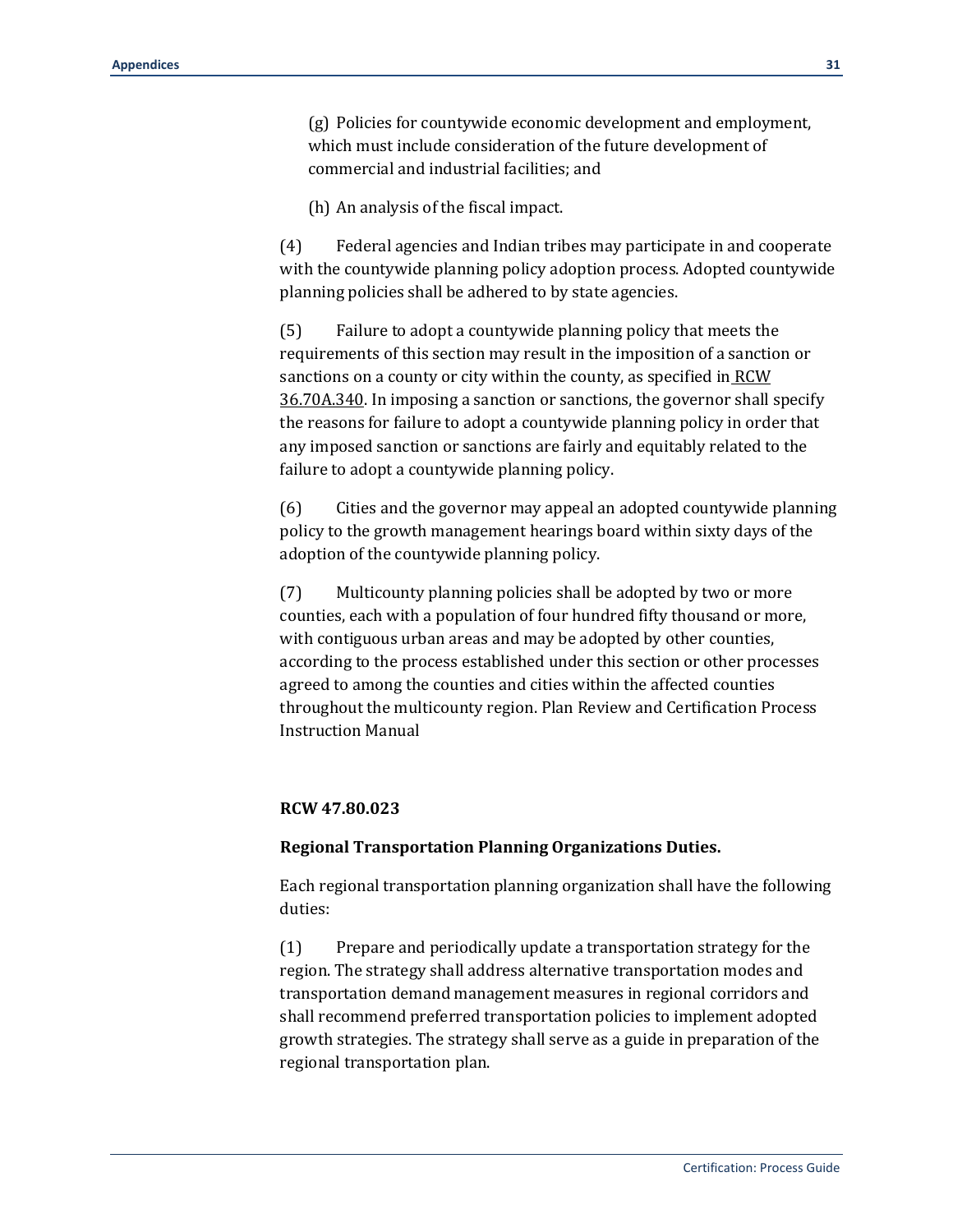(2) Prepare a regional transportation plan as set forth i[n RCW 47.80.030](http://apps.leg.wa.gov/rcw/default.aspx?cite=47.80.030) that is consistent with countywide planning policies if such have been adopted pursuant to chapte[r 36.70A RCW,](http://apps.leg.wa.gov/rcw/default.aspx?cite=36.70A.340) with county, city, and town comprehensive plans, and state transportation plans.

(3) Certify by December 31, 1996, that the transportation elements of comprehensive plans adopted by counties, cities, and towns within the region reflect the guidelines and principles developed pursuant t[o RCW](http://apps.leg.wa.gov/rcw/default.aspx?cite=47.80.026)  [47.80.026,](http://apps.leg.wa.gov/rcw/default.aspx?cite=47.80.026) are consistent with the adopted regional transportation plan, and, where appropriate, conform with the requirements of [RCW 36.70A.070.](http://apps.leg.wa.gov/rcw/default.aspx?cite=36.70A.070)

(4) Where appropriate, certify that countywide planning policies adopted unde[r RCW 36.70A.210 a](http://apps.leg.wa.gov/rcw/default.aspx?cite=36.70A.210)nd the adopted regional transportation plan are consistent.

(5) Develop, in cooperation with the department of transportation, operators of public transportation services and local governments within the region, a six-year regional transportation improvement program which proposes regionally significant transportation projects and programs and transportation demand management measures. The regional transportation improvement program shall be based on the programs, projects, and transportation demand management measures of regional significance as identified by transit agencies, cities, and counties pursuant to RCW [35.58.2795,](http://apps.leg.wa.gov/rcw/default.aspx?cite=35.58.2795) [35.77.010,](http://apps.leg.wa.gov/rcw/default.aspx?cite=35.77.010) and [36.81.121,](http://apps.leg.wa.gov/rcw/default.aspx?cite=36.81.121) respectively, and any recommended programs or projects identified by the agency council on coordinated transportation, as provided in \*chapter [47.06B RCW,](http://apps.leg.wa.gov/rcw/dispo.aspx?cite=47.06B) that advance special needs coordinated transportation as defined in [\\*RCW 47.06B.012.](http://apps.leg.wa.gov/rcw/dispo.aspx?cite=47.06B.012) The program shall include a priority list of projects and programs, project segments and programs, transportation demand management measures, and a specific financial plan that demonstrates how the transportation improvement program can be funded. The program shall be updated at least every two years for the ensuing six-year period.

(6) Include specific opportunities and projects to advance special needs coordinated transportation, as defined in [\\*RCW 47.06B.012,](http://apps.leg.wa.gov/rcw/dispo.aspx?cite=47.06B.012) in the coordinated transit human services transportation plan, after providing opportunity for public comment.

(7) Designate a lead planning agency to coordinate preparation of the regional transportation plan and carry out the other responsibilities of the organization. The lead Plan Review and Certification Process Instruction Manual planning agency may be a regional organization, a component county, city, or town agency, or the appropriate Washington state department of transportation district office.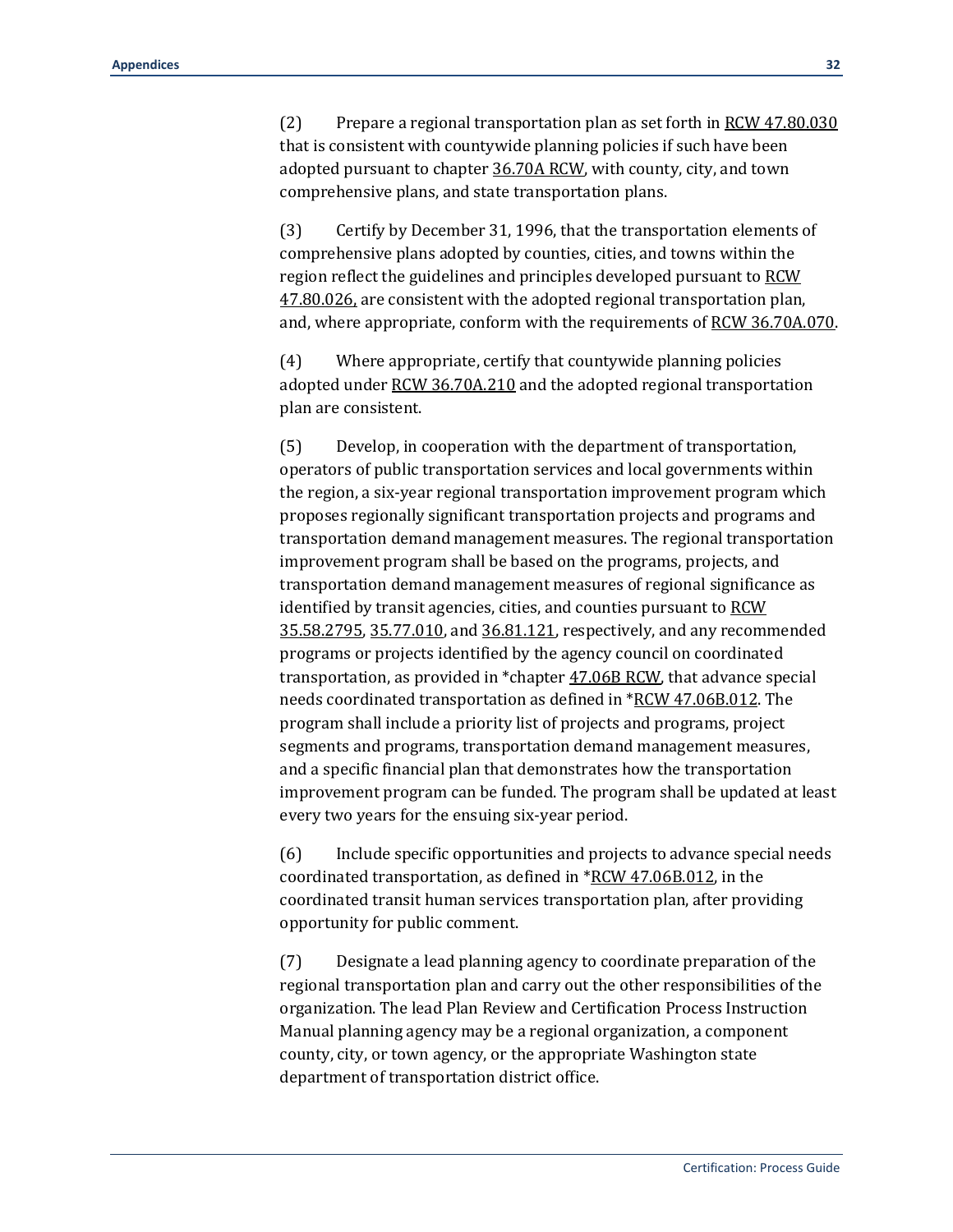(8) Review level of service methodologies used by cities and counties planning under chapter [36.70A RCW](http://apps.leg.wa.gov/rcw/default.aspx?cite=36.70A.210) to promote a consistent regional evaluation of transportation facilities and corridors.

(9) Work with cities, counties, transit agencies, the department of transportation, and others to develop level of service standards or alternative transportation performance measures.

(10) Submit to the agency council on coordinated transportation, as provided in \*chapter [47.06B RCW,](http://apps.leg.wa.gov/rcw/dispo.aspx?cite=47.06B.012) beginning on July 1, 2007, and every four years thereafter, an updated plan that includes the elements identified by the council. Each regional transportation planning organization must submit to the council every two years a prioritized regional human service and transportation project list.

#### **RCW 47.80.026**

#### **Comprehensive plans, transportation guidelines, and principles.**

Each regional transportation planning organization, with cooperation from component cities, towns, and counties, shall establish guidelines and principles by July 1, 1995, that provide specific direction for the development and evaluation of the transportation elements of comprehensive plans, where such plans exist, and to assure that state, regional, and local goals for the development of transportation systems are met. These guidelines and principles shall address at a minimum the relationship between transportation systems and the following factors: Concentration of economic activity, residential density, development corridors and urban design that, where appropriate, supports high capacity transit, freight transportation and port access, development patterns that promote pedestrian and non-motorized transportation, circulation systems, access to regional systems, effective and efficient highway systems, the ability of transportation facilities and programs to retain existing and attract new jobs and private investment and to accommodate growth in demand, transportation demand management, joint and mixed use developments, present and future railroad right-of-way corridor utilization, and intermodal connections.

Examples shall be published by the organization to assist local governments in interpreting and explaining the requirements of this section.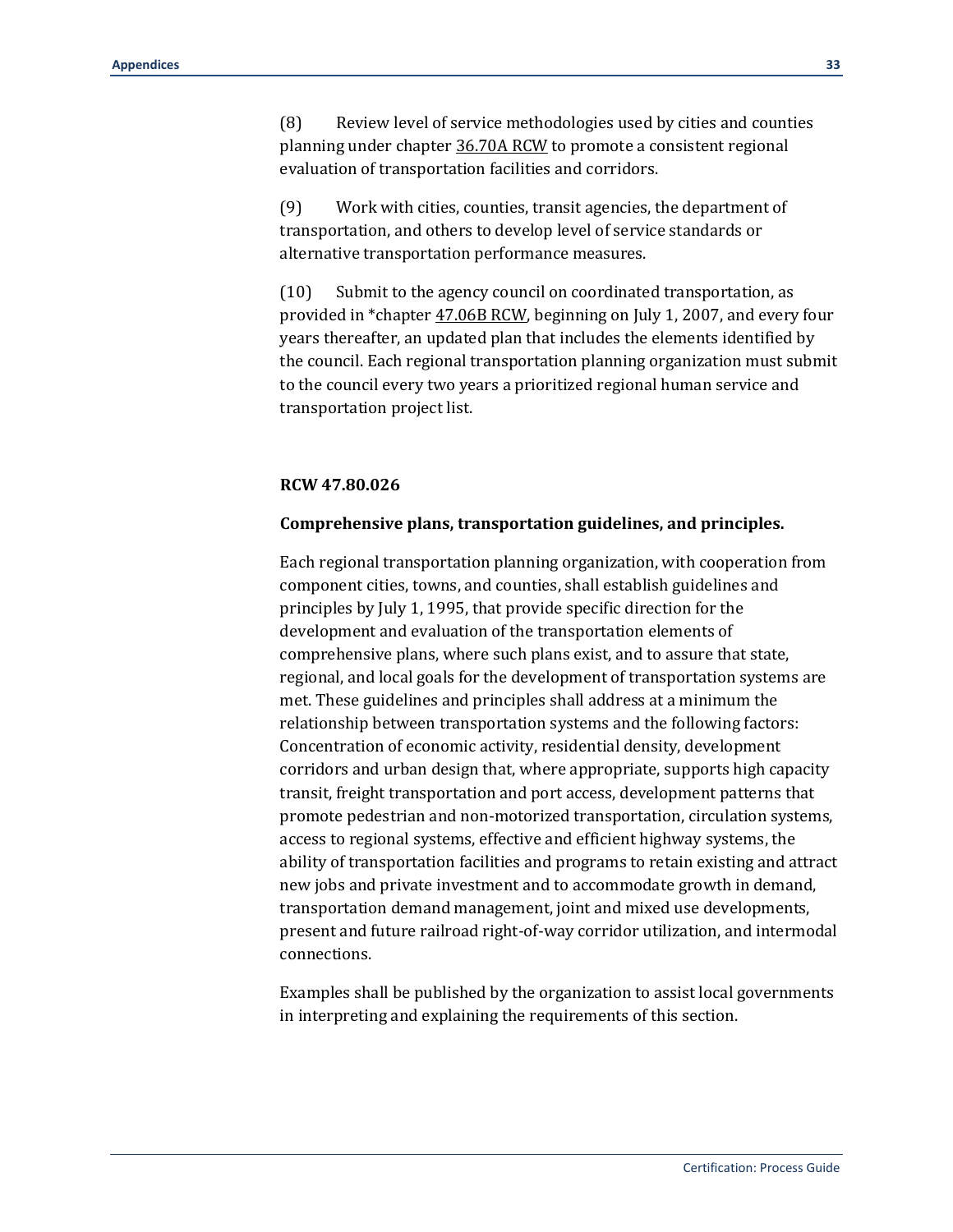#### **RCW 47.80.030**

#### **Regional transportation plan — Contents, review, use.**

(1) Each regional transportation planning organization shall develop in cooperation with the department of transportation, providers of public transportation and high capacity transportation, ports, and local governments within the region, adopt, and periodically update a regional transportation plan that:

(a) Is based on a least cost planning methodology that identifies the most cost-effective facilities, services, and programs;

(b) Identifies existing or planned transportation facilities, services, and programs, including but not limited to major roadways including state highways and regional arterials, transit and nonmotorized services and facilities, multimodal and intermodal facilities, marine ports and airports, railroads, and noncapital programs including transportation demand management that should function as an integrated regional transportation system, giving emphasis to those facilities, services, and programs that exhibit one or more of the following characteristics:

- (i) Crosses member county lines;
- (ii) Is or will be used by a significant number of people who live or work outside the county in which the facility, service, or project is located;
- (iii) Significant impacts are expected to be felt in more than one county;
- (iv) Potentially adverse impacts of the facility, service, program, or project can be better avoided or mitigated through adherence to regional policies;
- (v) Transportation needs addressed by a project have been identified by the regional transportation planning process and the remedy is deemed to have regional significance; and
- (vi) Provides for system continuity;

(c) Establishes level of service standards for state highways and state ferry routes, with the exception of transportation facilities of statewide significance as defined in RCW 47.06.140. These regionally established level of service standards for state highways and state ferries shall be developed jointly with the department of transportation, to encourage consistency across jurisdictions. In establishing level of service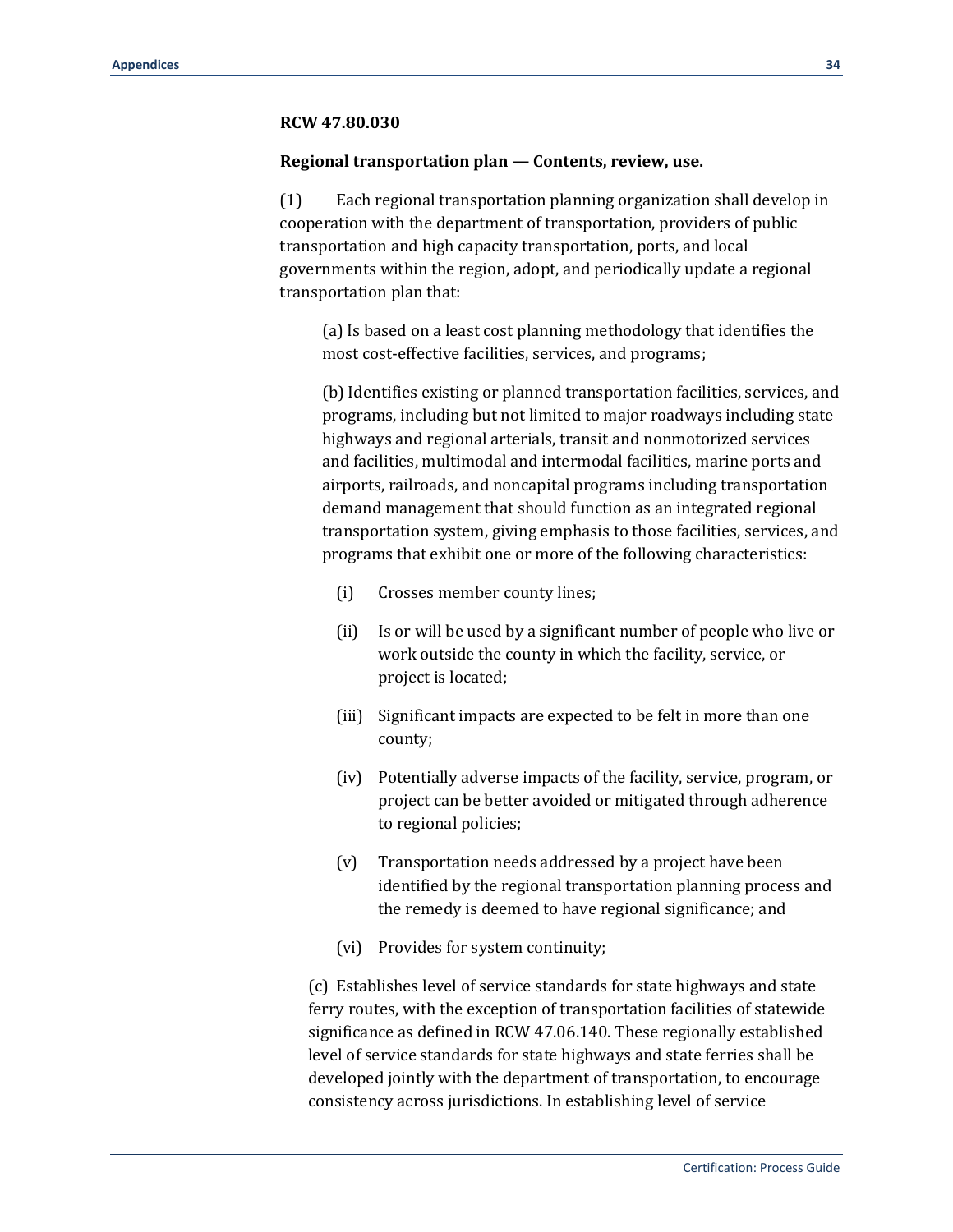standards for state highways and state ferries, consideration shall be given for the necessary balance between providing for the free interjurisdictional movement of people and goods and the needs of local commuters using state facilities;

(d) Includes a financial plan demonstrating how the regional transportation plan can be implemented, indicating resources from public and private sources that are reasonably expected to be made available to carry out the plan, and recommending any innovative financing techniques to finance needed facilities, services, and programs;

(e) Assesses regional development patterns, capital investment and other measures necessary to:

- (i) Ensure the preservation of the existing regional transportation system, including requirements for operational improvements, resurfacing, restoration, and rehabilitation of existing and future major roadways, as well as operations, maintenance, modernization, and rehabilitation of existing and future transit, railroad systems and corridors, and nonmotorized facilities; and
- (ii) Make the most efficient use of existing transportation facilities to relieve vehicular congestion and maximize the mobility of people and goods;

(f) Sets forth a proposed regional transportation approach, including capital investments, service improvements, programs, and transportation demand management measures to guide the development of the integrated, multimodal regional transportation system. For regional growth centers, the approach must address transportation concurrency strategies required under RCW 36.70A.070 and include a measurement of vehicle level of service for off-peak periods and total multimodal capacity for peak periods; and

(g) Where appropriate, sets forth the relationship of high capacity transportation providers and other public transit providers with regard to responsibility for, and the coordination between, services and facilities.

(2) The organization shall review the regional transportation plan biennially for currency and forward the adopted plan along with documentation of the biennial review to the state department of transportation.

(3) All transportation projects, programs, and transportation demand management measures within the region that have an impact upon regional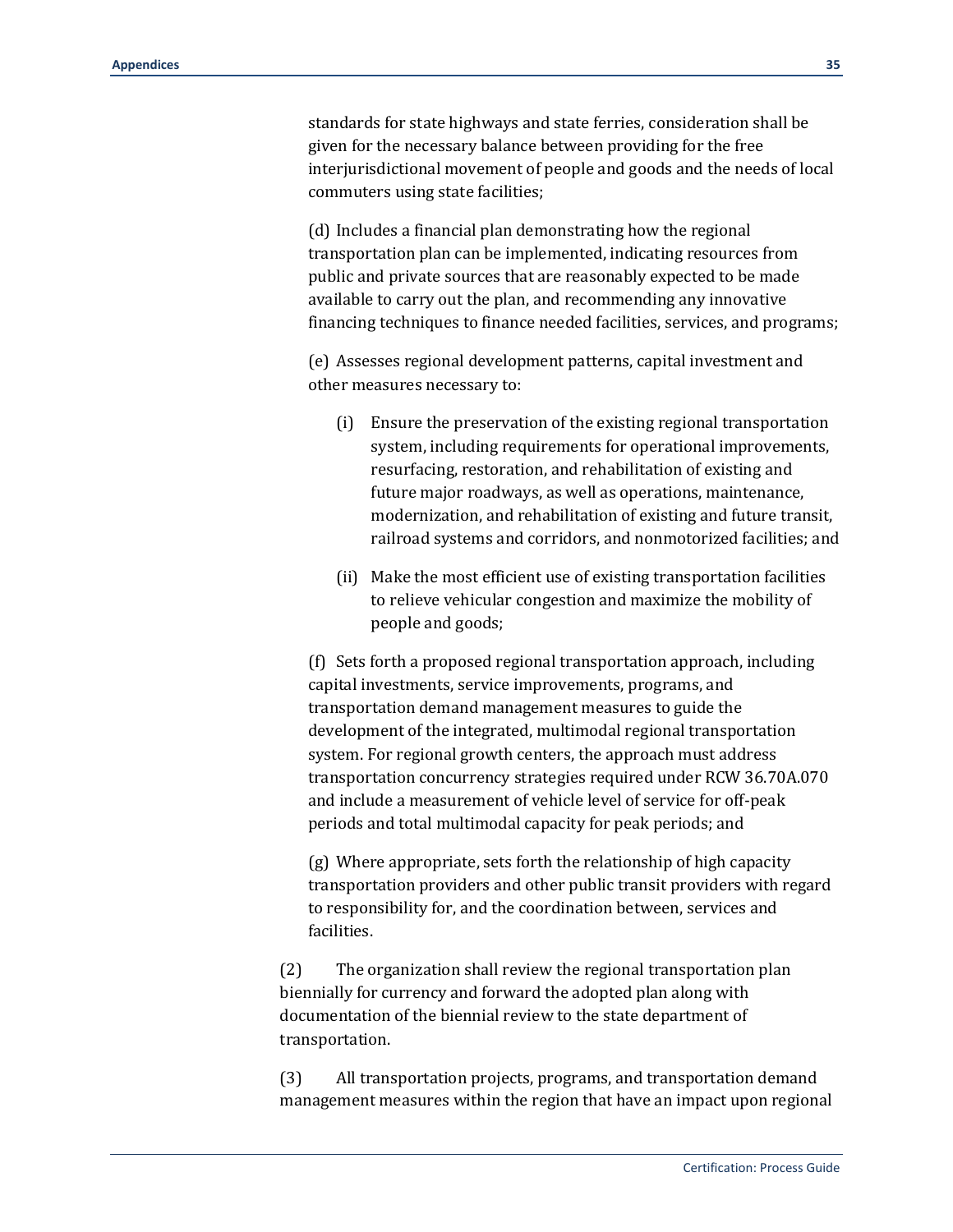facilities or services must be consistent with the plan and with the adopted regional growth and transportation strategies.

#### **RCW 47.06.140**

#### **Transportation facilities and services of statewide significance — Level of service standards.**

(1) The legislature declares the following transportation facilities and services to be of statewide significance: Highways of statewide significance as designated by the legislature under chapter [47.05 RCW,](http://apps.leg.wa.gov/rcw/default.aspx?cite=47.05.030) the interstate highway system, interregional state principal arterials including ferry connections that serve statewide travel, intercity passenger rail services, intercity high-speed ground transportation, major passenger intermodal terminals excluding all airport facilities and services, the freight railroad system, the Columbia/Snake navigable river system, marine port facilities and services that are related solely to marine activities affecting international and interstate trade, key freight transportation corridors serving these marine port facilities, and high capacity transportation systems serving regions as defined in [RCW 81.104.015.](http://apps.leg.wa.gov/rcw/default.aspx?cite=81.104.015) The department, in cooperation with regional transportation planning organizations, counties, cities, transit agencies, public ports, private railroad operators, and private transportation providers, as appropriate, shall plan for improvements to transportation facilities and services of statewide significance in the statewide multimodal transportation plan. Improvements to facilities and services of statewide significance identified in the statewide multimodal transportation plan, or to highways of statewide significance designated by the legislature under chapter  $47.05$  RCW, are essential state public facilities unde[r RCW 36.70A.200.](http://apps.leg.wa.gov/rcw/default.aspx?cite=36.70A.200)

(2) The department of transportation, in consultation with local governments, shall set level of service standards for state highways and state ferry routes of statewide significance. Although the department shall consult with local governments when setting level of service standards, the department retains authority to make final decisions regarding level of service standards for state highways and state ferry routes of statewide significance. In establishing level of service standards for state highways and state ferry routes of statewide significance, the department shall consider the necessary balance between providing for the free interjurisdictional movement of people and goods and the needs of local communities using these facilities. When setting the level of service standards under this section for state ferry routes, the department may allow for a standard that is adjustable for seasonality.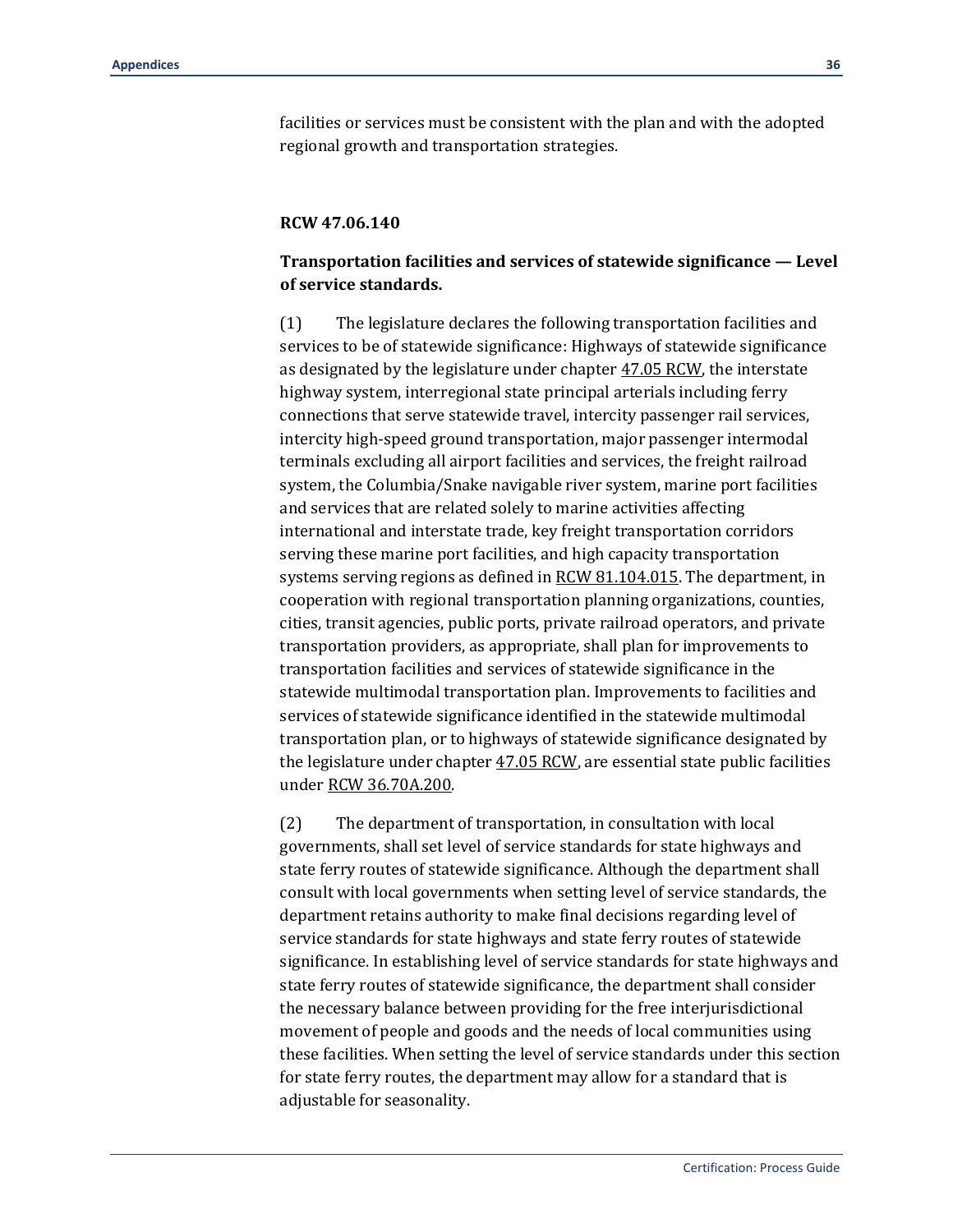## **Appendix B:**

## **Federal, State, and Existing Regional Transportation Policies**

| FEDERAL, STATE, and EXISTING REGIONAL TRANSPORTATION POLICIES |                                 |                              |                                |  |
|---------------------------------------------------------------|---------------------------------|------------------------------|--------------------------------|--|
| <b>WSDOT</b><br><b>Federal Planning</b>                       |                                 |                              |                                |  |
|                                                               | <b>Factors</b>                  | Transportation               | <b>Regional Transportation</b> |  |
| <b>Policy Theme</b>                                           | 1998 and 2005                   | Policy Goals (2010)          | Policies (RTP 2014)            |  |
| <b>Economy</b>                                                | Support the                     | <b>Economic Vitality: to</b> | Support economic               |  |
|                                                               | economic vitality of            | promote and develop          | development and                |  |
|                                                               | the metropolitan                | transportation systems       | community vitality             |  |
|                                                               | area, especially by             | that stimulate, support,     |                                |  |
|                                                               | enabling global                 | and enhance the              |                                |  |
|                                                               | competitiveness,                | movement of people and       |                                |  |
|                                                               | productivity, and               | goods to ensure a            |                                |  |
|                                                               | efficiency                      | prosperous economy           |                                |  |
| <b>Safety</b>                                                 | Increase the safety             |                              |                                |  |
|                                                               | of the                          |                              |                                |  |
|                                                               | transportation                  |                              |                                |  |
|                                                               | system for                      | Safety: To provide for and   |                                |  |
|                                                               | motorized and non-              | improve the safety and       | Ensure safety and security     |  |
|                                                               | motorized users                 | security of transportation   | of the transportation          |  |
| <b>Security</b>                                               | Increase the<br>security of the | customers and the            | system.                        |  |
|                                                               | transportation                  | transportation system        |                                |  |
|                                                               | system for                      |                              |                                |  |
|                                                               | motorized and non-              |                              |                                |  |
|                                                               | motorized users                 |                              |                                |  |
| <b>Accessibility</b>                                          | Increase the                    | Mobility (addressing         | Provide reliable mobility for  |  |
| <b>Mobility</b>                                               | accessibility and               | congestion): To improve      | personal travel and freight    |  |
|                                                               | mobility options                | the predictable movement     | movement by addressing         |  |
|                                                               | available to people             | of goods and people          | congestion and                 |  |
|                                                               | and for freight                 | throughout Washington        | transportation system          |  |
|                                                               |                                 | state.                       | bottlenecks. Also, provide     |  |
|                                                               |                                 |                              | access to locations            |  |
|                                                               |                                 |                              | throughout the region while    |  |
|                                                               |                                 |                              | protecting the integrity of    |  |
|                                                               |                                 |                              | neighborhoods by               |  |
|                                                               |                                 |                              | discouraging cut-through       |  |
|                                                               |                                 |                              | traffic. These policy goals    |  |
|                                                               |                                 |                              | should be accomplished         |  |
|                                                               |                                 |                              | through development of an      |  |
|                                                               |                                 |                              | efficient, balanced, multi-    |  |
|                                                               |                                 |                              | modal regional                 |  |
|                                                               |                                 |                              | transportation system.         |  |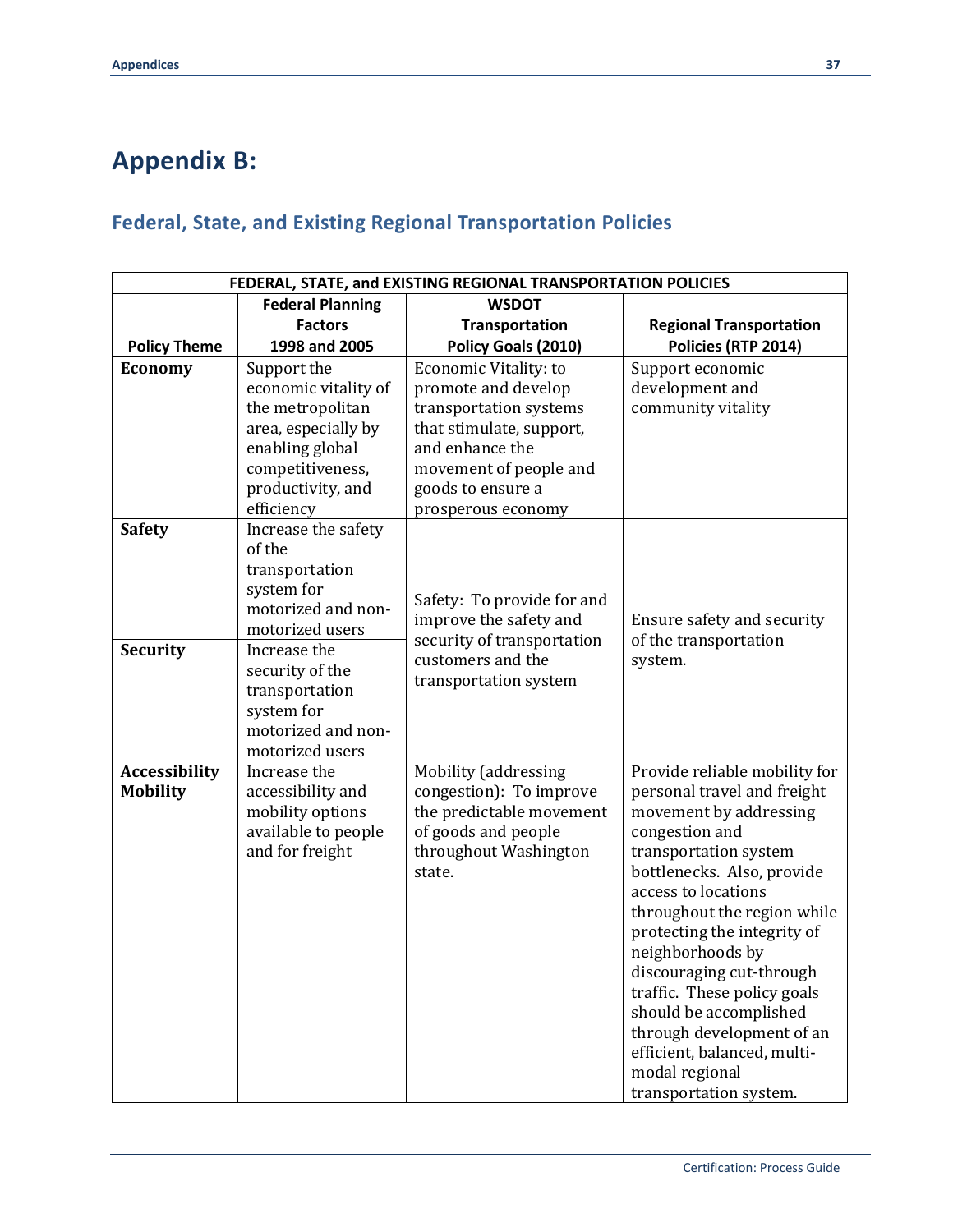| FEDERAL, STATE, and EXISTING REGIONAL TRANSPORTATION POLICIES        |                                                                                                                                                                                                      |                                                                                                                                                                                      |                                                                                                                                                                                         |  |
|----------------------------------------------------------------------|------------------------------------------------------------------------------------------------------------------------------------------------------------------------------------------------------|--------------------------------------------------------------------------------------------------------------------------------------------------------------------------------------|-----------------------------------------------------------------------------------------------------------------------------------------------------------------------------------------|--|
|                                                                      | <b>Federal Planning</b>                                                                                                                                                                              | <b>WSDOT</b>                                                                                                                                                                         |                                                                                                                                                                                         |  |
|                                                                      | <b>Factors</b>                                                                                                                                                                                       | <b>Transportation</b>                                                                                                                                                                | <b>Regional Transportation</b>                                                                                                                                                          |  |
| <b>Policy Theme</b>                                                  | 1998 and 2005                                                                                                                                                                                        | Policy Goals (2010)                                                                                                                                                                  | Policies (RTP 2014)                                                                                                                                                                     |  |
| <b>Environment</b>                                                   | Protect and enhance<br>the environment,<br>promote energy<br>conservation, and<br>improve the quality<br>of life.                                                                                    | Environment: To enhance<br>Washington's quality of life<br>through transportation<br>investments that promote<br>energy conservation,<br>enhance healthy<br>communities, and protect | Protect environmental<br>quality and natural<br>resources and promote<br>energy efficiency.                                                                                             |  |
| <b>Efficiencies</b><br><b>Management</b><br>and<br><b>Operations</b> | Enhance the<br>integration and<br>connectivity of the<br>transportation<br>system, across and<br>between modes, for<br>people and freight<br>Promote efficient<br>system management<br>and operation | the environment<br>Stewardship: To<br>continuously improve the<br>quality, effectiveness, and<br>efficiency of the<br>transportation system                                          | Maximize efficient<br>management and operation<br>of the transportation<br>system through<br>transportation demand<br>management and<br>transportation system<br>management strategies. |  |
| <b>Preservation</b>                                                  | Emphasize the<br>preservation of the<br>existing<br>transportation<br>system                                                                                                                         | Preservation: To maintain,<br>preserve, and extend the<br>life and utility of prior<br>investments in<br>transportation systems<br>and services                                      | Maintain and preserve the<br>regional transportation<br>system to ensure system<br>investments are protected.                                                                           |  |
| <b>Finance</b>                                                       |                                                                                                                                                                                                      |                                                                                                                                                                                      | Provide a financially-viable<br>and sustainable<br>transportation system.                                                                                                               |  |
| <b>Vision</b><br><b>Values</b>                                       |                                                                                                                                                                                                      |                                                                                                                                                                                      | <b>Ensure the RTP reflects</b><br>community values to help<br>build and sustain a healthy,<br>livable, and prosperous<br>community.                                                     |  |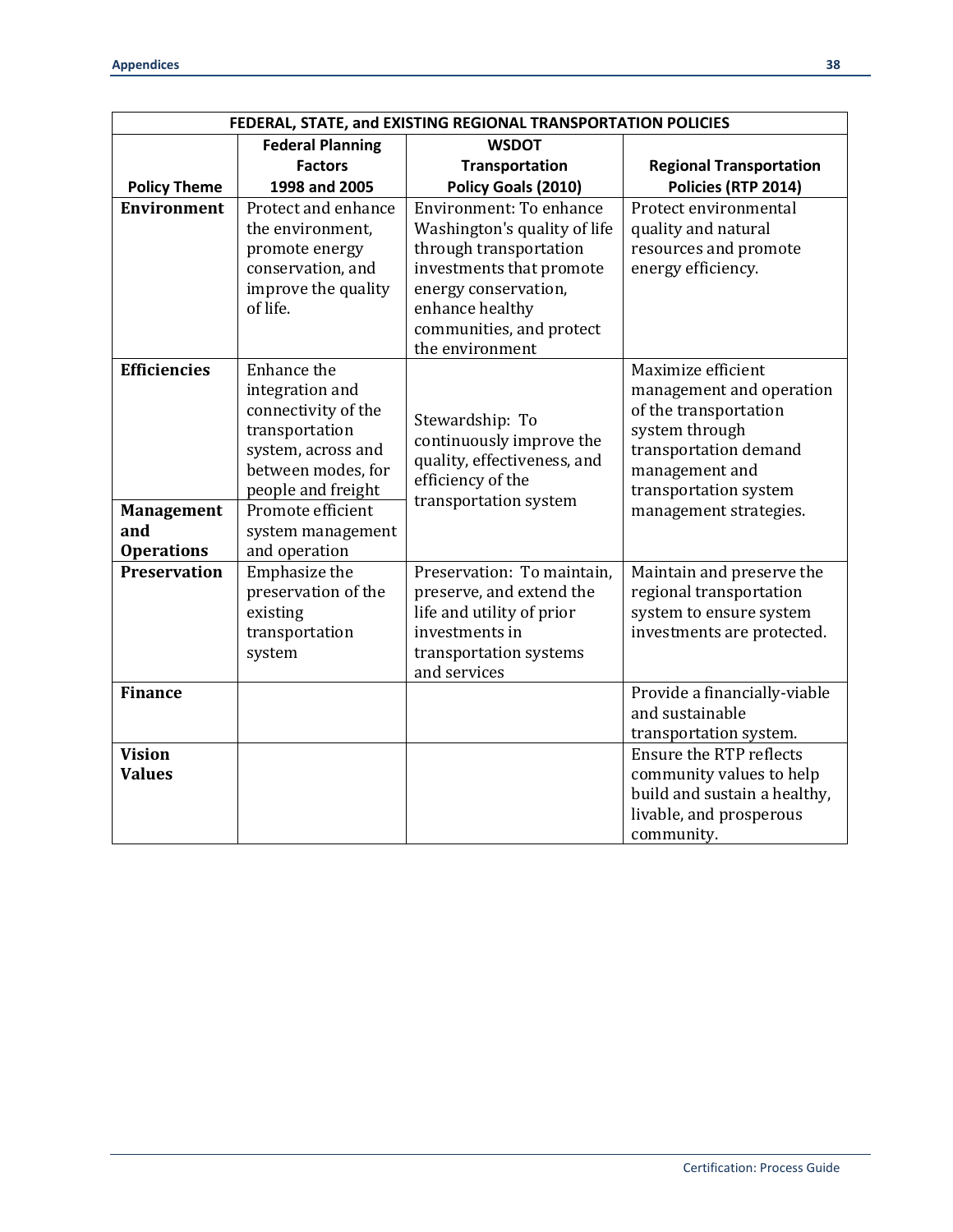## **Appendix C**

### **Clark County Community Framework Plan and County-wide Planning Policies**

 Excerpts from Clark County's adopted *Community Framework Plan* and the County-wide Planning Policies relating to transportation from the transportation element of the *Comprehensive Growth Management Plan for Clark* County (September 2004) are re-printed below. These constitute the Principles and Guidelines with which the transportation elements of local comprehensive plans required under the Growth Management Act are reviewed for certification purposes.

From the Comprehensive Growth Management Plan for Clark County (adopted 1994, updated August 2004).

#### **Community Framework Plan**

- The Community Framework Plan and the comprehensive plans of the county and its cities envision a shift in emphasis from a transportation system based on private, single-occupant vehicles to one based on alternative, higher-occupancy travel modes such as ridesharing, public transit, and non-polluting alternatives such as walking, bicycling and telecommuting. This shift occurred due to changes in funding constraints at the federal and state level as well as consideration of the thirteen GMA planning goals contained in 36.70A.020 RCW.
- Regional policies are applicable county-wide. Urban policies only apply to areas within adopted urban growth areas (UGA's) and are supplemental to any city policies. Rural policies apply to all areas outside adopted UGAs.

#### **County-wide Planning Policies**

5.0.1 Clark County, Metropolitan Planning Organization (MPO) and the Regional Transportation Planning Organization (RTPO), state, bi-state, municipalities, and C-TRAN shall work together to establish a truly regional transportation system which:

- reduces reliance on single occupancy vehicle transportation through development of a balanced transportation system which emphasizes transit, high capacity transit, bicycle and pedestrian improvements, and transportation demand management;
- encourages energy efficiency;
- recognizes financial constraints; and
- minimizes environmental impacts of the transportation systems development, operation and maintenance.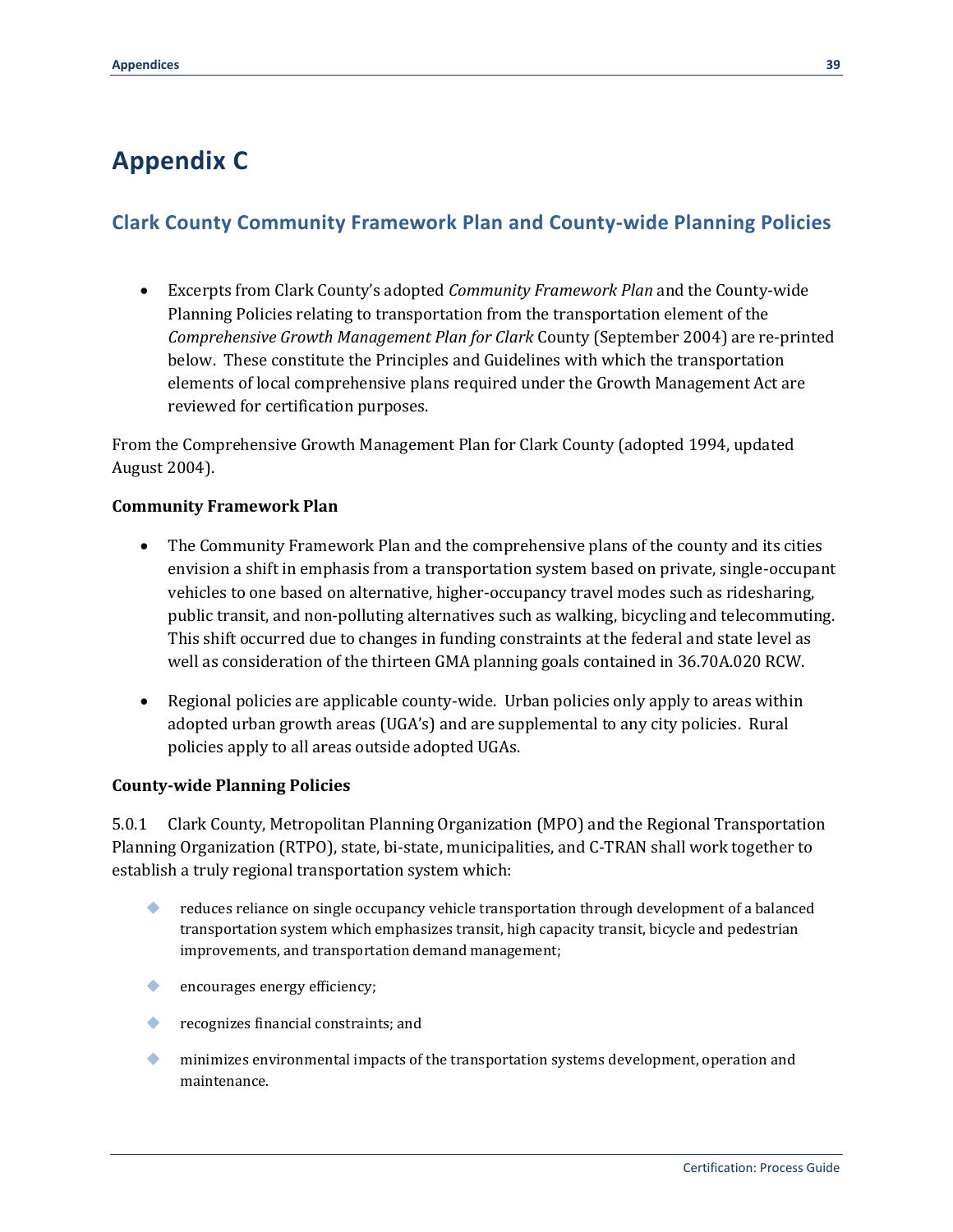5.0.2 Regional and bi-state transportation facilities shall be planned for within the context of county-wide and bi-state air, land and water resources.

5.0.3 The State, MPO/RTPO, County and the municipalities shall adequately assess the impacts of regional transportation facilities to maximize the benefits to the region and local communities.

5.0.4 The State, MPO/RTPO, County and the municipalities shall strive, through transportation system management strategies, to optimize the use of and maintain existing roads to minimize the construction costs and impact associated with roadway facility expansion.

5.0.5 The County, local municipalities and MPO/RTPO shall, to the greatest extent possible, establish consistent roadway standards, level of service standards and methodologies, and functional classification schemes to ensure consistency throughout the region.

5.0.6 The County, local municipalities, C-TRAN and MPO/RTPO shall work together with the business community to develop a transportation demand management strategy to meet the goals of state and federal legislation relating to transportation.

5.0.7 The State, MPO/RTPO, County, local municipalities and C-TRAN shall work cooperatively to consider the development of transportation corridors for high capacity transit and adjacent land uses that support such facilities.

5.0.8 The State, County, MPO/RTPO and local municipalities shall work together to establish a regional transportation system which is planned, balanced and compatible with planned land use densities; these agencies and local municipalities will work together to ensure coordinated transportation and land use planning to achieve adequate mobility and movement of goods and people.

5.0.9 State or regional facilities that generate substantial travel demand should be sited along or near major transportation and/or public transit corridors.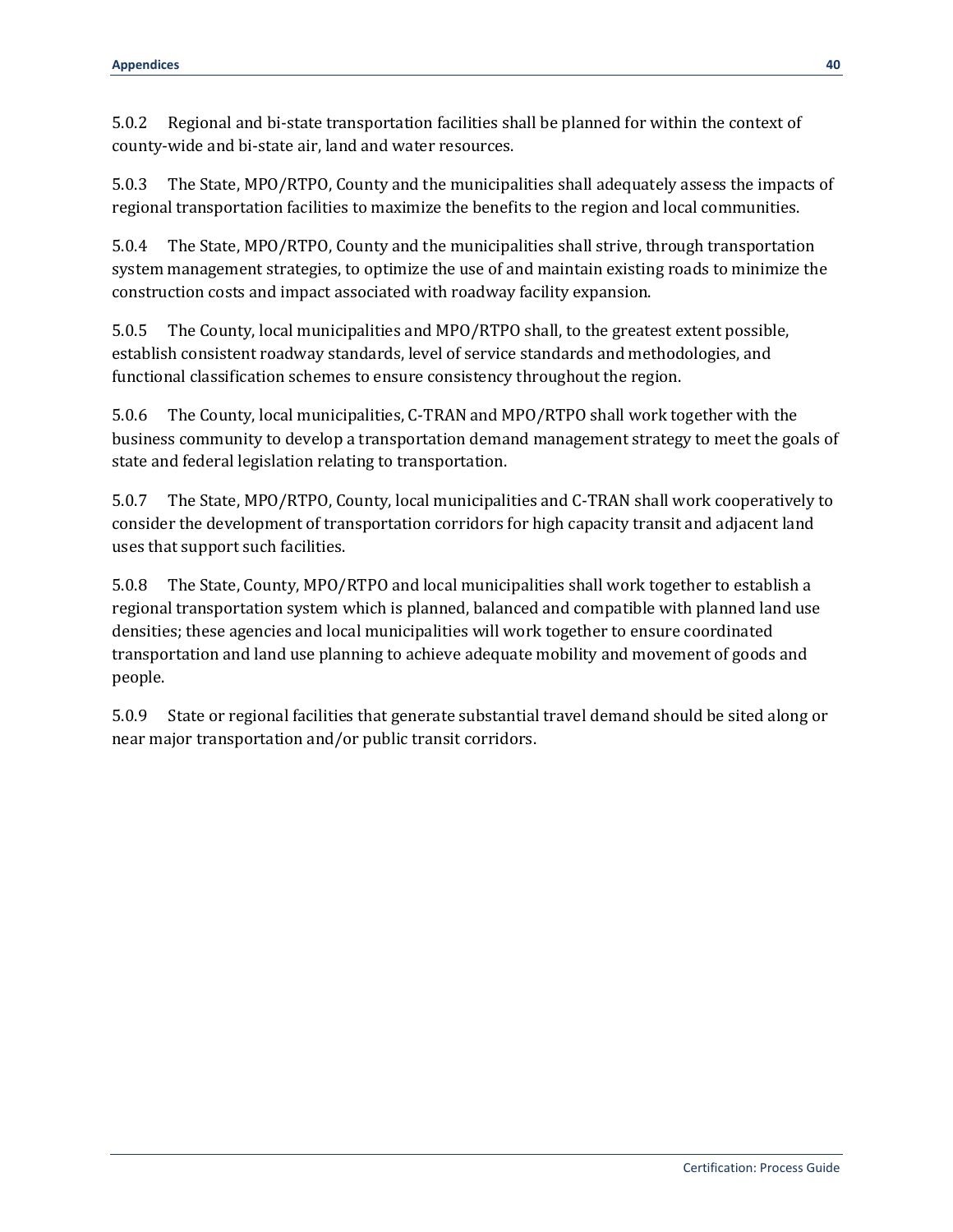## **Appendix D:**

### **Level of Service Standards**

| <b>Facility</b>                                                          | <b>Facilities</b>                                                                       | Level of Service*                                                                                                                                                                                                                                                  | Concurrency                                                                                                                                                   |
|--------------------------------------------------------------------------|-----------------------------------------------------------------------------------------|--------------------------------------------------------------------------------------------------------------------------------------------------------------------------------------------------------------------------------------------------------------------|---------------------------------------------------------------------------------------------------------------------------------------------------------------|
| <b>State</b><br>Highways of<br><b>Statewide</b><br>Significance<br>(HSS) | I-5, I-205, SR-<br>14 and SR-501<br>to Port of<br>Vancouver<br>Access                   | LOS set by state in consultation<br>with locals.<br>(State has final authority to<br>establish LOS on HSS).<br><b>Established LOS:</b><br>"D" for Urban Areas<br>"C" for Rural Areas<br>per Washington State Highway<br>System Plan 2003-2022 (Feb.<br>2002)       | Concurrency<br>requirements of GMA do<br>not apply to<br>transportation facilities<br>and services of statewide<br>significance (except in<br>Island County). |
| <b>Regional</b><br>State Highways<br>and Ferries                         | <b>All State</b><br>Routes that<br>are not HSS:<br>SR-500<br>SR-501<br>SR-502<br>SR-503 | LOS set through a coordinated<br>process (RTPO) with state,<br>region, and local input.<br><b>Established LOS*:</b><br>"E" for Urban Areas<br>"C" for Rural Areas<br>per RTC Board Resolution 11-01-<br>20 (Dec. 2001)                                             | Concurrency<br>requirements (as<br>amended in 1998) does<br>not address state-owned<br>transportation facilities<br>other than HSS.                           |
| <b>Local</b><br>Transportation<br>Systems                                |                                                                                         | LOS identified and set by locals<br>through the local (GMA) planning<br>process.                                                                                                                                                                                   | Concurrency required<br>under GMA for local<br>transportation facilities.                                                                                     |
| <b>Transit</b>                                                           |                                                                                         | Level of Service: transit service<br>planning indicators considered<br>include: population and<br>employment density, service<br>headways, bus stop spacing,<br>access to transit service, travel<br>time, load factor, service span<br>(days and hour of service) | Not applicable                                                                                                                                                |

\* Based on 1-hour P.M. peak.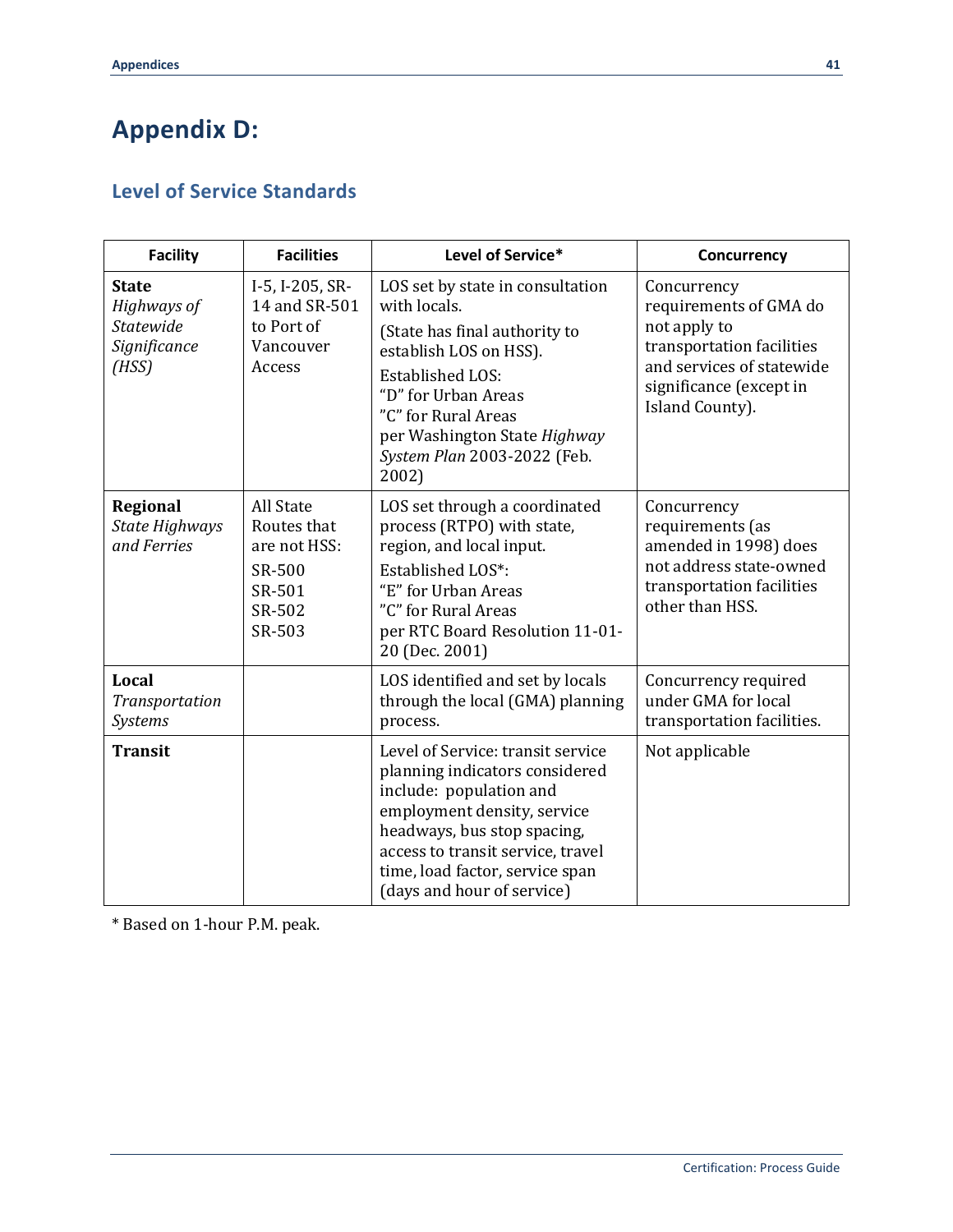## **Appendix E:**

#### **Certification Checklist**

An electronic version of the Checklist is available on RTC's website at [www.rtc.wa.gov](http://www.rtc.wa.gov/) for planning partners to complete.

#### **RTC Comprehensive Plan Review and Certification Checklist for Local Jurisdictions**

#### **Background:**

The Growth Management Act (GMA) recognizes the importance of coordinating local, regional, and state planning efforts. For coordination purposes at the regional and local level, the [RCW r](http://apps.leg.wa.gov/rcw/default.aspx?cite=47.80.023)equires Regional Transportation Planning Organizations (RTPOs) such as the Southwest Washington Regional Transportation Council (RTC) shall certify County and local comprehensive plans (including amendments). To be certified by RTC, plans must demonstrate that their transportation elements are consistent with the Regional Transportation Plan for Clark County (RTP, December 2014), reflect the guidelines and principles under [RCW 47.80.026,](http://apps.leg.wa.gov/rcw/default.aspx?cite=47.80.026) and satisfy the requirements of RC[W 36.70A.070\(](http://apps.leg.wa.gov/rcw/default.aspx?cite=36.70a.070)6).

#### **Process and Required Documentation:**

In order to carry out the certification process, RTC asks that jurisdictions submit Comprehensive Plan updates and amendments to RTC, together with any supporting planning documents (such as LOS methodology) together with the following completed checklist.

**1. Coordination**: Was the Plan update or amendment coordinated with planning partners e.g. neighboring jurisdictions and tribes (if applicable) and regional transportation agencies (including RTC, C-TRAN, and WSDOT)?

| ës |  |
|----|--|
| 11 |  |

**Please provide explanation:** (take as much space as needed for explanation)

……………………………………………………………………………………………………………………………………… ……………………………………………………………………………………………………………………………………… ……………………………………………………………………………………………………………………………………… ……………………………………………………………………………………………………………………………………… ………………………………………………………………………………………………………………………………………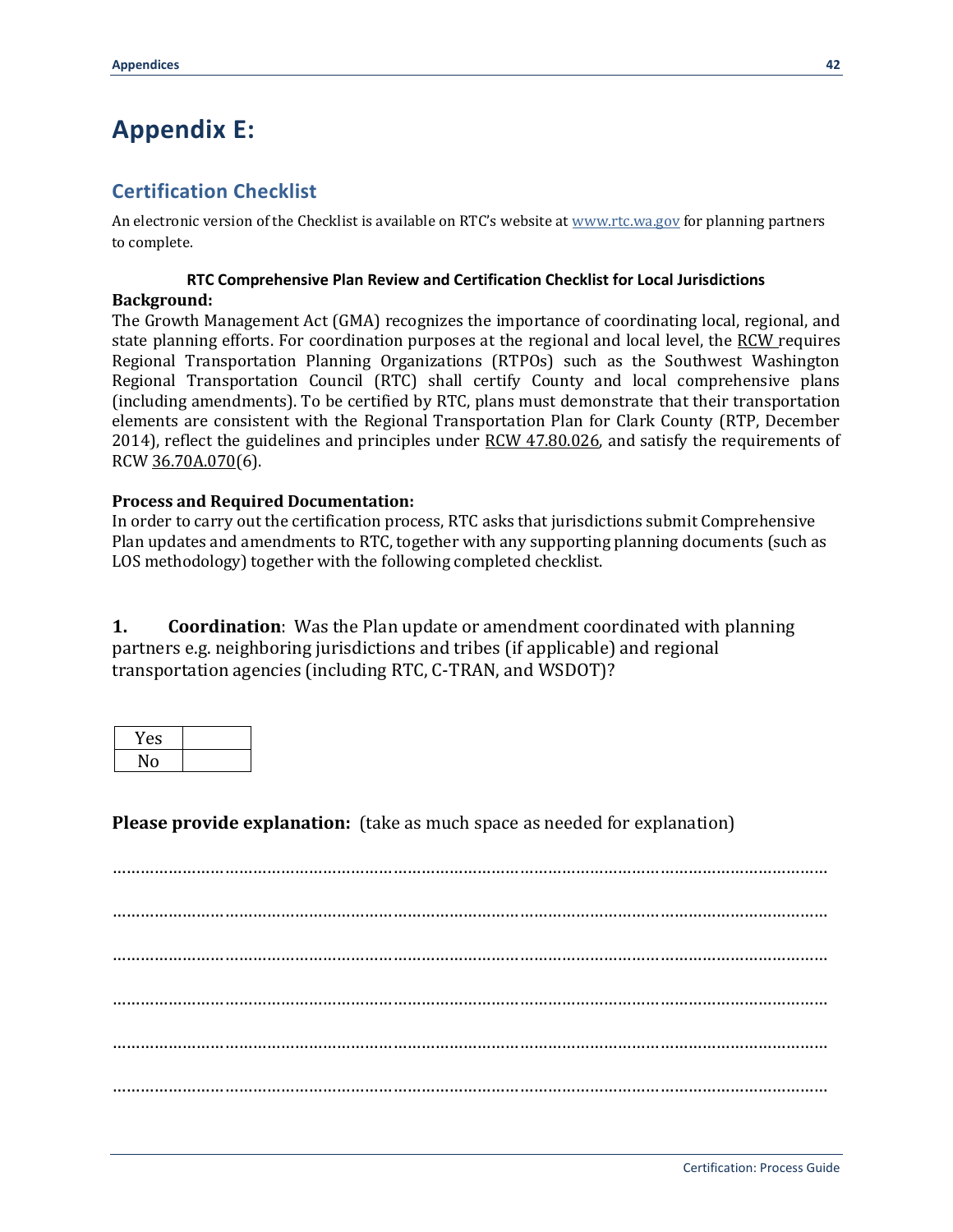**2. Transportation Policy Guides Plan Development:** Does the Plan update or amendment support the transportation policy themes found in federal, state and regional laws, guidance and plans? (refer to Appendix B which outlines the transportation policies expected by federal, state and the region to be reflected in transportation plans).

| 1.  | Economy                            | Yes | N <sub>o</sub> |
|-----|------------------------------------|-----|----------------|
| 2.  | Safety                             | Yes | N <sub>o</sub> |
| 3.  | Security                           | Yes | N <sub>o</sub> |
| 4.  | <b>Accessibility and Mobility</b>  | Yes | N <sub>o</sub> |
| 5.  | Environment                        | Yes | N <sub>o</sub> |
| 6.  | <b>Transportation Efficiencies</b> | Yes | N <sub>o</sub> |
| 7.  | <b>Management and Operations</b>   | Yes | N <sub>o</sub> |
| 8.  | Preservation                       | Yes | N <sub>o</sub> |
| 9.  | Finance                            | Yes | N <sub>0</sub> |
| 10. | Vision and Values                  | Yes | N <sub>o</sub> |

**Please provide explanation:** (take as much space as needed for explanation)

……………………………………………………………………………………………………………………………………… ……………………………………………………………………………………………………………………………………… ……………………………………………………………………………………………………………………………………… ……………………………………………………………………………………………………………………………………… ……………………………………………………………………………………………………………………………………… ……………………………………………………………………………………………………………………………………… ……………………………………………………………………………………………………………………………………… ……………………………………………………………………………………………………………………………………… ……………………………………………………………………………………………………………………………………… ……………………………………………………………………………………………………………………………………… ………………………………………………………………………………………………………………………………………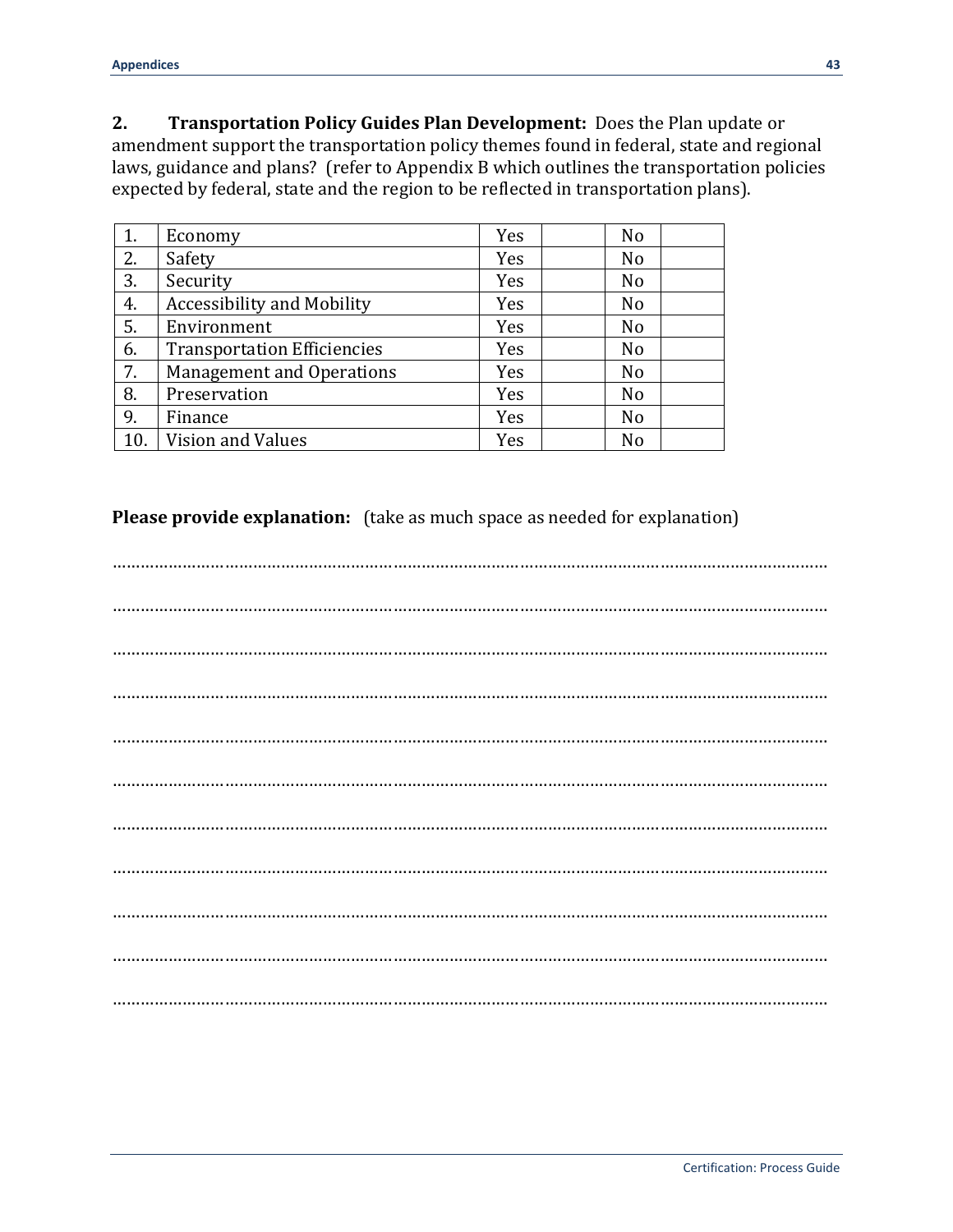#### **3. Conformity with Growth Management Act:** Does the transportation element address the following?

| 1.  | Intergovernmental Coordination                           | Yes        | N <sub>o</sub> |  |
|-----|----------------------------------------------------------|------------|----------------|--|
| 2.  | Goals and Policies including Consistency with County-    | Yes        | N <sub>o</sub> |  |
|     | <b>Wide Planning Policies</b>                            |            |                |  |
| 3.  | <b>Inventory of Transportation System</b>                | <b>Yes</b> | N <sub>o</sub> |  |
| 4.  | Land Use Assumptions Used in Estimating Travel Demand    | Yes        | N <sub>o</sub> |  |
| 5.  | Data and Performance Measures including Level of Service | Yes        | N <sub>o</sub> |  |
| 6.  | <b>Travel Forecasting</b>                                | Yes        | N <sub>o</sub> |  |
| 7.  | <b>Facilities and Service Needs</b>                      | <b>Yes</b> | N <sub>o</sub> |  |
| 8.  | Traffic Impacts to State-Owned Transportation Facilities | Yes        | N <sub>o</sub> |  |
|     | Resulting from the Land Use Assumptions                  |            |                |  |
| 9.  | <b>Demand Management Strategies</b>                      | <b>Yes</b> | N <sub>o</sub> |  |
| 10. | Pedestrian and Bicycle Component                         | <b>Yes</b> | N <sub>o</sub> |  |
| 11. | Finance Plan                                             | Yes        | N <sub>o</sub> |  |

**Please provide explanation:** (take as much space as needed for explanation)

……………………………………………………………………………………………………………………………………… ……………………………………………………………………………………………………………………………………… ……………………………………………………………………………………………………………………………………… ……………………………………………………………………………………………………………………………………… ……………………………………………………………………………………………………………………………………… ……………………………………………………………………………………………………………………………………… ……………………………………………………………………………………………………………………………………… ……………………………………………………………………………………………………………………………………… ……………………………………………………………………………………………………………………………………… ……………………………………………………………………………………………………………………………………… ………………………………………………………………………………………………………………………………………